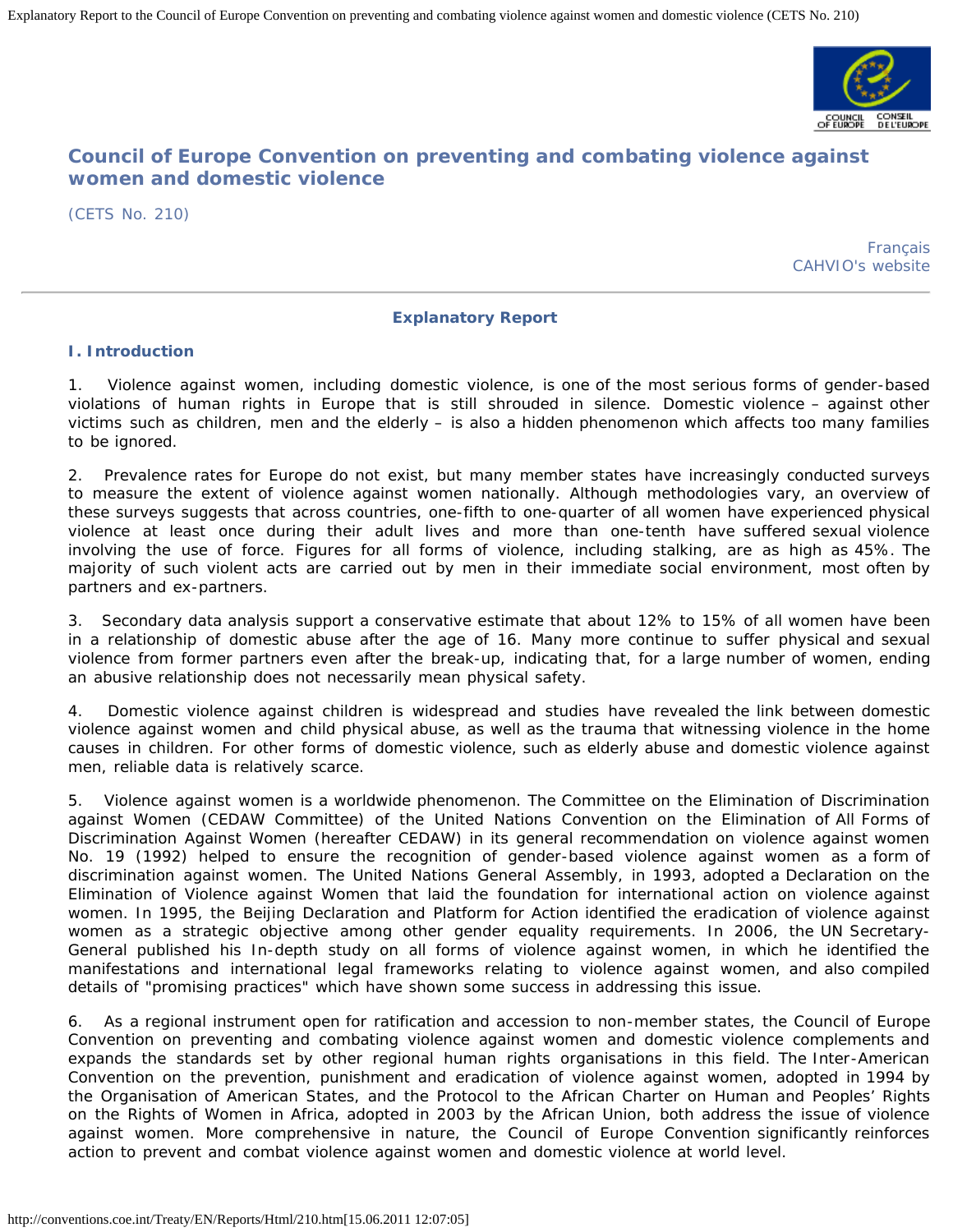## **Action of the Council of Europe**

7. One of the primary concerns of the Council of Europe, representing 47 member states and their 800 million citizens, is to safeguard and protect human rights. Violence against women, including domestic violence, undermines the core values on which the Council of Europe is based.

8. Since the 1990ies, the Council of Europe, in particular its Steering Committee for Equality between Women and Men (CDEG), has undertaken a series of initiatives to promote the protection of women against violence. In 1993, the 3rd European Ministerial Conference on Equality between Women and Men was devoted to *Strategies for the elimination of violence against women in society: the media and other means*.

9. An Action Plan to Combat Violence against Women which had subsequently been developed provided the first comprehensive policy framework for national administrations. This was followed up in 2002 by the adoption of Council of Europe Recommendation Rec(2002)5 of the Committee of Ministers to member states on the protection of women against violence. It represents a milestone in that it proposes, for the first time in Europe, a comprehensive strategy for the prevention of violence against women and the protection of victims in all Council of Europe member states. Since 2002, it has served as the most important reference text for member states in combating violence against women. Its implementation is regularly monitored by means of a monitoring framework to evaluate progress. Several monitoring cycles were completed and their outcome assessed and published. They showed that, in particular in the areas of legislation, police investigation and prosecution much had been done to enhance the criminal law response to violence against women. Nonetheless, many gaps remain. In other areas, notably the provision of services for victims, signs of progress are scarce.

10. To give new impetus to the eradication of violence against women, and to reaffirm their commitment to this aim, the Heads of State and Government of the Council of Europe member states decided at their Third Summit (Warsaw, 16-17 May 2005) to carry out a large-scale campaign on the issue, devised and closely monitored by the Council of Europe Task Force to Combat Violence against Women, including Domestic Violence, whose members were appointed by the Secretary General of the Council of Europe.

11. The Campaign was conducted at three levels: intergovernmental, parliamentary and local. Member states were asked to make significant progress in four main areas: legal and policy measures, support and protection for victims, data collection and awareness-raising. They were also invited to carry out national campaigns to lobby for stronger implementation of Recommendation Rec(2002)5 on the protection of women against violence, which more than half the member states did.

12. Thanks to the unique role of the Parliamentary Assembly of the Council of Europe, comprising delegations from all 47 national parliaments, there was a strong parliamentary dimension to the Campaign. Many parliamentarians have, individually and jointly, pushed for changes in legislation to protect women from gender-based violence. By organising parliamentary debates and hearings on violence against women, but also in interviews and public statements, parliamentarians have greatly contributed to raising awareness of this topic. Parliamentarians in many member states continue to actively lobby for change and have created a "Network of Contact Parliamentarians" who are committed to combating violence against women at national level.

13. The campaign revealed the magnitude of the problem in Europe, but it also brought to light examples of good practice and initiatives in many different member states. It increased awareness among key actors and helped place the various forms of violence against women on the political agenda.

14. Furthermore, the assessment of national measures to address violence against women carried out by the Task Force showed the need for harmonised legal standards and the collection of relevant data to ensure that victims across Europe benefit from the same level of protection and support. The Task Force therefore recommended in its Final Activity Report (EG-TFV (2008) 6), that the Council of Europe develop a human rights convention to prevent and combat violence against women.

15. Moreover, the European Ministers of Justice decided during their 27th Conference (Yerevan, Armenia, 12-13 October 2006), to assess the need for a Council of Europe legal instrument on violence against the partner, while being aware that such violence can be based on discriminating prejudices in terms of inequalities resulting from gender, origins and economic dependency. Following the results of the "Feasibility study for a convention on against domestic violence" (CDPC (2007)09 rev), it was concluded by the European Committee for Crime Problems (CDPC) that such an instrument would be necessary.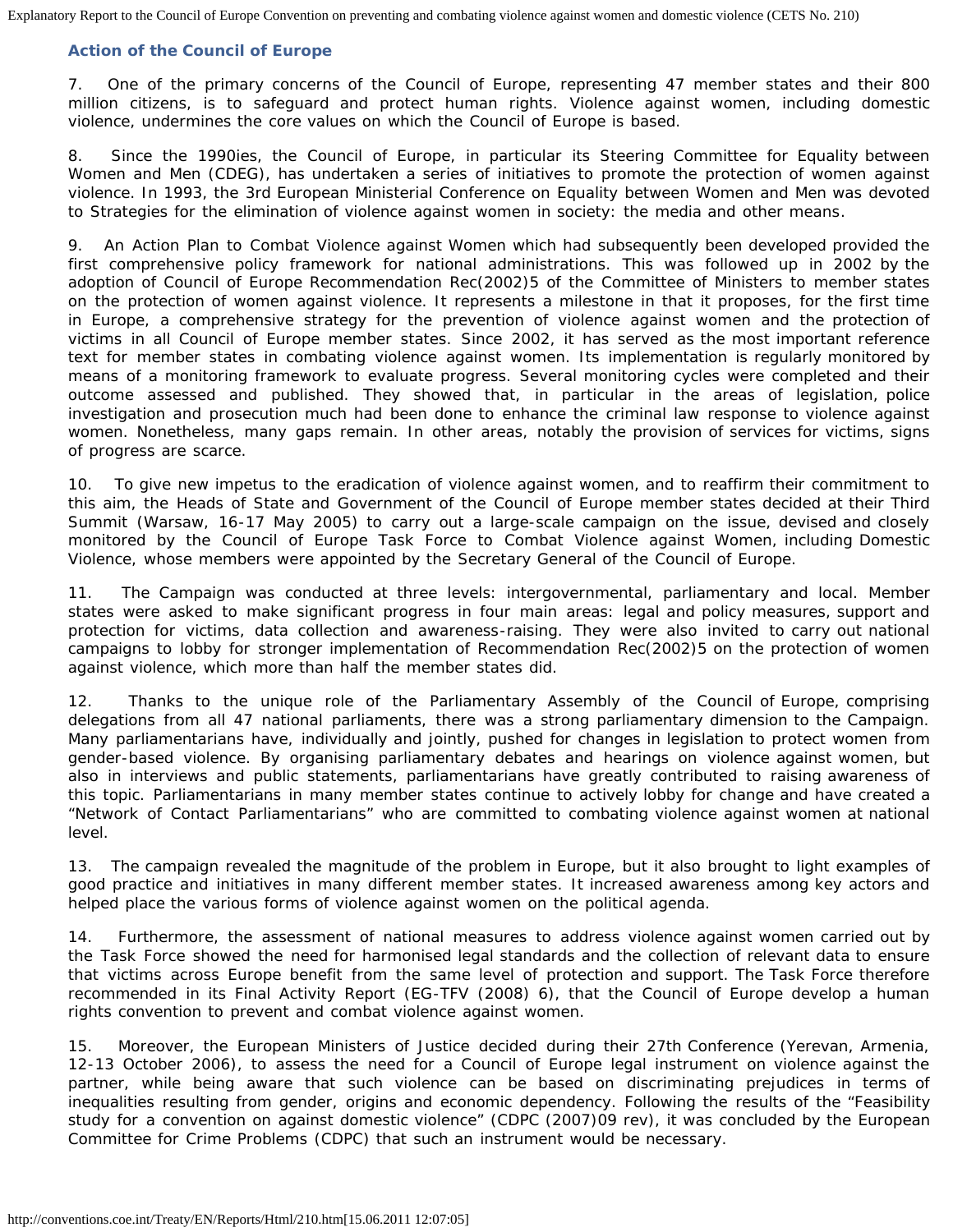16. The Parliamentary Assembly has long taken a firm political stance against all forms of violence against women. It has adopted a number of resolutions and recommendations on the various forms of violence against women; in particular, Resolution 1247 (2001) on female genital mutilation, Resolution 1582 (2002) on domestic violence, Resolution 1327 (2003) on so-called "honour crimes", Recommendation 1723 (2005) on forced marriages and child marriages, Recommendation 1777 (2007) on sexual assaults linked to "date-rape drugs" and, more recently, Resolution 1654 (2009) on Feminicides and Resolution 1691 (2009) on rape of women, including marital rape.

17. The Parliamentary Assembly has repeatedly called for legally-binding standards on preventing, protecting against and prosecuting the most severe and widespread forms of gender-based violence and has expressed its support to the drafting of the Council of Europe Convention on preventing and combating violence against women and domestic violence.

## **The Council of Europe Convention on preventing and combating violence against women and domestic violence**

18. In response to the recommendations by the Task Force to develop a convention on violence against women and the results of the feasibility study on a convention on violence against the partner, the Committee of Ministers decided to set up a multi-disciplinary committee mandated to develop legally-binding standards that would cover both these areas: violence against women and domestic violence.

19. As a result, the Ministers' Deputies of the Council of Europe adopted, at their 1044th meeting on 10 December 2008, the terms of reference for the Ad Hoc Committee on Preventing and Combating Violence against Women and Domestic Violence (CAHVIO) to prepare one or more legally binding instrument[s] "to prevent and combat domestic violence, including specific forms of violence against women, other forms of violence against women, and to protect and support the victims of such violence as well as prosecute the perpetrators". The Deputies also requested that CAHVIO "present, by 30 June 2009, an interim report on its position on the subjects and contents of the proposed instrument(s), its working methods and the time table for its work, in order to allow the Committee of Ministers to take a decision, where necessary, on these matters". The interim report reflected the opinion of the Committee that the focus of the Convention was to be on the elimination of violence against women. Furthermore, the Convention would deal with domestic violence which affects women disproportionately, while allowing for the application of its provisions to all victims of domestic violence. At its 1062nd meeting of 1 July 2009, the Deputies "took note of the interim report (…)" and "invited the CAHVIO to continue its work in accordance with the work programme and timetable set out in the interim report and, in particular, to prepare the instruments proposed in the report". On that basis, in December 2009, CAHVIO started negotiations on the Convention on preventing and combating violence against women and domestic violence. CAHVIO held six meetings, in December 2009 and February, June/July, September, November and December 2010 to finalise the text.

20. The text of the draft convention was approved by the CAHVIO during its meeting in December 2010 and transmitted to the Committee of Ministers for submission to the Parliamentary Assembly for opinion. On 11 March 2011, the Parliamentary Assembly gave its opinion on the draft convention.

21. Building on Recommendation Rec(2002)5 on the protection of women against violence, the Convention sets, for the first time in Europe, legally-binding standards to prevent violence against women and domestic violence, protect its victims and punish the perpetrators. It fills a significant gap in human rights protection for women and encourages Parties to extend its protection to all victims of domestic violence. It nonetheless frames the eradication of violence against women in the wider context of achieving substantive equality between women and men and thus significantly furthers recognition of violence against women as a form of discrimination.

## **II. Commentary on the provisions of the Convention**

## **Preamble**

22. The Preamble reaffirms the commitment of the signatories to human rights and fundamental freedoms. It recalls only the most important international legal instruments which directly deal with the scope of this Convention in the framework of the Council of Europe and the United Nations.

23. During the negotiation process of this Convention, these international legal instruments, in particular those prepared by the Council of Europe, have been taken into account. In addition, the drafters bore in mind the following recommendations of the Council of Europe Parliamentary Assembly: Recommendation 1450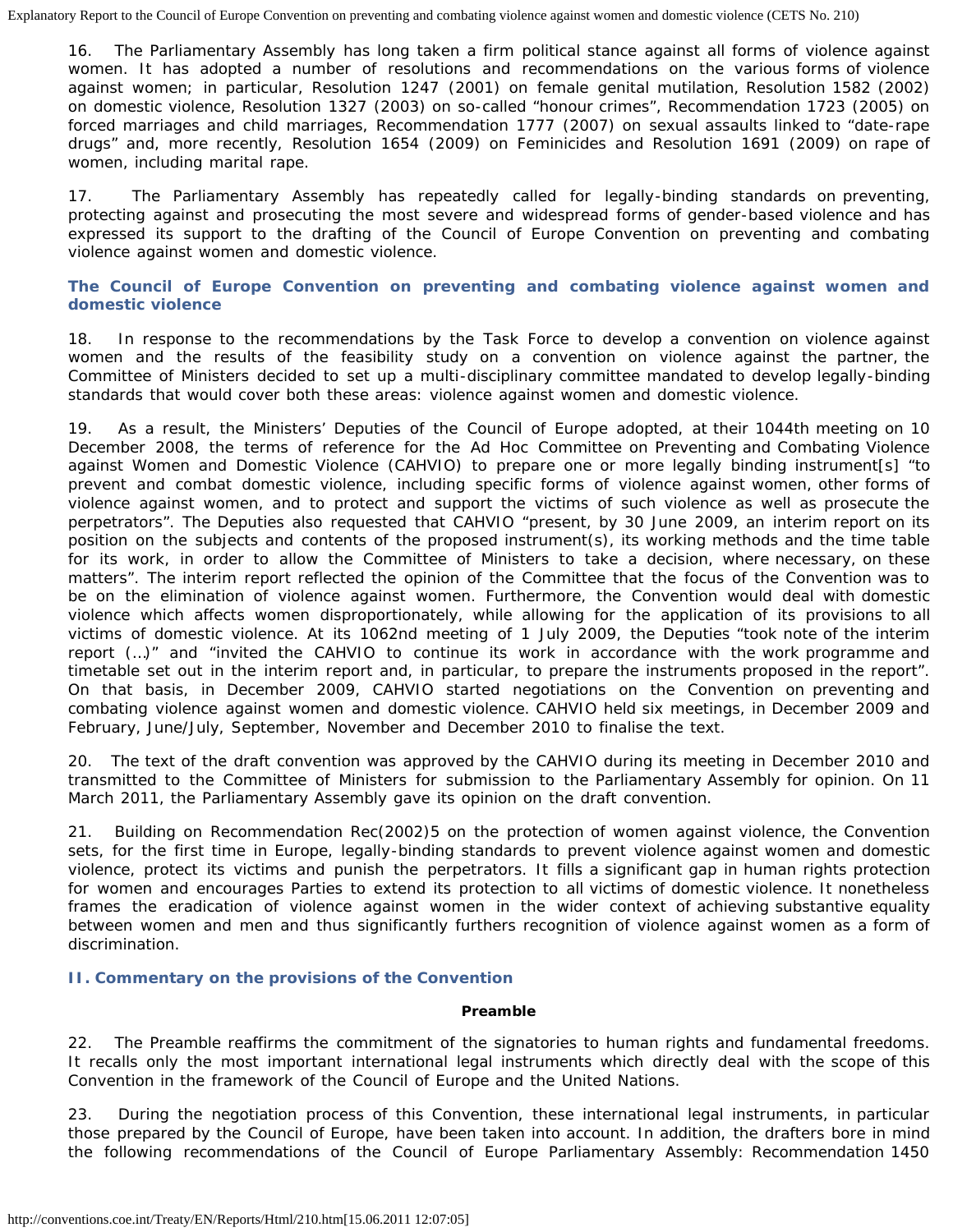(2000) on Violence against women in Europe, Recommendation 1582 (2002) on Domestic violence against women, Recommendation 1723 (2005) on Forced marriages and child marriages, Recommendation 1759 (2006) on Parliaments united in combating domestic violence against women, Recommendation 1777 (2007) on Sexual assaults linked to ''date-rape drugs'', Recommendation 1817 (2007) on Parliaments united in combating domestic violence against women: mid-term assessment of the Campaign, Recommendation 1847 (2008) on Combating violence against women: towards a Council of Europe convention, Recommendation 1873 (2009) on Sexual violence against women in armed conflict, Recommendation 1868 (2009) on Action to combat gender-based human rights violations, including abduction of women and girls, Recommendation 1861 (2009) on Feminicides, Recommendation 1881 (2009) on the urgent need to combat so-called 'honour crimes', Recommendation 1887 (2009) on Rape of women, including marital rape, Recommendation 1891 (2009) on Migrant women: at particular risk from domestic violence and Recommendation 1905 (2010) on Children who witness domestic violence. Similarly, the drafters took into consideration Recommendation 260(2009) Combating domestic violence against women and Resolution 279(2009) Combating domestic violence against women of the Congress of Local and Regional Authorities of the Council of Europe.

24. Furthermore, the negotiations were inspired by the following political declarations:

a. the Declaration and Programme of Action adopted at the 5th European Ministerial Conference on Equality between Women and Men (Skopje, 22-23 January 2003);

b. the Action Plan adopted at the Third Summit of the Heads of State and Government of the Council of Europe (Warsaw, 16-17 May 2005);

c. the Declaration "Making gender equality a reality" adopted by the Committee of Ministers of the Council of Europe (Madrid, 12 May 2009);

d. the Resolution no. 1 on preventing and responding to domestic violence adopted at the 29th Council of Europe Conference of Ministers of Justice (Tromsø, Norway, 18-19 June 2009);

e. the Action Plan and Resolution adopted at the 7th Council of Europe Conference of Ministers responsible for Equality between Women and Men (Baku, 24-25 May 2010);

f. the Beijing Declaration and Platform for Action adopted at the Fourth World Conference of Women in 1995, the report of the Ad Hoc Committee of the whole of the 23rd special session of the United Nations General Assembly (Beijing  $+ 5 -$  political declaration and outcome document) as well as the political declaration from the 49th session of the United Nations Commission on the Status of Women in 2005 (Beijing + 10) and 54th session of the United Nations Commission on the Status of Women in 2010 (Beijing + 15) and Women 2000: Gender Equality, Development and Peace for the 21st Century.

25. The Preamble sets out the basic aim of the Convention: the creation of a Europe free from violence against women and domestic violence. To this end, it firmly establishes the link between achieving gender equality and the eradication of violence against women. Based on this premise, it recognises the structural nature of violence against women and that it is a manifestation of the historically unequal power relations between women and men. Consequently, the Preamble sets the scene for a variety of measures contained in the Convention that frame the eradication of violence against women within the wider context of combating discrimination against women and achieving gender equality in law and in fact. It should also be noted that the term "discrimination against women" should be interpreted as constituting "any distinction, exclusion or restriction made on the basis of sex which has the effect or purpose of impairing or nullifying the recognition, enjoyment or exercise by women, irrespective of their marital status, on a basis of equality of men and women, of human rights and fundamental freedoms in the political, economic, social, cultural, civil or any other field" as provided in Article 1 of CEDAW. At the same time the drafters wished to acknowledge that violence against women and domestic violence may be explained and understood in various manners at structural, group and individual levels. Violence against women and domestic violence are complex phenomena and it is necessary to use a variety of approaches in combination with each other in order to understand them.

26. The drafters wished to emphasise that violence against women seriously violates and impairs or nullifies the enjoyment by women of their human rights, in particular their fundamental rights to life, security, freedom, dignity and physical and emotional integrity, and that it therefore cannot be ignored by governments. Moreover, they recognised that violence affects not only women adversely, but society as a whole and that urgent action is therefore required. Finally, they stressed the fact that some groups of women, such as women and girls with disabilities, are often at greater risk of experiencing violence, injury,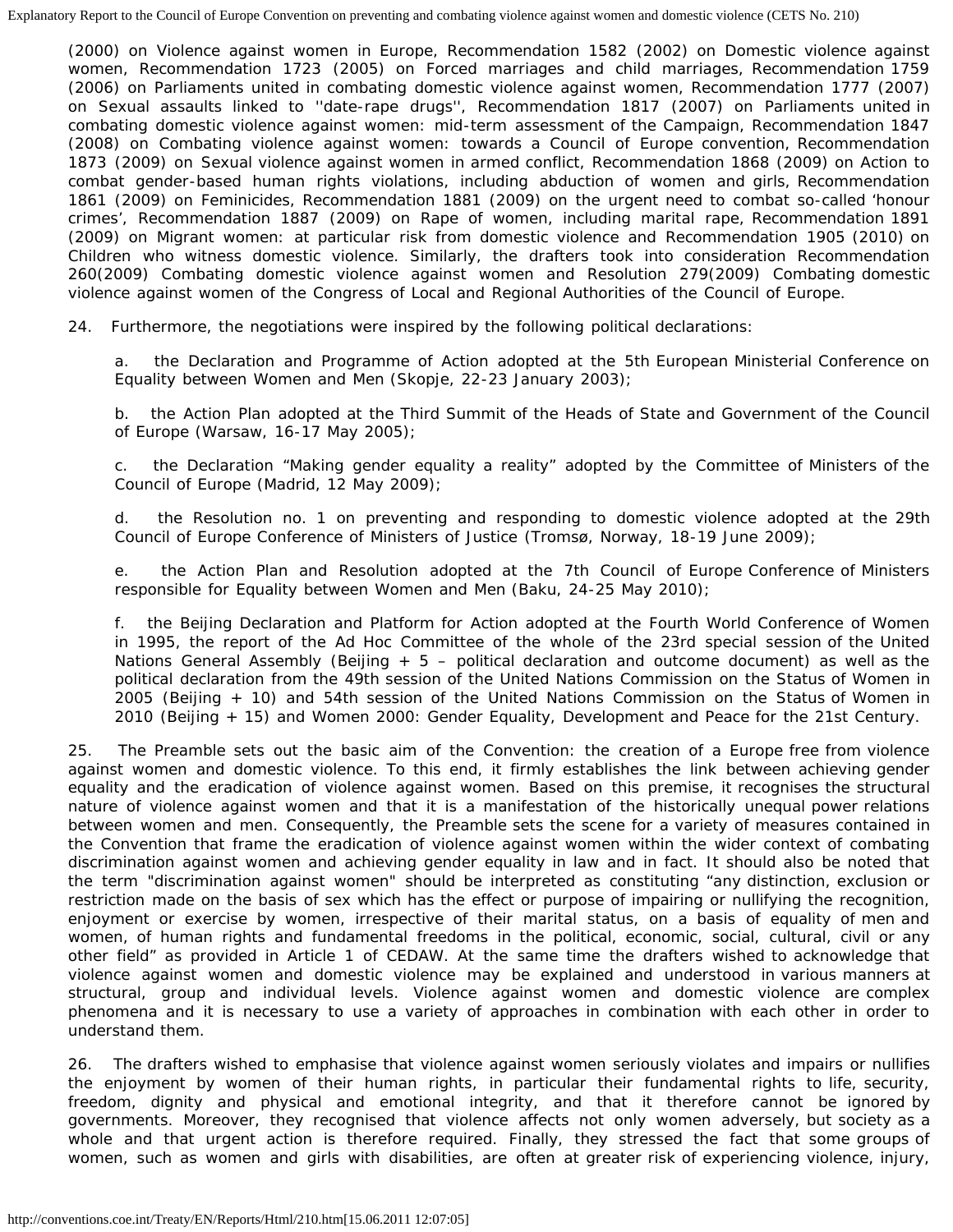abuse, neglect or negligent treatment, maltreatment or exploitation, both within and outside the home.

27. In addition to affirming that violence against women, including domestic violence against women, is a distinctly gendered phenomenon, the signatories clearly recognise that men and boys may also be victims of domestic violence and that this violence should also be addressed. Where children are concerned, it is acknowledged that they do not need to be directly affected by the violence to be considered victims but that witnessing domestic violence is also traumatising and therefore sufficient to victimise them.

28. The drafters wished to stress that the obligations contained in this Convention do not require Parties to take measures that run counter to constitutional rules or fundamental principles relating to the freedom of the press and the freedom of expression in other media.

29. It is important to note that the measures contained in the Convention are without prejudice to the positive obligations on states to protect the rights recognised by the European Convention for the Protection of Human Rights and Fundamental Freedoms (hereafter ECHR). Measures should also take into account the growing body of case law of the European Court of Human Rights which sets important standards in the field of violence against women, and which provided guidance to the drafters for the elaboration of numerous positive obligations and measures needed to prevent such violence.

## **Chapter I – Purposes, definitions, equality and non-discrimination, general obligations**

## **Article 1 – Purposes of the Convention**

30. Paragraph 1 sets out the purposes of the Convention. Paragraph 1 (a) states as the specific purpose of the Convention the protection of women against all forms of violence, as well as the prevention, prosecution and elimination of violence against women and domestic violence.

31. In line with the recognition contained in the preamble that there is a link between eradicating violence against women and achieving gender equality in law and in fact , paragraph 1 (b) specifies that the Convention will contribute to the elimination of all forms of discrimination against women and promote substantive equality between women and men. The drafters considered it essential to clearly state this as one of the purposes of the Convention.

32. Paragraph 1 (c) reflects the need for a comprehensive approach to the protection of and assistance to all victims of violence against women and domestic violence. The forms of violence covered by the scope of this Convention have devastating consequences on victims. It is necessary to design a comprehensive framework to not only ensure their further safety, re-establish their physical and psychological health but to also enable them to re-build their lives. This framework should be grounded on a human-rights based approach.

33. Paragraph 1 (d) deals with international co-operation, about which Chapter VIII contains details. International co-operation is not confined to legal co-operation in criminal and civil matters but extends to the exchange of information to prevent criminal offences established under the Convention and to ensure protection from immediate harm.

34. Eliminating violence requires extensive multi-agency co-operation as part of an integrated approach. Ensuring this approach to preventing and combating violence is stated as the final purpose of the Convention in Paragraph 1 (e). It is further developed in Chapter II and other sections of the Convention.

35. Paragraph 2 underlines that, in order to ensure the effective implementation of its provisions by the Parties, the Convention sets up a special monitoring mechanism. This is a means of ensuring Parties' compliance with the Convention and is a guarantee of the Convention's long-term effectiveness (see comments on Chapter IX).

## **Article 2 – Scope of the Convention**

36. Paragraph 1 states that the focus of this Convention is on all forms of violence against women which includes domestic violence committed against women. The drafters considered it important to emphasise that the majority of victims of domestic violence are women.

37. The provision contained in paragraph 2 on the scope of the Convention encourages Parties to apply this Convention also to domestic violence committed against men and children. It is therefore up to the Parties to decide whether to extend the applicability of the Convention to these victims. They may do so in the manner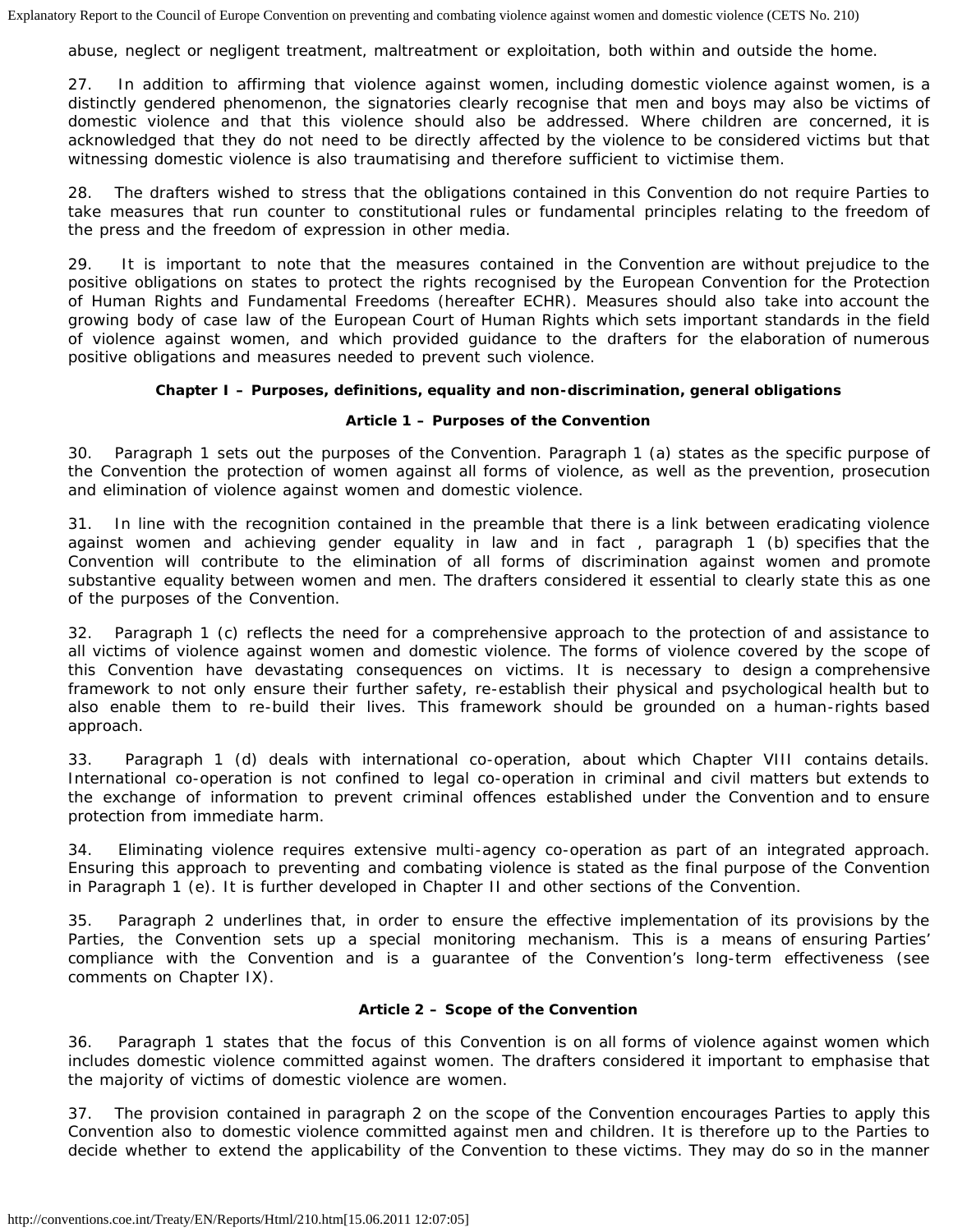they consider the most appropriate, taking notably account of the specific national situation and of the developments in their society. However, with a view to keeping the focus on the various forms of genderbased violence committed against women, paragraph 2 requires Parties to pay particular attention to victims of this form of violence when implementing the Convention. This means that gender-based violence against women, in its various manifestations, one of which is domestic violence, must lie at the heart of all measures taken in implementation of the Convention.

38. The basic principles of international humanitarian law and the Rome Statute of the International Criminal Court, which are referred to in the Preamble to the Convention, affirm individual criminal responsibility under international law for violence that occurs primarily (but not exclusively) during armed conflict. Article 7 of the Rome Statute (crimes against humanity committed as part of a widespread or systematic attack directed against any civilian population) and Article 8 (war crimes) include crimes of violence committed largely against women such as rape and sexual violence. However, the forms of violence covered by the present Convention do not cease during armed conflict or periods of occupation. Paragraph 3 therefore provides for the continued applicability of the Convention during armed conflict as complementary to the principles of international humanitarian law and international criminal law.

#### **Article 3 – Definitions**

39. Article 3 provides several definitions which are applicable throughout the Convention.

#### *Definition of "violence against women"*

40. The definition of "violence against women" makes clear that, for the purpose of the Convention, violence against women shall be understood to constitute a violation of human rights and a form of discrimination. This is in line with the purpose of the Convention set out in Article 1 (b) and needs to be borne in mind when implementing the Convention. The second part of the definition is the same as contained in Council of Europe Recommendation Rec(2002) 5 of the Committee of Ministers to member states on the protection of women against violence, the CEDAW Committee General Recommendation No. 19 on violence against women (1992), as well as in Article 1 of the United Nations Declaration on the Elimination of All Forms of Violence against Women. The drafters have, however, expanded it to include the notion of "economic harm" which can be related to psychological violence.

## *Definition of "domestic violence"*

41. Article 3 (b) provides a definition of domestic violence that covers acts of physical, sexual, psychological or economic violence between members of the family or domestic unit, irrespective of biological or legal family ties. In line with what is mentioned in paragraph 40, economic violence can be related to psychological violence. Domestic violence includes mainly two types of violence: intimate-partner violence between current or former spouses or partners and inter-generational violence which typically occurs between parents and children. It is a gender neutral definition that encompasses victims and perpetrators of both sexes.

42. Domestic violence as intimate-partner violence includes physical, sexual, psychological or economic violence between current or former spouses as well as current or former partners. It constitutes a form of violence which affects women disproportionately and which is therefore distinctly gendered. Although the term "domestic" may appear to limit the context of where such violence can occur, the drafters recognised that the violence often continues after a relationship has ended and therefore agreed that a joint residence of the victim and perpetrator is not required. Inter-generational domestic violence includes physical, sexual, psychological and economic violence by a person against her or his child or parent (elderly abuse) or such violence between any other two or more family members of different generations. Again, a joint residence of the victim and perpetrator is not required.

## *Definition of "gender"*

43. As the Convention places the obligation to prevent and combat violence against women within the wider framework of achieving equality between women and men, the drafters considered it important to define the term "gender". In the context of this Convention, the term gender, based on the two sexes, male and female, explains that there are also socially constructed roles, behaviours, activities and attributes that a given society considers appropriate for women and men. Research has shown that certain roles or stereotypes reproduce unwanted and harmful practices and contribute to make violence against women acceptable. To overcome such gender roles, Article 12 (1) frames the eradication of prejudices, customs, traditions and other practices which are based on the idea of the inferiority of women or on stereotyped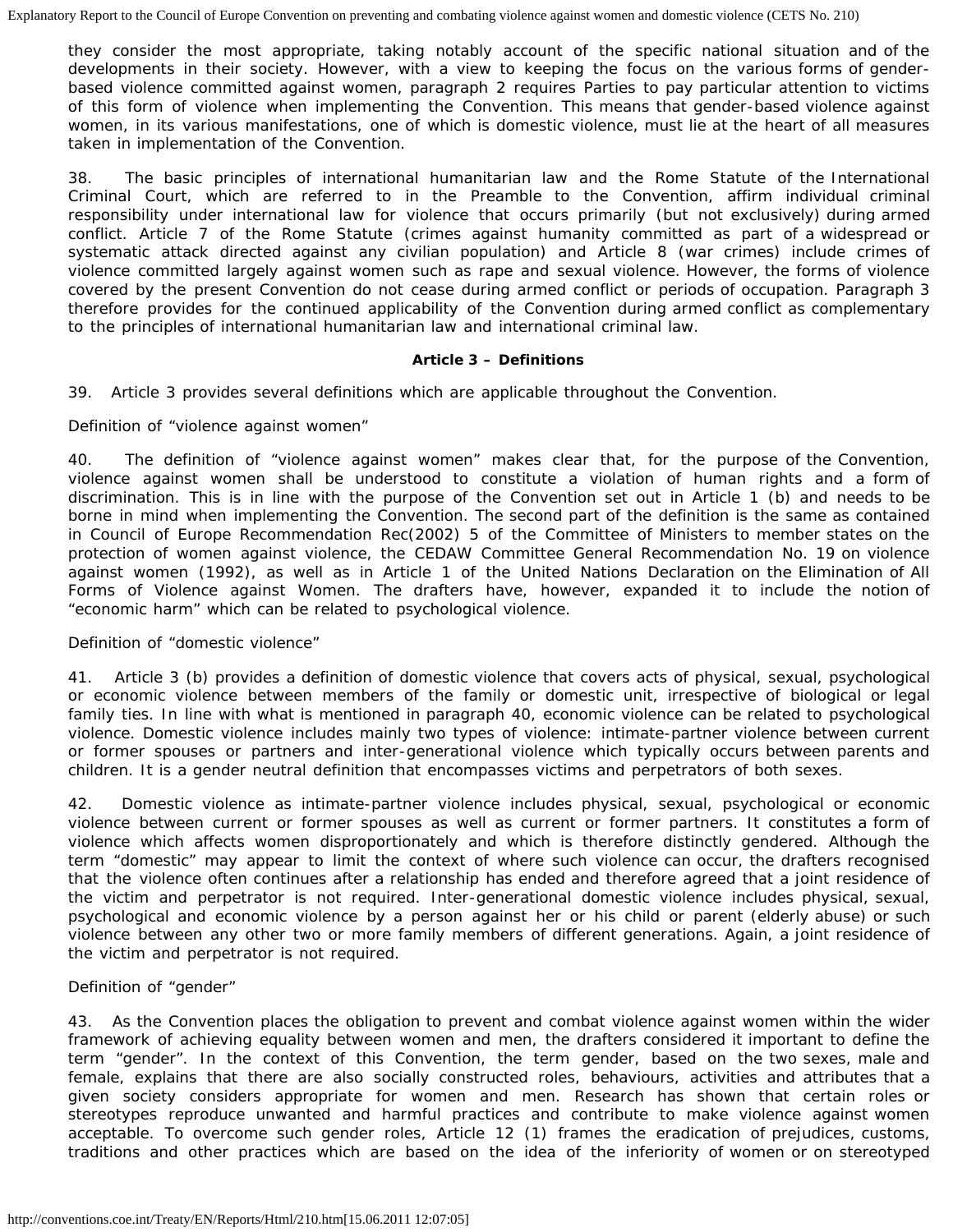gender roles as a general obligation to prevent violence. Elsewhere, the Convention calls for a gendered understanding of violence against women and domestic violence as a basis for all measures to protect and support victims. This means that these forms of violence need to be addressed in the context of the prevailing inequality between women and men, existing stereotypes, gender roles and discrimination against women in order to adequately respond to the complexity of the phenomenon. The term "gender" under this definition is not intended as a replacement for the terms "women" and "men" used in the Convention.

### *Definition of "gender-based violence against women"*

44. The term "gender-based violence against women" is used throughout the Convention and refers to violence that is directed against a woman because she is a woman or that affects women disproportionately. It differs from other types of violence in that the victim's gender is the primary motive for the acts of violence described under lit.a. In other words, gender-based violence refers to any harm that is perpetrated against a woman and that is both the cause and the result of unequal power relations based on perceived differences between women and men that lead to women's subordinate status in both the private and public spheres. This type of violence is deeply rooted in the social and cultural structures, norms and values that govern society, and is often perpetuated by a culture of denial and silence. The use of the expression "gender-based violence against women" in this Convention is understood as equivalent to the expression "gender-based violence" used in the CEDAW Committee General Recommendation No. 19 on violence against women (1992), the United Nations General Assembly Declaration on the Elimination of Violence against Women (1993) and Recommendation Rec(2002)5 of the Committee of Ministers of the Council of Europe to member states on the protection of women against violence (2002). This expression is to be understood as aimed at protecting women from violence resulting from gender stereotypes, and specifically encompasses women.

## *Definition of "victim"*

45. The Convention contains a large number of references to victims. The term "victim" refers to both victims of violence against women, and victims of domestic violence, as defined in Article 3 (a) and Article 3 (b) respectively. While only women, including girls, can be victims of violence against women, victims of domestic violence may include men and women as well as children. In line with other international human rights treaties, the term "child" shall mean any person under the age of eighteen years. The term "victim" should be understood in accordance with the scope of the Convention.

## *Definition of "women"*

46. Conscious of the fact that many of the forms of violence covered by the Convention are perpetrated against both women and girls, the drafters did not intend to limit the applicability of the Convention to adult victims only. Lit.f. therefore clearly states that the term "women" includes girls under the age of eighteen years.

47. This Convention is an agreement between states, which would create obligations only for them. The provisions contained in Articles 3 and 4 do not create any new rights but clarify existing human rights. Any obligations for individuals would follow from such legislative and other measures which Parties adopt in accordance with the Convention.

## **Article 4 – Fundamental rights, equality and non-discrimination**

48. Paragraph 1 states the principle that every person has the right to live free from violence in the public and the private sphere. With a view to the focus of the Convention, the drafters considered it important to include the particular obligation to promote and protect this right for women which are predominantly victims of gender-based violence.

49. Discrimination against women provides a breeding ground for tolerance towards violence against women. Any measures taken to prevent and combat violence against women need to promote equality between women and men as only substantive equality will prevent such violence in the future. In the Opuz v. Turkey judgment, the European Court of Human Rights has discussed the interconnection between discrimination and violence against women and has held that gender-based violence constitutes a form of discrimination because it mainly affects women and women were not protected by the law on an equal footing with men.

50. For these reasons, paragraph 2 affirms the principle of substantive equality between women and men by requiring Parties to not only condemn all forms of discrimination against women, but to enshrine the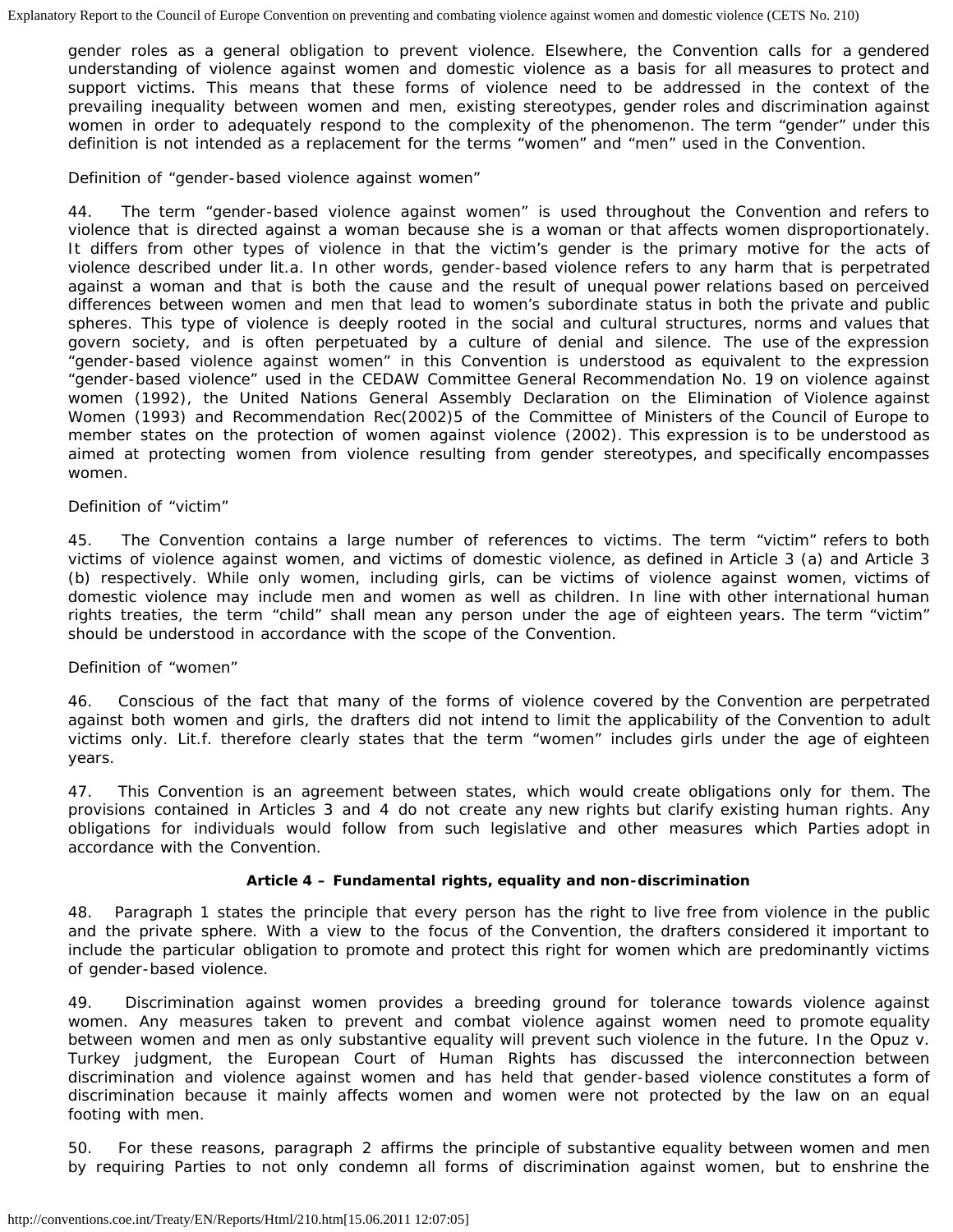principle of equality in law, ensure its practical realisation as well as prohibit discrimination by law and abolish any discriminatory legislation and practices. It recognises that the enjoyment of the right to be free from violence is interconnected with the Parties' obligation to secure equality between women and men to exercise and enjoy all civil, political, economic, social and cultural rights as set out in the human rights instruments of the Council of Europe, particularly the ECHR and its Protocols and the European Social Charter, and other international instruments, particularly CEDAW, to which they are Parties.

51. It is important to note that this paragraph provides Parties with two options to meet the requirement of enshrining in law the principle of equality between women and men: a constitutional amendment or its embodiment in other legislative act. Furthermore, the obligation to ensure the practical realisation of equality between women and men addresses the fact that enshrining it in law is often insufficient and that practical measures are required to implement this principle in a meaningful way.

52. Paragraph 3 prohibits discrimination in Parties' implementation of the Convention. The meaning of discrimination is identical to that given to it under Article 14 of the ECHR. The list of non-discrimination grounds draws on that in Article 14 ECHR as well as the list contained in Protocol No. 12 to the ECHR. It is worth pointing out that the European Court of Human Rights has applied Article 14 to discrimination grounds not explicitly mentioned in that provision (see, for example, as concerns the ground of sexual orientation, the judgment of 21 December 1999 in *Salgueiro da Silva Mouta v. Portugal*).

53. In light of this case law, the drafters wished to add the following non-discrimination grounds which are of great relevance to the subject-matter of the Convention: gender, sexual orientation, gender identity, age, state of health, disability, marital status, and migrant or refugee status or other status, meaning that this is an open-ended list. Research into help-seeking behaviour of victims of violence against women and domestic violence, but also into the provision of services in Europe shows that discrimination against certain groups of victims is still wide-spread. Women may still experience discrimination at the hands of law enforcement agencies or the judiciary when reporting an act of gender-based violence. Similarly, gay, lesbian and bisexual victims of domestic violence are often excluded from support services because of their sexual orientation. Certain groups of individuals may also experience discrimination on the basis of their gender identity, which in simple terms means that the gender they identify with is not in conformity with the sex assigned to them at birth. This includes categories of individuals such as transgender or transsexual persons, cross-dressers, transvestites and other groups of persons that do not correspond to what society has established as belonging to "male" or "female" categories. Furthermore, migrant and refugee women may also be excluded from support services because of their residence status. It is important to point out that women tend to experience multiple forms of discrimination as may be the case of women with disabilities or/and women of ethnic minorities, Roma, or women with HIV/AIDS infection, to name a few. This is no different when they become victims of gender-based violence.

54. The extent of the prohibition on discrimination contained in paragraph 3 is much more limited than the prohibition of discrimination against women contained in paragraph 2 of this article. It requires Parties to refrain from discrimination in the implementation of the provisions of this Convention, whereas paragraph 2 calls on Parties to condemn discrimination in areas beyond the remit of the Convention.

55. Paragraph 4 refers to special measures which a Party to the Convention may wish to take to enhance the protection of women from gender-based violence – measures which would benefit women only. This provision does not overrule the general prohibition of discrimination. Drawing on Article 4 of CEDAW, this paragraph stipulates that special measures which aim at preventing and protecting women from genderbased violence and which do not address men do not constitute a form of discrimination. This is in line with the concept of discrimination as interpreted by the European Court of Human Rights in its case law concerning Article 14 ECHR. In particular, this case law has made clear that not every distinction or difference of treatment amounts to discrimination. As the Court has stated, for example in the *Abdulaziz, Cabales and Balkandali v. the United Kingdom* judgment, "a difference of treatment is discriminatory if it has no objective and reasonable justification, that is, if it does not pursue a legitimate aim or if there is not a reasonable relationship of proportionality between the means employed and the aim sought to be realised". The fact that women experience gender-based violence, including domestic violence, to a significantly larger extent than men can be considered an objective and reasonable justification to employ resources and take special measures for the benefit of women victims only.

56. See also paragraph 47.

## **Article 5 – State obligations and due diligence**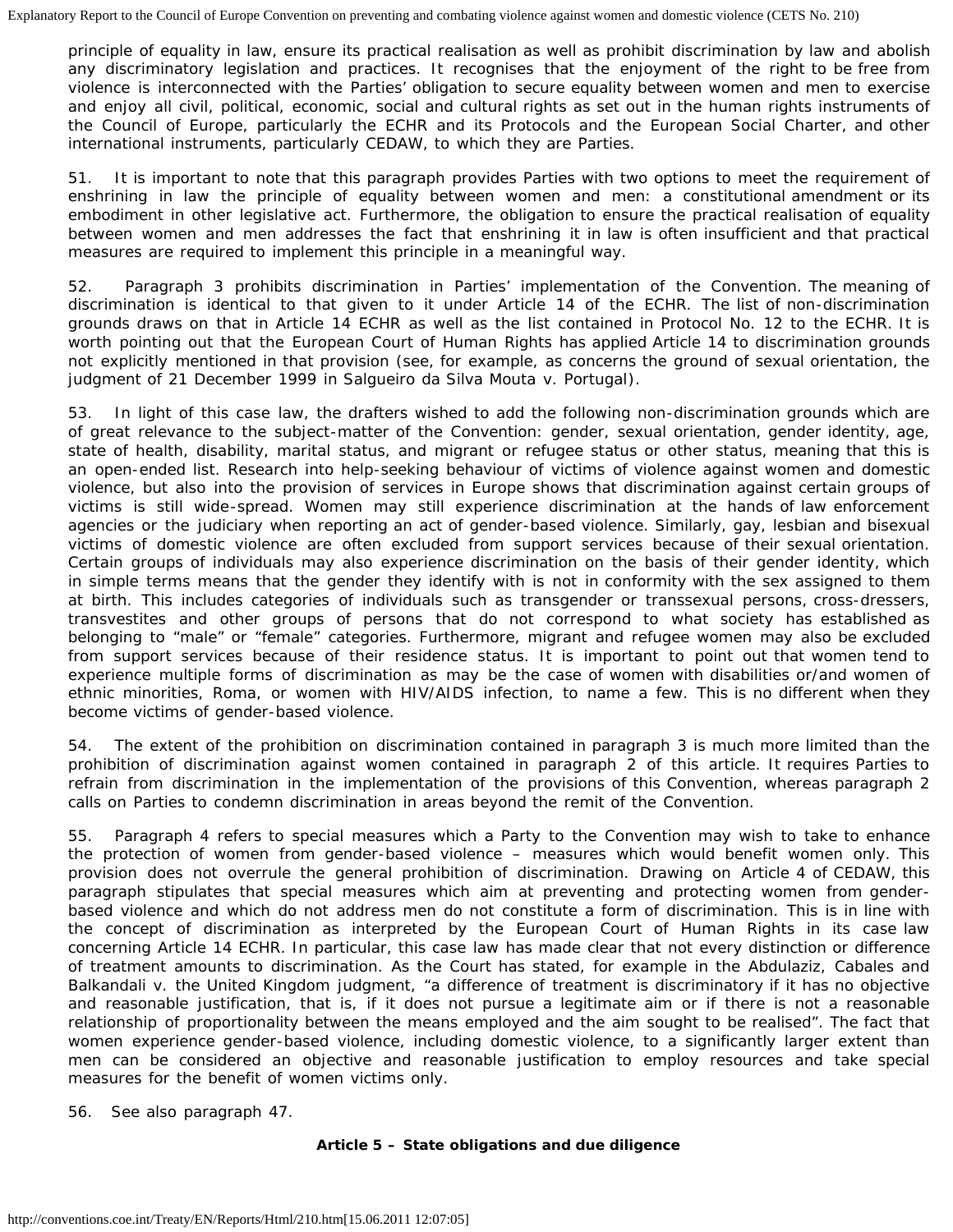57. Under international law a state is responsible for the commission of an internationally wrongful act which is attributable to it, through the conduct of their agents such as the police, immigration officials and prison officers. This principle is set out in the International Law Commission's Articles on the Responsibility of States for Internationally Wrongful Acts (2001), which are widely accepted as customary international law. Under international human rights law, the state has both negative duties and positive duties: state officials must both respect the law and refrain from the commission of internationally wrongful acts and must protect individuals from their commission by other non-state actors. Article 5, paragraph 1, addresses the state obligation to ensure that their authorities, officials, agents, institutions and other actors acting on behalf of the state refrain from acts of violence against women, whereas paragraph 2 sets out Parties' obligation to exercise due diligence in relation to acts covered by the scope of this Convention perpetrated by non-state actors. In both cases, failure to do so will incur state responsibility.

58. A requirement of due diligence has been adopted in a number of international human rights instruments, interpretations, and judgments with respect to violence against women. These include CEDAW Committee General Recommendation No. 19 on violence against women (1992), Article 4 of the United Nations General Assembly Declaration on the Elimination of Violence against Women (1993), the Convention on the Prevention of Violence against Women (Convention of *Belém do Pará*, 1994) adopted by the Organisation of American States as well as the Council of Europe Recommendation Rec(2002)5 of the Committee of Ministers to member states on the protection of women against violence (2002). Furthermore, the content of Article 5 reflects the case-law of the European Court of Human Rights. In its recent case law on domestic violence, the Court has adopted the obligation of due diligence (see the judgment of *Opuz v. Turkey*, 2009). It has established that the positive obligation to protect the right to life (Article 2 ECHR) requires state authorities to display due diligence, for example by taking preventive operational measures, in protecting an individual whose life is at risk.

59. Against the backdrop of these developments in international law and jurisprudence, the drafters considered it important to enshrine a principle of due diligence in this Convention. It is not an obligation of result, but an obligation of means. Parties are required to organise their response to all forms of violence covered by the scope of this Convention in a way that allows relevant authorities to diligently prevent, investigate, punish and provide reparation for such acts of violence. Failure to do so incurs state responsibility for an act otherwise solely attributed to a non-state actor. As such, violence against women perpetrated by non-state actors crosses the threshold of constituting a violation of human rights as referred to in Article 2 insofar as Parties have the obligation to take the legislative and other measures necessary to exercise due diligence to prevent, investigate, punish and provide reparation for acts of violence covered by the scope of this Convention, as well as to provide protection to the victims, and that failure to do so violates and impairs or nullifies the enjoyment of their human rights and fundamental freedoms.

60. The term "reparation" may encompass different forms of reparation under international human rights law such as restitution, compensation, rehabilitation, satisfaction, and guarantee of non-repetition. As regards compensation, it is important to note that this form of reparation shall only be provided by a Party under the conditions set out in Article 30 (2) of this Convention. Finally, term "non-state actor" refers to private persons, a concept which is already expressed in point II of Council of Europe Recommendation Rec (2002)5 on the protection of women against violence.

## **Article 6 – Gender-sensitive policies**

61. Since Article 6 is placed under Chapter I which also deals with general obligations of Parties, it application extends to all other articles of this Convention. The nature of this obligation is two-fold. On the one hand, it requires Parties to ensure a gender perspective is applied not only when designing measures in the implementation of the Convention, but also when evaluating their impact. This means that a gender impact assessment needs to be carried out in the planning stage of any measure which a Party takes in the implementation of this Convention. It further means that during the evaluation stage, Parties are required to determine whether there is a gender differential in the impact of the provisions.

62. On the other hand, this article calls on Parties to promote and implement policies aimed at achieving equality between women and men and at empowering women. This obligation complements the obligation to condemn and prohibit discrimination contained in Article 4, paragraph 2. Convinced of the need to achieve equality between women and men and to empower women in order to put an end to all forms of violence covered by the scope of this Convention, the drafters believed it essential to place an obligation on Parties that goes beyond the specific measures to be taken to prevent and combat such violence in order to achieve this goal. This ties in with the purposes of the Convention listed in Article 1, in particular the promotion of substantive equality between women and men, including by empowering women, as expressed in Article 1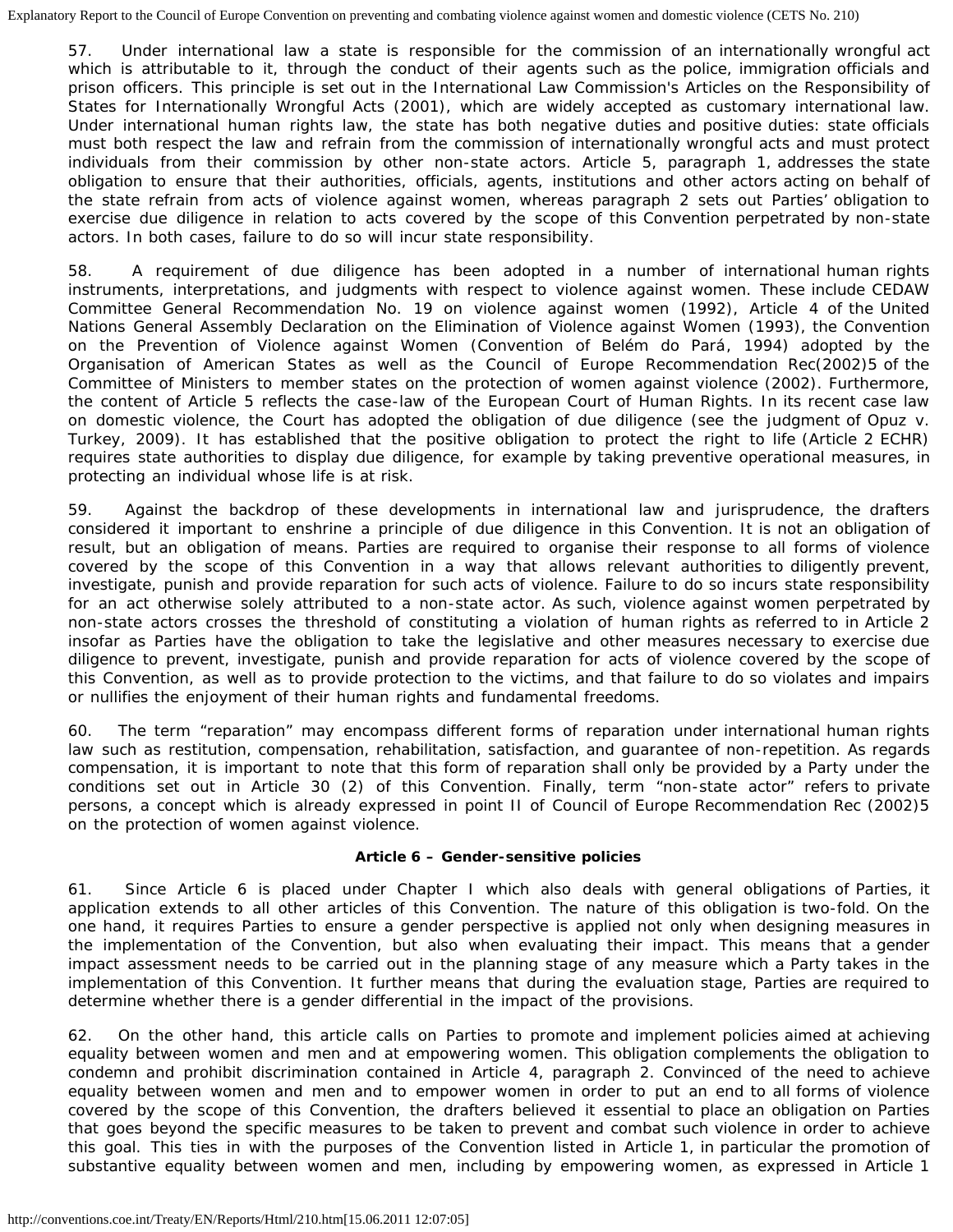(b).

## **Chapter II – Integrated policies and data collection**

63. Similar to other recent conventions negotiated at the level of the Council of Europe, this Convention follows the "3 P structure" of "**P**revention", "**P**rotection", and "**P**rosecution". However, since an effective response to all forms of violence covered by the scope of this Convention requires more than measures in these three fields, the drafters considered it necessary to include an additional "P" (integrated **P**olicies).

## **Article 7 – Comprehensive and co-ordinated policies**

64. Paragraph 1 requires Parties to devise and implement policies which would comprise a multitude of measures to be taken by different actors and agencies and which, taken as a whole, offer a holistic response to violence against women. This obligation is further developed in paragraph 2. It requires Parties to ensure that the adopted policies are implemented by way of effective multi-agency co-operation. Good practice examples in some member states show that results are enhanced when law enforcement agencies, the judiciary, women's non-governmental organisations, child protection agencies and other relevant partners join forces on a particular case, for example to carry out an accurate risk assessment or devise a safety plan. This type of co-operation should not rely on individuals convinced of the benefits of sharing information but requires guidelines and protocols for all agencies to follow, as well as sufficient training of professionals on their use and benefits.

65. To ensure that the expertise and perspective of relevant stakeholders, agencies and institutions contribute to any policy-making in this field, paragraph 3 calls for the involvement of "all relevant actors, such as government agencies, the national, regional and local parliaments and authorities, national human rights institutions and civil society organisations". This is a non-exhaustive list of actors, which the drafters intended to cover, in particular, women's non-governmental organisations and migrant organisations, but also religious institutions. National human rights institutions refer to those established in accordance with the UN principles for national institutions for the promotion and protection of human rights, adopted by United Nations General Assembly Resolution 48/134, 1993. As national human rights institutions exist in many member states of the Council of Europe, the drafters considered it important to include these in the list of relevant actors, where they exist. This provision does not contain the obligation to set up such institutions where they do not exist. By including national, regional and local parliaments in this provision, the drafters wished to reflect the different levels of law-making powers in Parties with a federal system. One way of ensuring the elements of comprehensive and co-ordinated policies on the one hand and the involvement of all relevant institutions and agencies on the other would be by drawing up national action plans.

## **Article 8 – Financial resources**

66. This article aims at ensuring the allocation of appropriate financial and human resources for both activities carried out by public authorities and those of relevant non-governmental and civil society organisations. Across Council of Europe member states, different practice exists when it comes to government funding for non-governmental organisations (hereinafter NGOs) involved in preventing and combating all forms of violence covered by the scope of this Convention. The obligation placed on Parties is therefore that of allocating financial and human resources for activities carried out by NGOs and civil society.

67. In view of the different economic circumstances of member states, the drafters chose to limit the scope of this obligation to the allocation of appropriate resources. This means that the resources allocated need to be suitable for the target set or measure to be implemented.

## **Article 9 – Non-governmental organisations and civil society**

68. In many member states, the overwhelming majority of services for victims of domestic violence, and also services for victims of other various forms of violence against women, are run by non-governmental or civil society organisations. They have a long tradition of providing shelter, legal advice, medical and psychological counselling as well as of running hotlines and other essential services.

69. The purpose of this article is to emphasise the important contribution these various organisations make to preventing and combating all forms of violence covered by the scope of this Convention. It therefore requires Parties to the Convention to recognise their work by, for example, tapping into their expertise and involving them as partners in multi-agency co-operation or in the implementation of comprehensive government policies which Article 7 calls for. Beyond such recognition, this article requires Parties to the Convention to actively encourage and support the work of these dedicated NGOs and civil society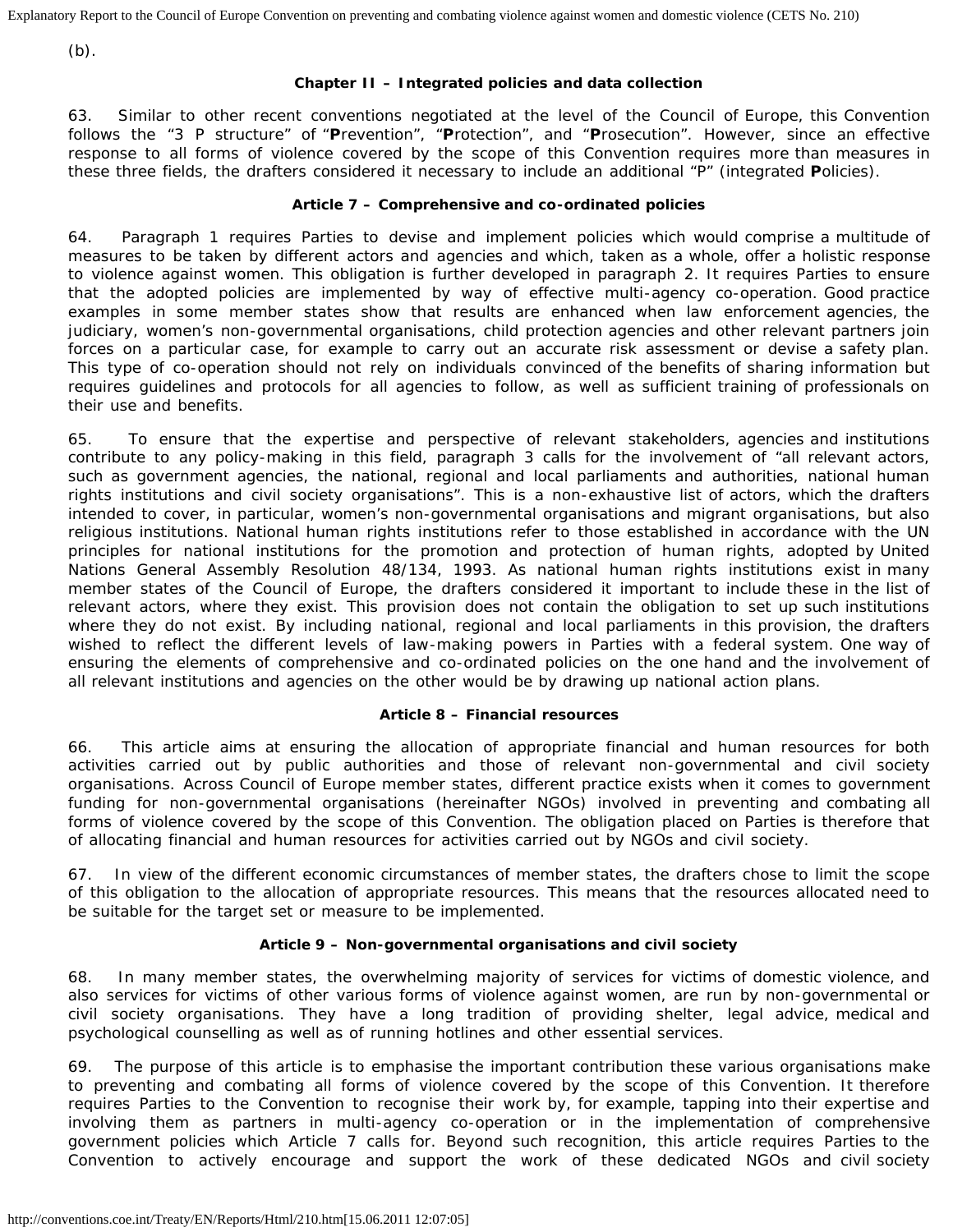organisations. This means enabling them to carry out their work in the best possible way. Although Article 9 refers only to NGOs and civil society active in combating violence against women, this should not prevent Parties from going further and supporting the work that is carried out by NGOs and civil society focusing on domestic violence in its wider scope.

## **Article 10 – Co-ordinating body**

70. Paragraph 1 entails the obligation to entrust one or more official government bodies with four specific tasks: co-ordinating, implementing, monitoring and evaluating the policies and measures which the respective Party to the Convention has devised to prevent and combat all forms of violence covered by the scope of this Convention. This can be done by setting up new official bodies or mandating official bodies already in existence with these tasks. The term "official body" is to be understood as any entity or institution within government. It may be a body set up or already in existence either at national or regional level. Size, staffing and funding are to be decided by the Parties, as well as which entity it shall be answerable to and any reporting obligations it shall have. Regarding the tasks of implementation, monitoring and evaluation this body should be in existence on the respective level of a Party's structure which is responsible for the carrying out of the measures. This means that in a federal government structure it may be necessary to have more than one body.

71. The four tasks which this body or bodies are mandated to undertake aim at ensuring that the various measures taken by the Party in implementation of this Convention are well co-ordinated and lead to a concerted effort of all agencies and all sectors of government. Moreover, they aim at ensuring the actual implementation of any new policies and measures. The monitoring task bestowed upon these bodies is limited to the monitoring of how and how effectively policies and measures to prevent and combat all forms of violence covered by the scope of this Convention are being implemented at the national and/or regional and local level. It does not extend to monitoring compliance with the Convention as a whole which is a task performed by the independent, international monitoring mechanism set up in Chapter IX of the Convention (see comments on Chapter IX). Lastly, the evaluation of policies and measures which these bodies are mandated to carry out comprises the scientific evaluation of a particular policy or measure in order to assess whether it meets the needs of victims and fulfils its purpose as well as to uncover unintended consequences. This will require robust administrative and population-based data, which Article 11 obliges Parties to the Convention to collect. For this reason, bodies created under this article are also assigned the task of coordinating the collection of the necessary data and to analyse and disseminate its results. Some member states have set up observatories on violence against women which already collect a vast variety of data. While these may serve as examples, the drafters decided to leave to the Parties the decision on how to ensure the co-ordination, analysis and dissemination of data by the bodies in question.

72. Paragraph 2 of this article authorises these bodies to receive information within the framework of this Convention which the respective Party has taken in compliance with Chapter VIII (see comments on Chapter VIII). It is important to note that, for data protection reasons, the authorisation is limited to receiving information of a general nature (see comments on Article 65). The obligation is therefore confined to ensuring that bodies created under this article are kept informed, in a general manner and without references to individual cases, of international co-operation activities, including mutual legal assistance in civil and criminal matters. The purpose is to allow them to fulfil its role.

73. The information and knowledge acquired through the exchange of experiences and practice is of great value in preventing and combating all forms of violence covered by the scope of this Convention. Paragraph 3 therefore equips bodies created under this article with the ability to seek contact with and set up working relations with its counterparts created in other Parties to the Convention. This will allow for important crossfertilisation that is mutually productive and will lead to further harmonisation of practice.

## **Article 11 – Data collection and research**

74. Systematic and adequate data collection has long been recognised as an essential component of effective policy-making in the field of preventing and combating all forms of violence covered by the scope of this Convention. Despite this recognition, examples of systematically collected administrative or populationbased data in Council of Europe member states are rare. Additionally, available data are seldom comparable across countries nor over time, resulting in a limited understanding of the extent and the evolution of the problem. Preventing and combating violence against women and domestic violence requires evidence-based policy-making. This implies effectively documenting the magnitude of violence by producing robust, comparative data in order to guide policy and to monitor the implementation of measures to address the problem. This chapter contains the obligation to address the importance of regularly collecting representative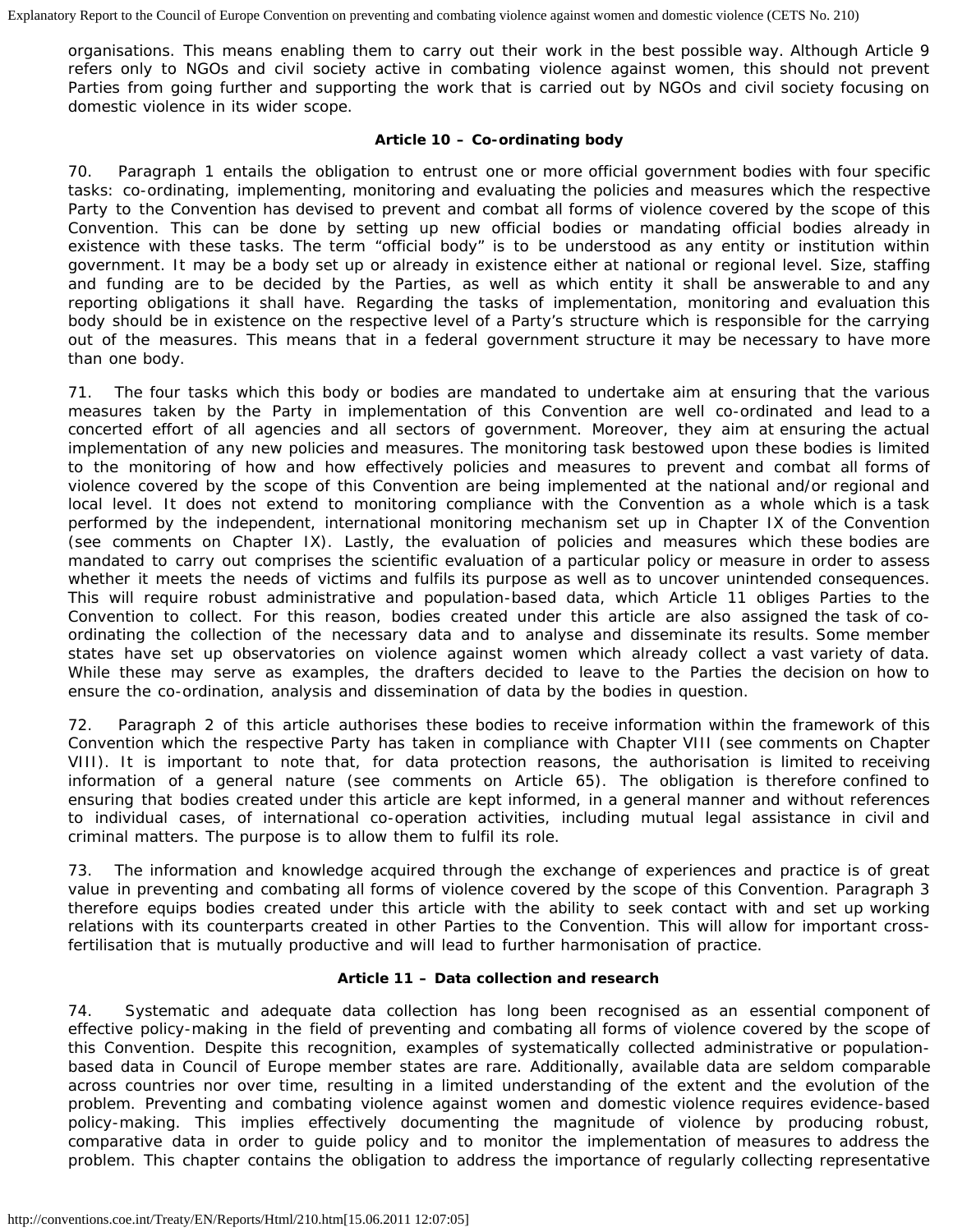and comparable data to the devising and implementation of policies to prevent and combat all forms of violence covered by the scope of this Convention. It establishes the type of data that will need to be collected, analysed and prepared for dissemination by the co-ordinating body or bodies created under Article 10 and provided to the Group of independent experts (GREVIO) responsible for the monitoring of the implementation of the Convention (see Chapter IX). Additionally, it highlights the need to support research in the field of violence against women and domestic violence.

75. The nature of the obligation contained in paragraph 1 is twofold. First, in order to design and implement evidence-based policies and assess whether they meet the needs of those exposed to violence, lit.a requires Parties to collect disaggregated relevant statistical data at regular intervals on cases of all forms of violence covered by the scope of this Convention. Accurate statistical information specifically designed to target victims and perpetrators of such violence is not only important in efforts to raise awareness among policymakers and the public on the seriousness of the problem, but can also encourage reporting by victims or witnesses. Relevant statistical data may include administrative data collected from statistics compiled by health care services and social welfare services, law enforcement agencies and NGOs, as well as judicial data recorded by judicial authorities, including public prosecutors. Appropriately collected statistical administrative and judicial data can contribute to Parties' national response to all forms of violence covered by the scope of this Convention by seeking information about the performance of government institutions as well as information on crimes that authorities are dealing with within the criminal procedure. Service-based administrative data includes for instance the systematic recording of data on how victims of such violence are using services and how government agencies as well as the public (and private) health sector, in return, are serving them in their plight to seek justice, medical care, counselling, housing or other support. Agencybased client data on service use is not only limited to assessing the effectiveness of policies in place, but can also provide a basis for estimating the administrative cost of such violence. Furthermore, judicial data can provide information on the sentences and characteristics of convicted persons, as well as on conviction rates.

76. Consequently, public authorities such as the judiciary, the police and social welfare services will need to set-up data systems in place that go beyond the internal recording of the needs of the agency. Again, in order to show if there has been an improvement or a decline in the effectiveness of prevention, protection and prosecution measures and policies, relevant statistical administrative and judicial data should be collected at regular intervals. The usefulness and relevance of such data depend above all on the quality of its recording. Although, the drafters felt it best to leave to the Parties the choice of data categories used, as a minimum requirement, recorded data on victim and perpetrator should be disaggregated by sex, age, type of violence as well as the relationship of the perpetrator to the victim, geographical location, as well as other factors deemed relevant by Parties such as disability. Recorded data should also contain information on conviction rates of perpetrators of all forms of violence covered by the scope of this Convention, including the number of protection orders issued. The Council of Europe study on "Administrative data collection on domestic violence in Council of Europe member states" (EG-VEW-DC(2008)Study) identifies these and other categories and designs a model approach containing recommendations on the collection of administrative data beyond current practices.

77. Secondly, lit.b creates the obligation for Parties to support research in the field of all forms of violence covered by the scope of this Convention. It is essential that Parties base their policies and measures to prevent and combat such forms of violence on state-of-the art research and knowledge in this field. Research is a key element of evidence-based policy-making and can thus contribute greatly to improving day-to-day, real-world responses to violence against women and domestic violence by the judiciary, support services and law enforcement agencies. This provision therefore requires Parties to undertake to support research efforts in order to pursue further knowledge of the root causes and effects of the problem, incidences and conviction rates, as well as of the efficiency of measures taken in implementation of the Convention.

78. Paragraph 2 details Parties' obligation to endeavour conducting population-based surveys. This implies collecting data that are statistically representative of the target population so that they can be easily generalised to the larger population. Population-based surveys can provide more general sociologically oriented insights into the prevalence, nature, determinants and consequences of all forms of violence covered by the scope of this Convention. They can also provide reliable data on victims' experiences of violence, on the reasons for not reporting, on the services received, as well as victims' opinions of and attitudes towards such violence. Parties are additionally obliged to conduct such surveys at regular intervals in order to make a pertinent and comparative assessment of the prevalence and the trends in all forms of violence covered by the scope of this Convention by tracking developments longitudinally. In this case, the choice of population sample size and the regularity of such studies is left to the Parties. Depending on the Party, the scope of the surveys may be national, regional or local. It is however important to note that the combination of these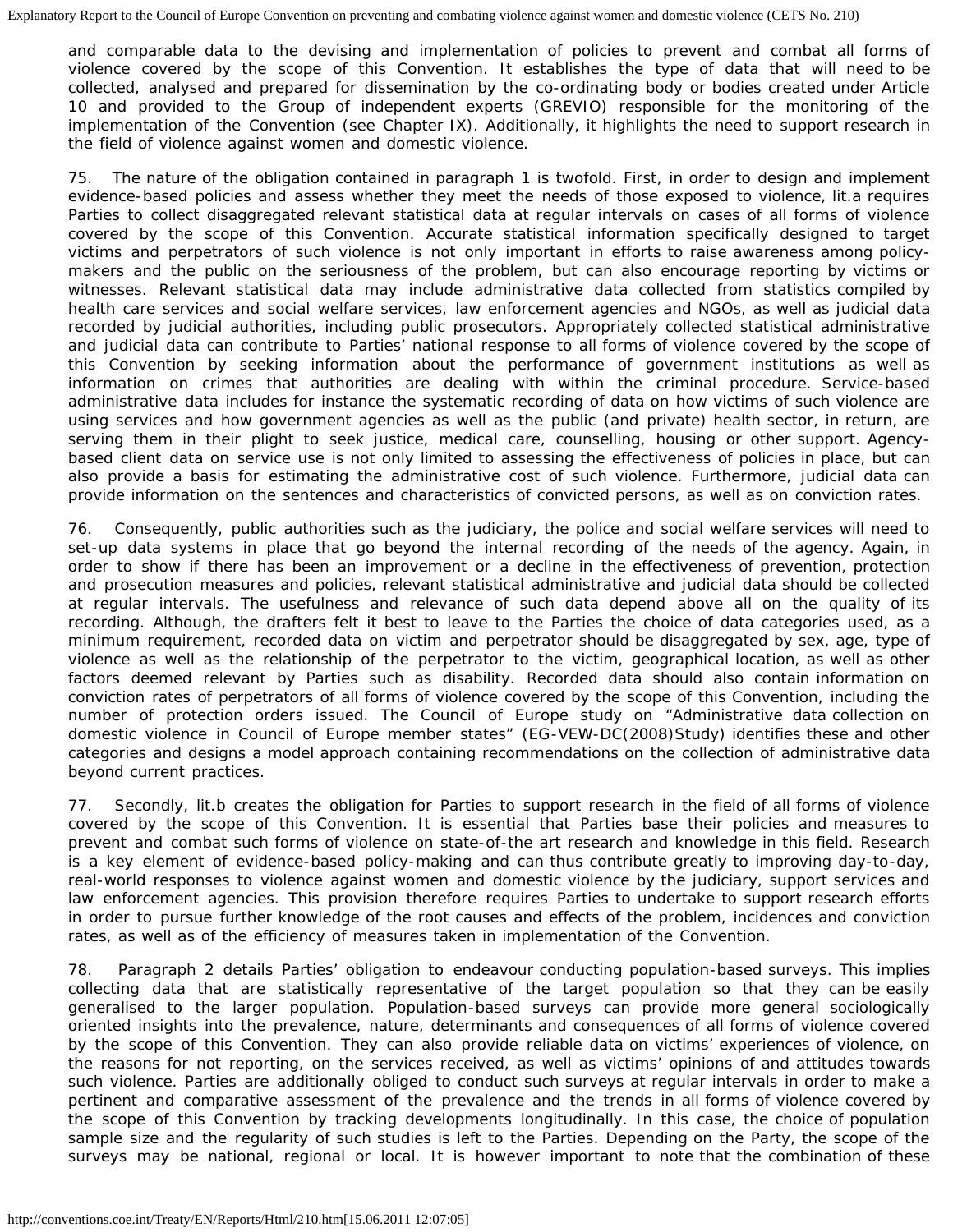levels can provide a macroscopic view of the phenomenon while also highlighting local or regional specificities. When designing population-based surveys, Parties may refer to the World Health Organisation (WHO) Multicountry Study on Women's Health and Domestic Violence against Women as well as to the International Violence Against Women Survey (IVAWS).

79. The drafters considered it important to highlight the distinction between population-based surveys and statistical administrative and judicial data for they serve different purposes and answer different questions. While the first can shed light on the level of severity and frequency as well as on the socio-economic and cultural factors leading to violence against women and domestic violence, the second can contribute to address capacity issues of government agencies and evaluate the effectiveness of services provided for victims of such violence. Using both types of data collection methods in conjunction can help gain an in-depth picture of the problem. Due to a lack of shared definitions and common indicators for evaluating the prevalence and trends of violence against women and domestic violence, data that are available rarely allow for cross-country comparison. Consequently, it would be beneficial for Parties to align the collection of data with standardised indicators and methods already in existence or currently under development. Parties should take into account existing developments or initiatives to provide reliable and comparable data such as the European Union Agency for Fundamental Rights violence against women survey.

80. As laid out in Article 65 the process of collecting, storing and transforming collected data should comply with standards on data protection as contained in the Council of Europe Convention for the Protection of Individuals with regard to Automatic Processing of Personal Data [\(ETS No. 108](http://conventions.coe.int/Treaty/EN/Treaties/HTML/108.htm)), to ensure confidentiality and respect for the privacy of victims, perpetrators and other persons involved. The standards laid out in Article 65 do not only apply in cases of transnational data exchange, but to all processes of collecting, storing and transforming of collected data.

81. Complementing Article 68 (7), the third paragraph of this article entails the obligation of Parties to provide the independent Group of experts referred to in Chapter IX with the information collected in order to stimulate international co-operation and enable international benchmarking. This not only allows the identification of existing good practice but also contributes to its harmonisation across the Parties to the Convention.

82. Finally, paragraph 4 contains the obligation to ensure that the information collected pursuant to Article 11 is available to the public. It is however left to the Parties to determine the form and means, as well as the type of information that is to be made available. In making information collected pursuant to Article 11 available to the public, Parties shall pay special attention to the privacy rights of persons affected.

## **Chapter III - Prevention**

83. This chapter contains a variety of provisions that come under the heading of prevention in the wide sense of the term. Preventing violence against women and domestic violence requires far-reaching changes in attitude of the public at large, overcoming gender stereotypes and raising awareness. Local and regional authorities can be essential actors in implementing these measures by adapting them to specific realities.

## **Article 12 – General obligations**

84. This article comprises a number of general preventive measures which lay the foundation and represent over-arching principles for more specific obligations contained in the subsequent articles of this chapter.

85. The obligations contained in paragraph 1 are based on the conviction of the drafters that existing patterns of behaviour of women and men are often influenced by prejudices, gender stereotypes and genderbiased customs or traditions. Parties to the Convention are therefore required to take measures that are necessary to promote changes in mentality and attitudes. The purpose of this provision is to reach the hearts and minds of individuals who, through their behaviour, contribute to perpetuate the forms of violence covered by the scope of this Convention. As a general obligation, this paragraph does not go into detail as to propose specific measures to take, leaving it within the discretion of the Party.

86. Paragraph 2 requires Parties to the Convention to take the necessary legislative and other measures to prevent all forms of violence covered by the scope of this Convention by any natural or legal person. Depending on the national legal system, some of these measures may require the passing of a law while others may not.

87. In addition to the prohibition of discrimination contained in Article 4, paragraph 3, this paragraph requires positive action to ensure that any preventive measures specifically address and take into account the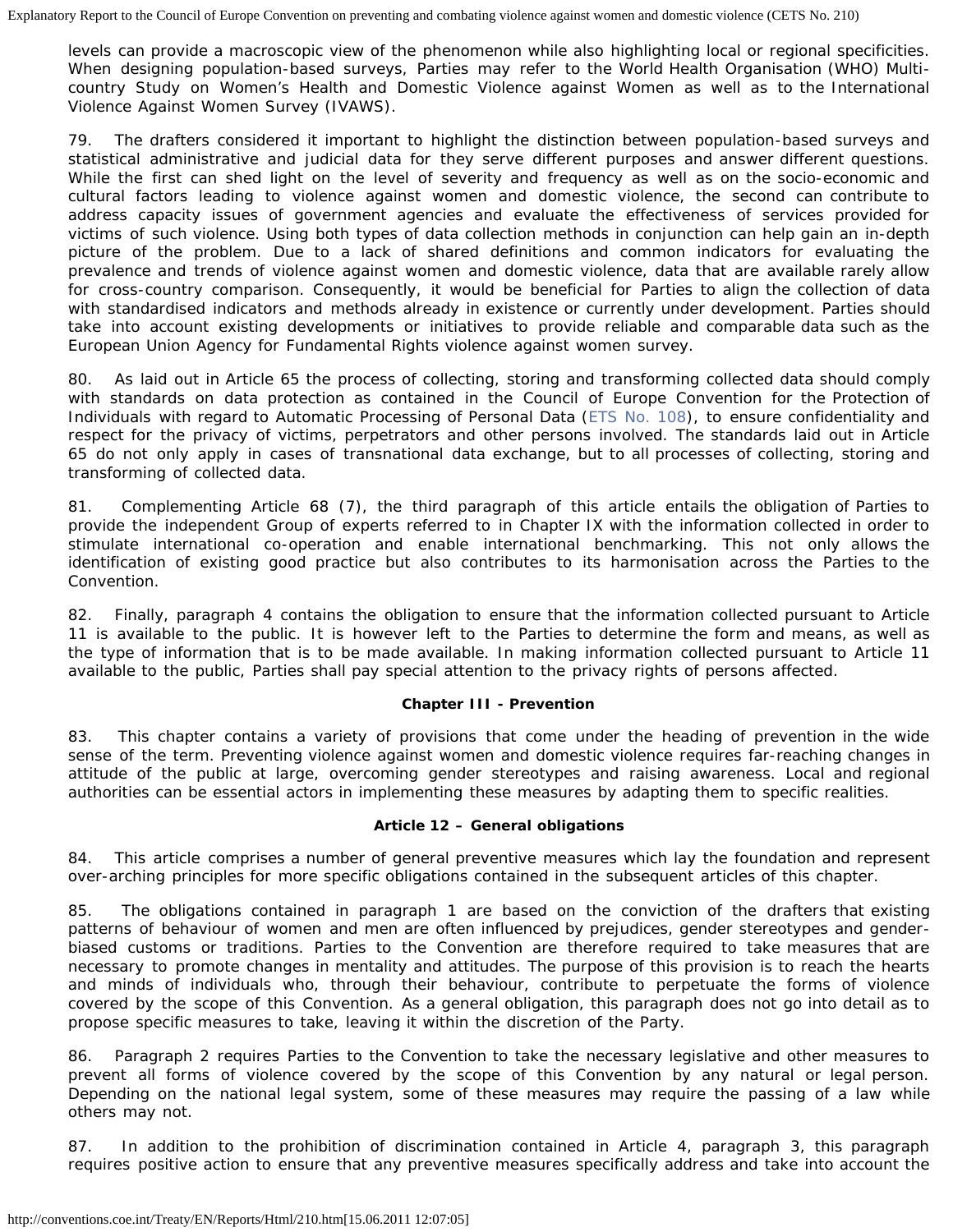needs of vulnerable persons. Perpetrators often choose to target such persons because they know that they are less likely to be able to defend themselves, or seek prosecution of the perpetrator and other forms of reparation, because of their situation. For the purpose of this Convention, persons made vulnerable by particular circumstances include: pregnant women and women with young children, persons with disabilities, including those with mental or cognitive impairments, persons living in rural or remote areas, substance abusers, prostitutes, persons of national or ethnic minority background, migrants – including undocumented migrants and refugees, gay men, lesbian women, bi-sexual and transgender persons as well as HIV-positive persons, homeless persons, children and the elderly.

88. Paragraph 4 underlines that all members of society can make an important contribution to the prevention of violence and should be encouraged to do so. As many of the forms of violence covered by the scope of this Convention are perpetrated primarily by men and boys, the drafters considered it important to emphasise their particular role in the prevention of such violence. Bearing in mind the fact that the majority of men and boys are not perpetrators, the drafters wanted to point out that their contribution can take on many forms in particular as role models, agents of change and advocates for equality between women and men and mutual respect. By speaking out against violence, engaging other men in activities to promote gender equality and acting as role models by actively taking on a caring role and family responsibilities men have an important contribution to make.

89. Paragraph 5 clearly states that culture, custom, religion, tradition or so-called "honour" shall not be invoked to justify any act of violence covered by the scope of this Convention. Parties to the Convention are therefore obliged to ensure that their national laws do not contain loopholes for interpretations inspired by such convictions. Moreover, this obligation extends to the prevention of any official statements, reports or proclamations that condone violence on the basis of culture, custom, religion, tradition or so-called "honour". This provision also establishes a key principle according to which the prohibition of any of the acts of violence set out in the Convention can never be invoked as a restriction of the perpetrator's cultural or religious rights and freedoms. This principle is important for societies where distinct ethnic and religious communities live together and in which the prevailing attitudes towards the acceptability of gender-based violence differ depending on the cultural or religious background.

90. Rounding off the list of general preventive measures, paragraph 6 calls for the promotion of specific programmes and activities for the empowerment of women. This means empowerment in all aspects of life, including political and economic empowerment. This obligation is a reflection of the greater aim of achieving gender equality by increasing women's agency and reducing their vulnerability to violence.

## **Article 13 – Awareness-raising**

91. The purpose of this article is to ensure that the general public is fully informed of the various forms of violence that women experience on a regular basis as well as of the different manifestations of domestic violence. This would help all members of society to recognise such violence, speak out against it and support its victims as neighbours, friends, relatives or colleagues, where possible and appropriate. The obligation entails the running of public awareness-raising campaigns or programmes on a regular basis that address and explain these issues in a gender-sensitive manner. Awareness-raising activities should include the dissemination of information on equality between women and men, non-stereotyped gender roles, and nonviolent conflict resolution in interpersonal relationships. Moreover, the drafters considered it important that any campaign highlight the harmful consequences for children which violence against women and domestic violence may have in its direct or indirect form.

92. Many NGOs have a long tradition of carrying out successful awareness-raising activities – at local, regional or national level. This provision therefore encourages the co-operation with national human rights institutions and equality bodies, civil society and NGOs, in particular women's organisations, where appropriate, in order to reach out to the general public. This however, is a non-exhaustive list of actors, which the drafters intended to cover. Furthermore, the inclusion of "where appropriate" in the provision means that Parties are not obliged to set up such bodies or institutions where they do not exist. Finally, it should be noted that the term women's organisations refers to women's NGOs working in the area of protection and support for women victims of violence against women.

93. Paragraph 2 extends the obligation to the dissemination of concrete information on available government or non-government preventive measures. This means the wide dissemination of information leaflets or posters or on-line information material on services which the police or the local community offers, contact information of local, regional or national services such as helplines or shelters and much more.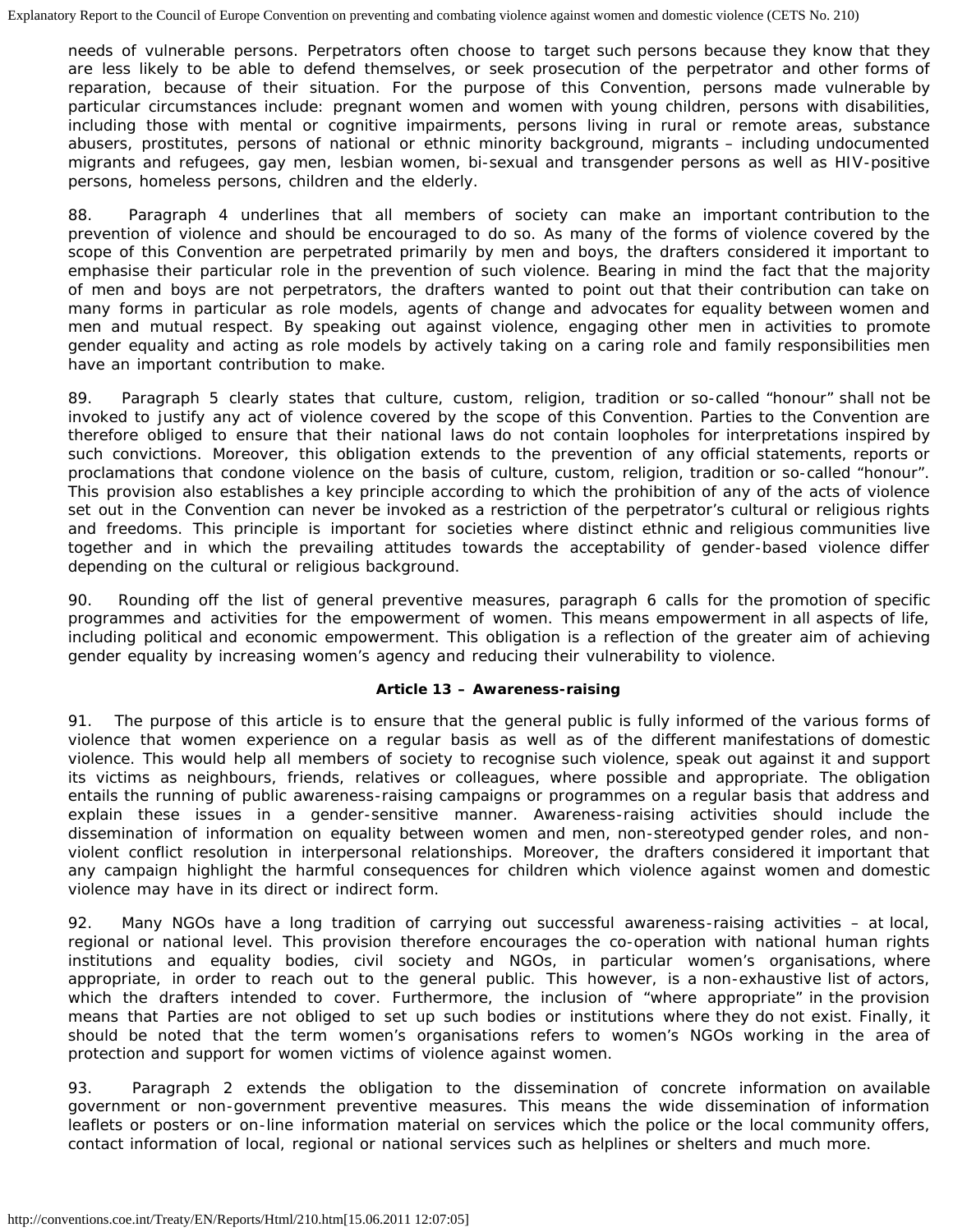## **Article 14 – Education**

94. Attitudes, convictions and behavioural patterns are shaped very early on in life. The promotion of gender equality, mutual respect in interpersonal relationships and non-violence must start as early as possible and is primarily a responsibility of parents. Educational establishments, however, have an important role to play in enhancing the promotion of these values.

95. In paragraph 1, this article addresses the need to design, where Parties deem appropriate, teaching material for all levels of education (primary, secondary and tertiary education) that promotes such values and enlightens learners with respect to the various forms of violence covered by the scope of this Convention. Where Parties deem teaching material appropriate, it needs to be adapted to the capacity of learners, which would, for example, require primary school teaching material to meet the intellectual capacity of primary school students. Teaching material means any type of formally developed and approved material that forms part of the curriculum and that, where appropriate, all teachers at a particular school have access to and are required or requested to use in class. As the words "where appropriate" indicate, the drafters did not want to impose a specific model on the Parties. Rather, this provision leaves it to the Parties to decide which type of schooling and which age group of learners they consider such teaching material to be appropriate for. The drafters decided on this wording to allow for a maximum of flexibility in the implementation of this provision also taking into account different possibilities between Parties in determining teaching materials. Some states for instance determine the teaching aims in their formal curriculum while leaving it to the schools to decide on the proper working methods and teaching materials to be used to reach these aims. The term "formal curriculum" refers to the planned programme of objectives, content, learning experiences, resources and assessment offered by a school where appropriate. It does not refer to incidental lessons which can be learnt at school because of particular school policies.

96. Paragraph 2 extends the obligation to promote the principles of equality between women and men, nonstereotyped gender roles, mutual respect, non-violent conflict resolution in interpersonal relationships in all informal educational facilities as well as any sports, cultural and leisure facilities as well as the media. Across Council of Europe member states, many different forms of informal education exist and are often referred to in many different ways. Generally, the term "informal educational facilities" refers to organised education activity outside formal systems, such as community or religious education facilities, activities, projects and institutions based on social pedagogy, and any other type of educational activity offered by community groups and other organisations (such as boy scouts or girl scouts, summer camps, after school activities, etc.). Sports, cultural and leisure facilities refer to facilities which offer leisure activities in the areas of sports, music, arts or any other field and which contribute to the lifelong process of learning from everyday experience.

97. Furthermore, this paragraph requires Parties to the Convention to include the media in their measures to promote the above principles. It is important to note that the drafters clearly indicated that any measures taken in this regard shall have due regard to the fundamental principle of the independence of the media and the freedom of the press.

## **Article 15 – Training of professionals**

98. The training and sensitisation of professionals to the many causes, manifestations and consequences of all forms of violence covered by the scope of this Convention provides an effective means of preventing such violence. Training not only allows to raise awareness among professionals on violence against women and domestic violence, but contributes to changing the outlooks and the conduct of these professionals with regard to the victims. Furthermore, it significantly improves the nature and quality of the support provided to victims.

99. It is vital that professionals in regular contact with victims or perpetrators have appropriate knowledge of the issues associated with these kinds of violence. For this reason, paragraph 1 places an obligation on Parties to provide or strengthen appropriate training for the relevant professionals dealing with victims or perpetrators of all acts of violence covered by the scope of this Convention on issues such as the prevention and detection of such violence, equality between women and men, the needs and rights of victims, as well as on how to prevent secondary victimisation. Initial vocational training and in-service training should enable the relevant professionals to acquire the appropriate tools for identifying and managing cases of violence, at an early stage, and to take preventive measures accordingly, by fostering the sensitivity and skills required to respond appropriately and effectively on the job. The drafters felt it best to leave to the Parties how to organise the training of relevant professionals. However, it is important to ensure that relevant training be on-going and sustained with appropriate follow-up to ensure that newly acquired skills are adequately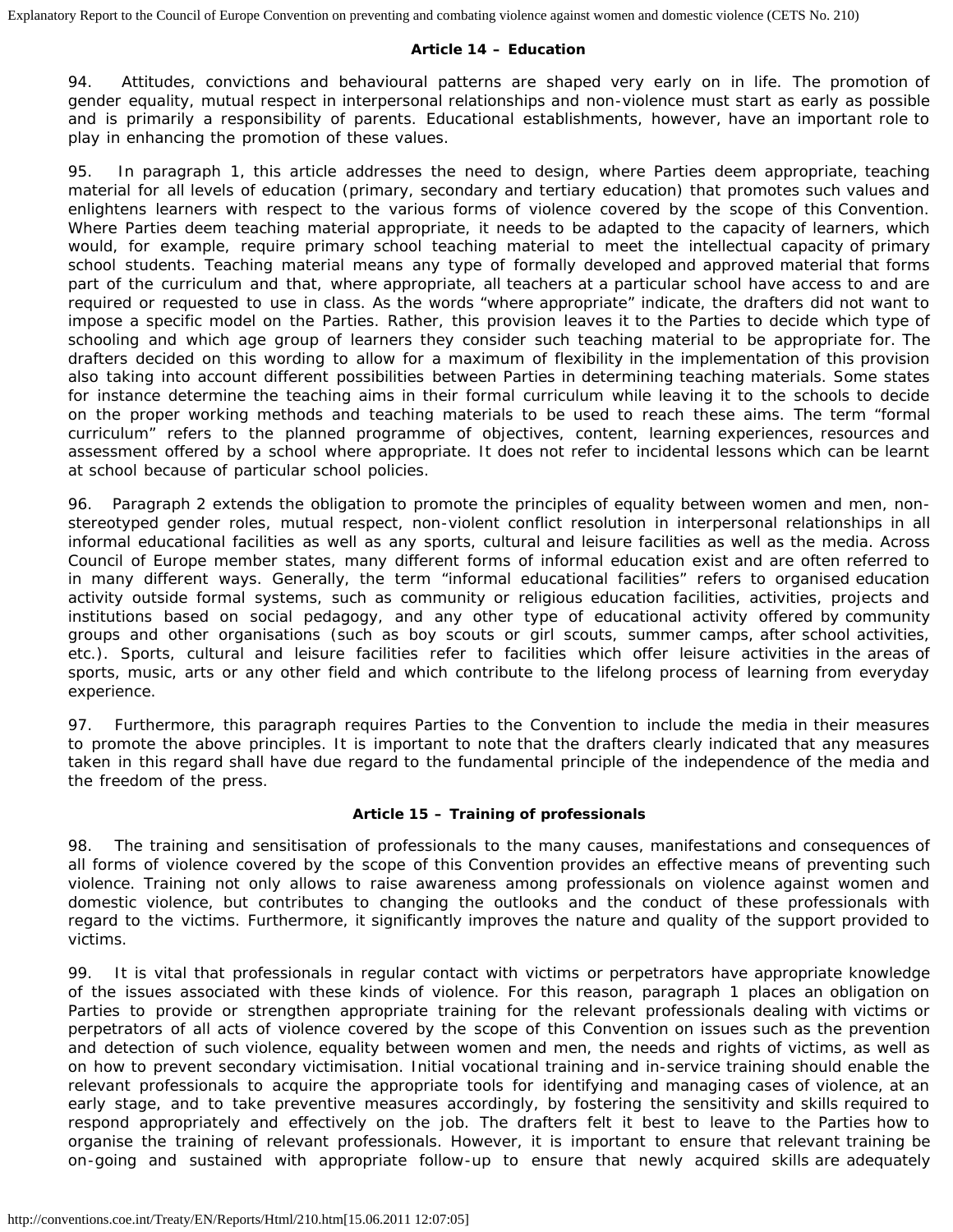applied. Finally, it is important that relevant training should be supported and reinforced by clear protocols and guidelines that set the standards staff are expected to follow in their respective fields. The effectiveness of these protocols where relevant, should be regularly monitored, reviewed and, where necessary, improved.

100. The relevant professionals may include professionals in the judiciary, in legal practice, in law enforcement agencies and in the fields of health care, social work and education. When providing training for professionals involved in judicial proceedings (in particular judges, prosecutors and lawyers), Parties must take account of requirements stemming from the independence of the judicial professions and the autonomy they enjoy in respect of the organisation of training for their members. The drafters wished to stress that this provision does not contravene the rules governing the autonomy of legal professions but that it requires Parties to ensure that training is made available to professionals wishing to receive it.

101. The content of paragraph 2 is linked to the greater aim of the Convention to establish a comprehensive approach to prevent and combat all forms of violence covered by its scope. This provision requires Parties to encourage that the training referred to in paragraph 1 also includes training on coordinated multi-agency co operation, complementing in this way the obligations laid down in Article 7 of this Convention. Consequently, professionals should also be taught skills in multi-agency working, equipping them to work in co-operation with other professionals from a wide range of fields.

## **Article 16 – Preventive intervention and treatment programmes**

102. Preventive intervention and treatment programmes have been developed to help perpetrators change their attitudes and behaviour in order to prevent further acts of domestic violence and sexual violence.

103. Paragraph 1 requires Parties to the Convention to establish or support the establishment of programmes, where they do not exist, or support any existing programmes, for perpetrators of domestic violence. Many different models for working with perpetrators exist and the decision on how they should be run rests with the Parties or service providers. However, the following core elements should be respected in all models.

104. Domestic violence intervention programmes should be based on best practice and what research reveals about the most effective ways of working with perpetrators. Programmes should encourage perpetrators to take responsibility for their actions and examine their attitudes and beliefs towards women. This type of intervention requires skilled and trained facilitators. Beyond training in psychology and the nature of domestic violence, they need to possess the necessary cultural and linguistic skills to enable them to work with a wide diversity of men attending such programmes. Moreover, it is essential that these programmes are not set up in isolation but closely co-operate with women's support services, law enforcement agencies, the judiciary, probation services and child protection or child welfare offices where appropriate. Participation in these programmes may be court-ordered or voluntary. In either case, it may influence a victim's decision to stay with or leave the abuser or provide the victim with a false sense of security. As a result, priority consideration must be given to the needs and safety of victims, including their human rights.

105. The second paragraph of this article contains the obligation to set up or support treatment programmes for perpetrators of sexual assault and rape. These are programmes specifically designed to treat convicted sex offenders, in and outside prison, with a view to minimising recidivism. Across Council of Europe member states, many different models and approaches exist. Again, the drafters felt it best to leave to the Parties and/or service providers how to run such programmes. Their ultimate aim must be preventing reoffending and successfully reintegrating perpetrators into the community.

## **Article 17 – Participation of the private sector and the media**

106. Paragraph 1 contains two different obligations. First, it requires Parties to the Convention to encourage the private sector, the information and communication technology sector (hereafter ICT sector), and the media, to participate not only in the development of local, regional or national policies and efforts to prevent violence against women, but also to take part in their implementation. If and what type of action is taken is left to the individual company. The importance of this as regards media is such that the text specifically signals that the Parties' encouragement has to respect freedom of expression and media's independence; the latter should be seen in particular from the perspective of editorial independence.

107. Secondly, it requires Parties to encourage the private sector, the ICT sector, and the media, to set guidelines and self-regulatory standards to enhance respect for the dignity of women and thus contribute to preventing violence against them. However, the reference in Article 17, paragraph 1, to policies, guidelines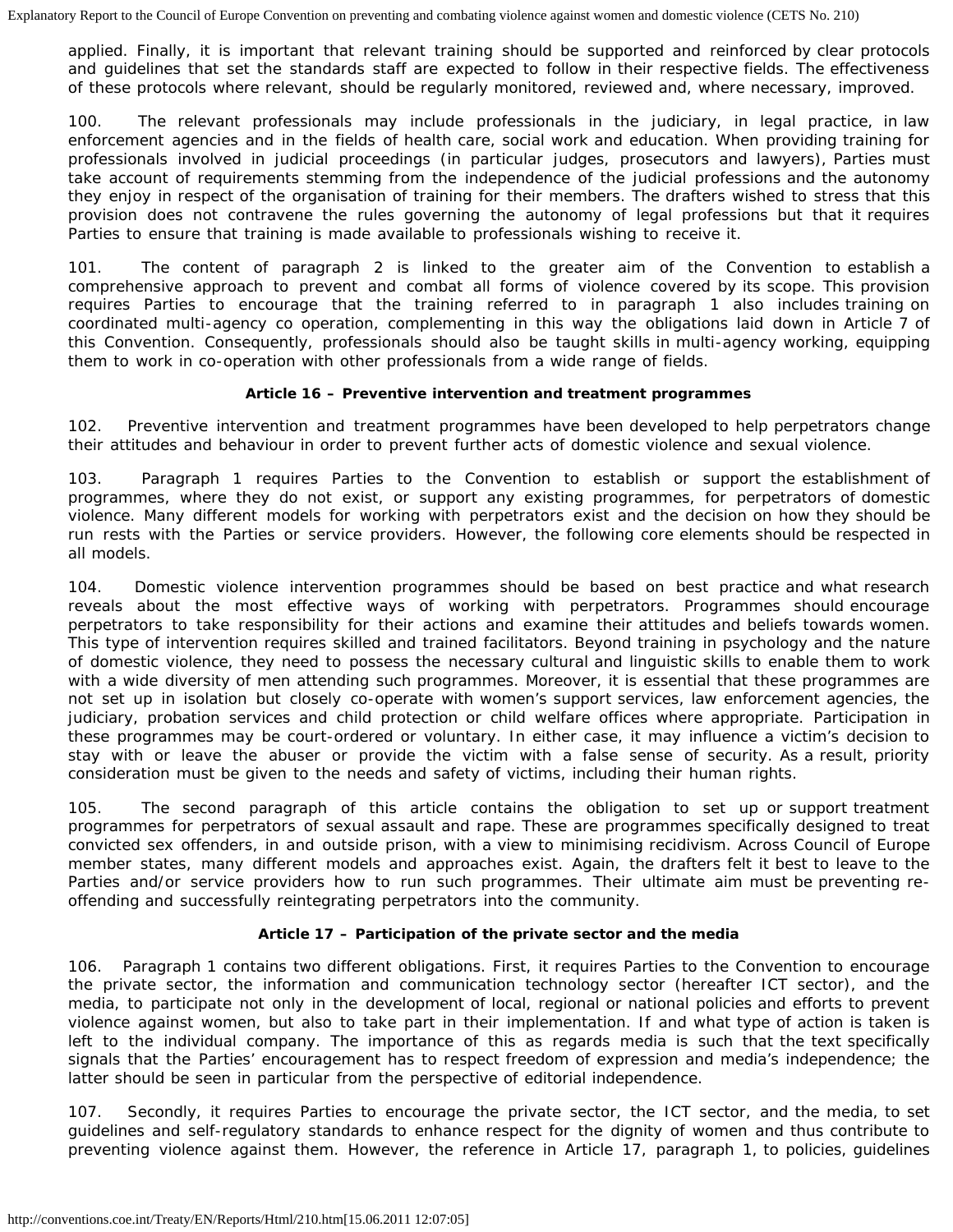and self-regulatory standards to prevent violence against women should be construed as encouraging more private companies to establish protocols or guidelines on, for example, how to deal with cases of sexual harassment in the workplace. It is also intended to encourage the ICT sector and the media to adopt selfregulatory standards to refrain from harmful gender stereotyping and spreading degrading images of women or imagery which associates violence and sex. Moreover, it means encouraging these actors to establish ethical codes of conduct for a rights-based, gender-sensitive and non-sensationalist media coverage of violence against women. All these measures must be taken with due respect for the fundamental principles relating to the freedom of expression, the freedom of the press and the freedom of the arts.

108. The Council of Europe, through its Committee of Ministers and its Parliamentary Assembly, have long called for an end to gender stereotyping and inequality between women and men by issuing the following recommendations:

– Recommendation No. R (84)17 of the Committee of Ministers to member states on equality between women and men in the media;

– Recommendation 1555 (2002) by the Parliamentary Assembly of the Council of Europe on the image of women in the media;

– Recommendation 1799 (2007) by the Parliamentary Assembly of the Council of Europe on the image of women in advertising;

– Resolution 1751 (2010) and Recommendation 1931 (2010) by the Parliamentary Assembly of the Council of Europe on combating sexist stereotypes in the media.

109. The aim of this article is to give these efforts new impetus to achieve the long-term goal of preventing and combating all forms of violence covered by the scope of this Convention. As the Steering Committee on the Media and New Communication Services (CDMC) indicated in comments to the above-mentioned Recommendation 1931 (2010), "Dealing with gender stereotypes will contribute to reducing inequality, including gender violence which is one of its most unacceptable expressions. Given that addressing this issue effectively will inevitably have to take account of the fundamental principle of media's independence, purely regulatory measures may not provide a satisfactory response. The task therefore falls largely to the media themselves which have to incorporate the principle of equal presentation and fair treatment of various persons with their specific identities in their professional codes and self-regulatory mechanisms and to combat stereotypes as an everyday practice. It may be even more effective to consider solutions through governance models and approaches.".

## **Chapter IV – Protection and support**

110. While the ultimate aim of the Convention is the prevention of all forms of violence covered by its scope, victims require adequate protection from further violence, support and assistance to overcome the multiple consequences of such violence and to rebuild their lives. This chapter contains a range of obligations to set up specialised as well as more general support services to meet the needs of those exposed to violence.

## **Article 18 – General obligations**

111. This article sets out a number of general principles to be respected in the provision of protective and supportive services.

112. Paragraph 1 contains the general obligation of taking legislative or other measures for the protection of all victims within their territory from any further acts of violence covered by this Convention.

113. In line with the general multi-agency and comprehensive approach promoted by the Convention, paragraph 2 requires Parties to the Convention to ensure that, in accordance with internal law, there are appropriate mechanisms in place that provide for effective co-operation among the following agencies which the drafters have identified as relevant: the judiciary, public prosecutors, law enforcement agencies, local and regional authorities and NGOs. By adding "other relevant organisations" the drafters have ensured that this list is non-exhaustive to allow for co-operation with any other organisation a Party may deem relevant. The term "mechanism" refers to any formal or informal structure such as agreed protocols, round-tables or any other method that enables a number of professionals to co-operate in a standardised manner. It does not require the setting up of an official body or institution.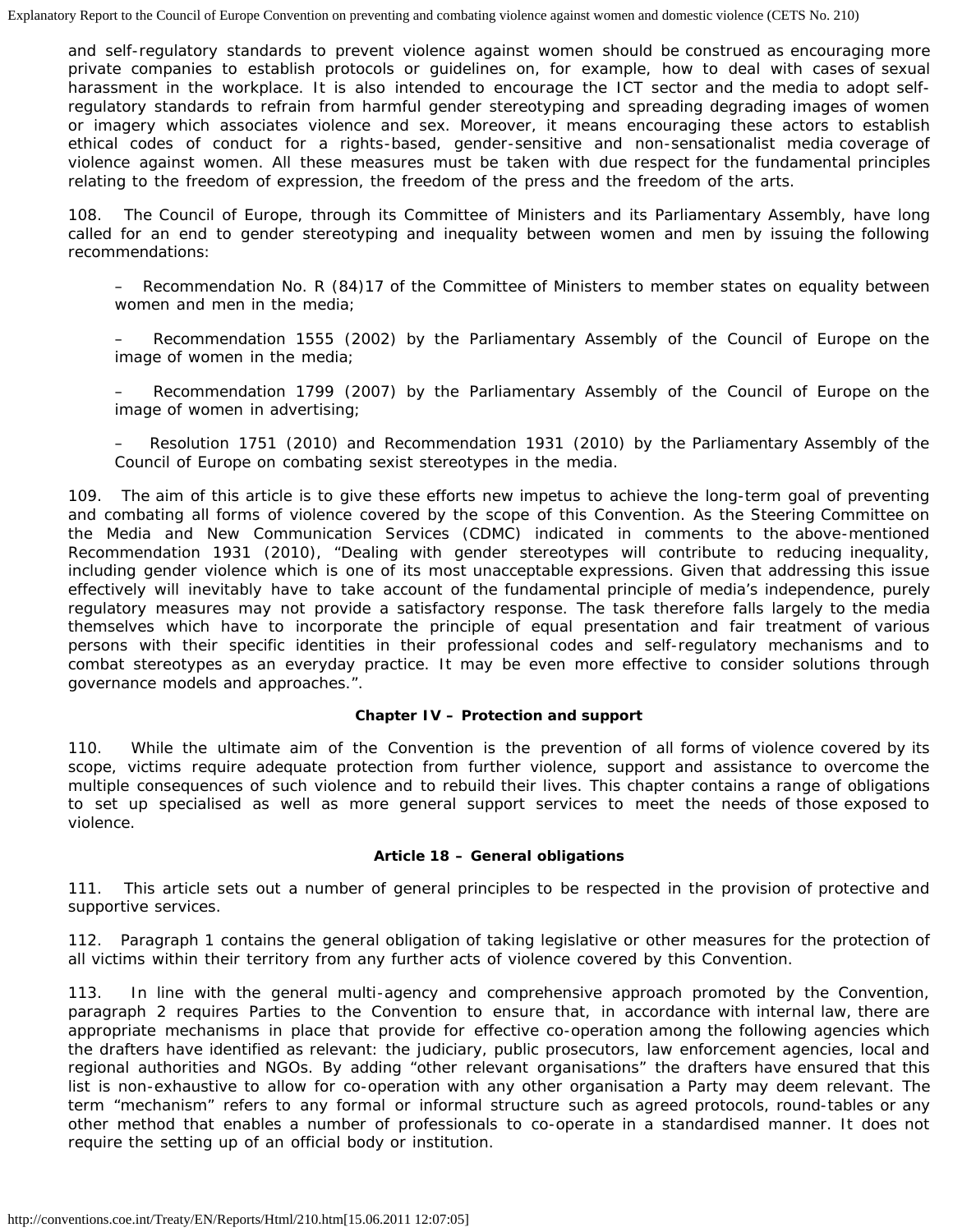114. The emphasis placed on co-operation among these actors stems from the conviction that the forms of violence covered by the Convention are best addressed in a concerted and co-ordinated manner by a number of agencies. Law enforcement agencies who are often the first to be in contact with victims when called to a crime scene need to be able to refer a victim to specialist support services, for example a shelter or a rape crisis centre often run by NGOs. These support services will then support the victim by providing medical care, the collection of forensic evidence if required, psychological and legal counselling. They will also help the victim in taking the next step, which often requires dealing with the judiciary. It is important to note that this obligation is not limited to victims but extends to witnesses as well, bearing particularly in mind child witnesses.

115. Paragraph 3 lists a number of aims and criteria which protective and support services should pursue or be based on. First, all measures taken shall be based on a gendered understanding of violence against women and domestic violence. This means that services offered need to demonstrate an approach, relevant to their users, which recognises the gendered dynamics, impact and consequences of these forms of violence and which operates within a gender equality and human rights framework.

116. Secondly, this paragraph requires any such measures to take into account the relationship between victims, perpetrators, children and their wider environment to avoid the risk of addressing their needs in isolation or without acknowledging their social reality. The drafters considered it important to ensure that the needs of victims are assessed in light of all relevant circumstances to allow professionals to take informed and suitable decisions. The term "integrated approach" refers to the integrated human rights based approach addressed as the "three P approach", aiming to integrated prevention, protection and prosecution.

117. Thirdly, measures and services that mean well but do not adequately take into consideration the devastating effects of violence and the length of the recovery process or that treat victims insensitively run the risk of re-victimising service users.

118. Furthermore, paragraph 3 requires all measures to aim at the empowerment and economic independence of women victims of such violence. This means ensuring that victims or service users are familiar with their rights and entitlements and can take decisions in a supportive environment that treats them with dignity, respect and sensitivity. At the same time, services need to instil in victims a sense of control of their lives, which in many cases includes working towards financial security, in particular economic independence from the perpetrator.

119. Some examples in which services, including branches of law enforcement agencies, are located in the same building or in close proximity to one another and co-operate have shown to significantly increase levels of satisfaction with services and have, in some cases, increased the willingness of victims to press charges or go through with a case. These examples are known as "One-stop-shops" and have been tried and tested for domestic violence services but can easily be adapted to other forms of violence. For this reason, paragraph 3 calls on Parties to strive to locate services in the same building.

120. Lastly, paragraph 3 requires Parties to the Convention to ensure that the available support services are made available to vulnerable persons and address their specific needs. The term "vulnerable persons" refers to the same list of persons as explained in the comments under Article 12. Parties should make these services available to victims independently of their socio-economic status and provide them free of charge, where appropriate.

121. The purpose of paragraph 4 is to point to a serious grievance which victims often encounter in seeking help and support. Many services, public and private, make their support dependent on the willingness of the victim to press charges or testify against the perpetrator. If, for reasons of fear or emotional turmoil and attachment the victim is unwilling to press charges or refuses to testify in court, he or she will not receive counselling or accommodation. This goes against the principle of empowerment and a human rights-based approach and must be avoided. It is important to note that this provision refers first and foremost to general and specialist support services referred to in Articles 20 and 22 of the Convention – with the exception of legal aid services.

122. Some of the forms of violence covered by the scope of this Convention may have an international dimension. Victims of violence such as forced marriages or domestic violence, but also women or girls threatened with being genitally mutilated and who are outside of their country of nationality require consular protection and, possibly, medical and financial assistance. Paragraph 5 requires Parties to take appropriate measures to provide the necessary consular assistance and if appropriate other protection and assistance, which includes assistance to victims of violent crime, assistance in the event of arrest or detention, relief and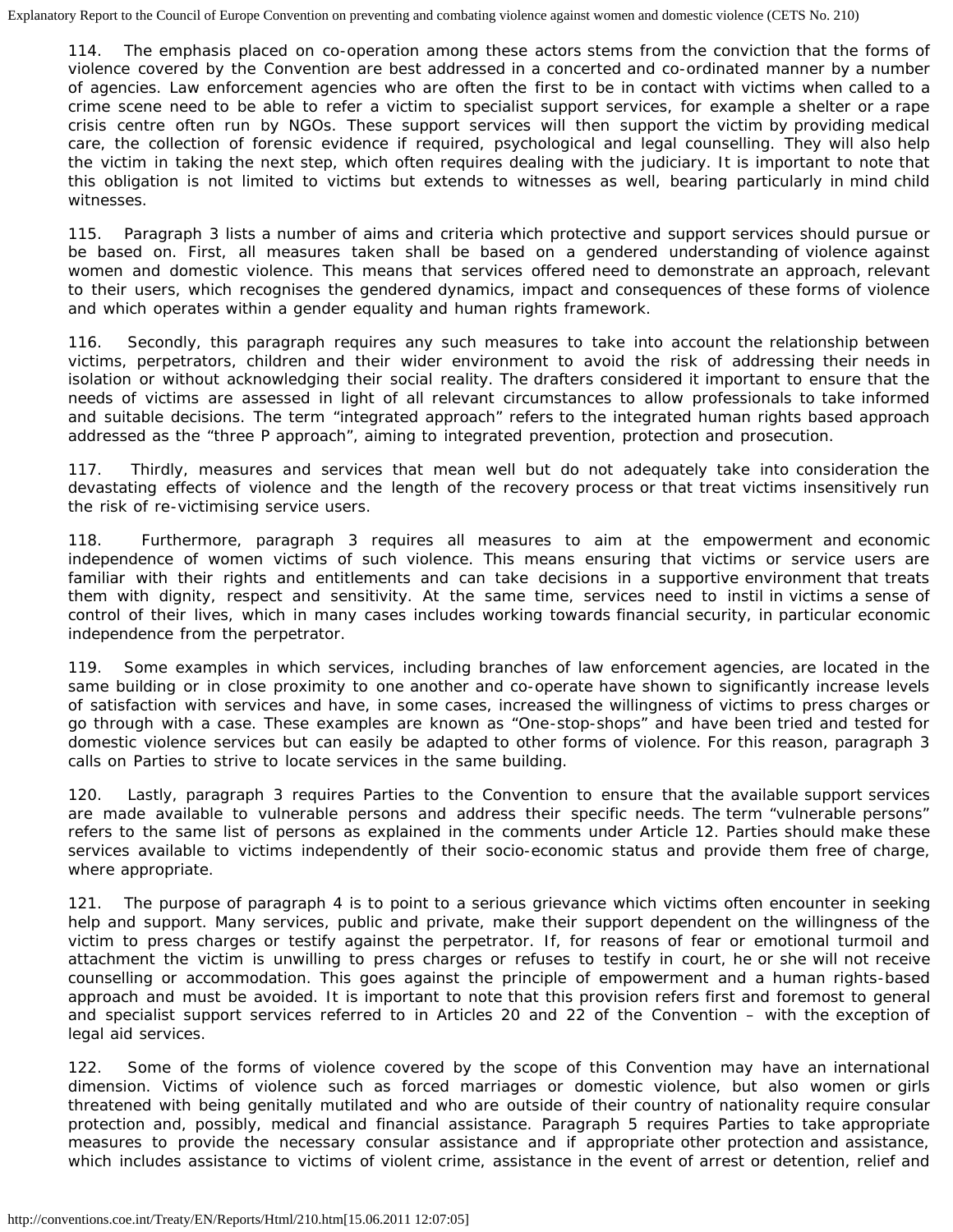repatriation of distressed nationals, issuance of new identity documentation and other consular support.

123. This obligation is not limited to nationals of a Party to the Convention but extends to all other victims who, in accordance with their obligations under international law, are entitled to national protection by that Party, for example nationals of a member state of the European Union which does not itself offer protection through a permanent representation (embassy, general consulate or consulate) as provided for by Article 20 (2) lit. c of the Treaty on the Functioning of the European Union.

## **Article 19 – Information**

124. In the immediate aftermath of violence, victims are not always in a position to take fully informed and empowered decisions and many lack a supportive environment. This provision lays particular emphasis on the need to ensure that victims are provided with information on the different types of support services and legal measures available to them. This requires providing information on where to get what type of help, if necessary in a language other than the national language(s), and in a timely manner, meaning at a time when it is useful for victims. This, however, does not oblige Parties to the Convention to offer information in any language but to concentrate on the languages most widely spoken in their country and in accessible form. The term "adequate information" refers to information that sufficiently fills the victim's need for information. This could include, for example, providing not just the name of a support service organisation, but handing out a leaflet that contains its contact details, opening hours and information on the exact services it offers.

## **Article 20 – General support services**

125. In the provision of services for victims, a distinction is made between general and specialist support services. General support services refer to help offered by public authorities such as social services, health services, employment services, which provide long-term help and are not exclusively designed for the benefit of victims only but serve the public at large. By contrast, specialist support services have specialised in providing support and assistance tailored to the – often immediate – needs of victims of specific forms of violence against women or domestic violence and are not open to the general public. While these may be services run or funded by government authorities, the large majority of specialist services are offered by NGOs.

126. The obligation contained in Article 20, paragraph 1, requires public welfare services such as housing services, employment or unemployment services, public education and training services, public psychological and legal counselling services, but also financial support services to address, when necessary, the specific needs of victims of the forms of violence covered by the scope of this Convention. While many victims can already be found among the clients of such services, their particularly difficult situation and trauma is not necessarily sufficiently or systematically addressed or taken into account. Parties to the Convention are thus required to ensure victims are granted access to such services, treated in a supportive manner and that their needs are properly addressed.

127. Health and social services are often the first to come in contact with victims. Paragraph 2 seeks to ensure that these services are adequately resourced to respond to their long-term needs. Furthermore, it places an emphasis on the importance of training staff members on the different forms of violence, the specific needs of victims and how to respond to them in a supportive manner.

## **Article 21 – Assistance in individual/collective complaints**

128. This provision sets out the obligation of Parties to ensure that victims have information on and access to applicable regional and international complaints mechanisms. The term "applicable" refers only to those regional and international complaints mechanisms that have been ratified by the Parties to this Convention. Council of Europe member states are state parties to a significant number of regional and international human rights treaties, and most have accepted the jurisdiction of the corresponding treaty bodies and complaints mechanisms. Upon exhausting national remedies, victims of all forms of violence covered by the scope of this Convention therefore have recourse to a number of existing regional and international complaints mechanisms. These can be open to individuals, who can, for example, turn to the European Court of Human Rights or the CEDAW Committee for further legal redress. They can also be of a collective nature, meaning that they are available to groups of victims – an example would be the collective complaints mechanism under the European Social Charter.

129. By ensuring that victims have "information on and access to" these mechanisms, the drafters wished to stress that victims should be provided with information on the admissibility rules and procedural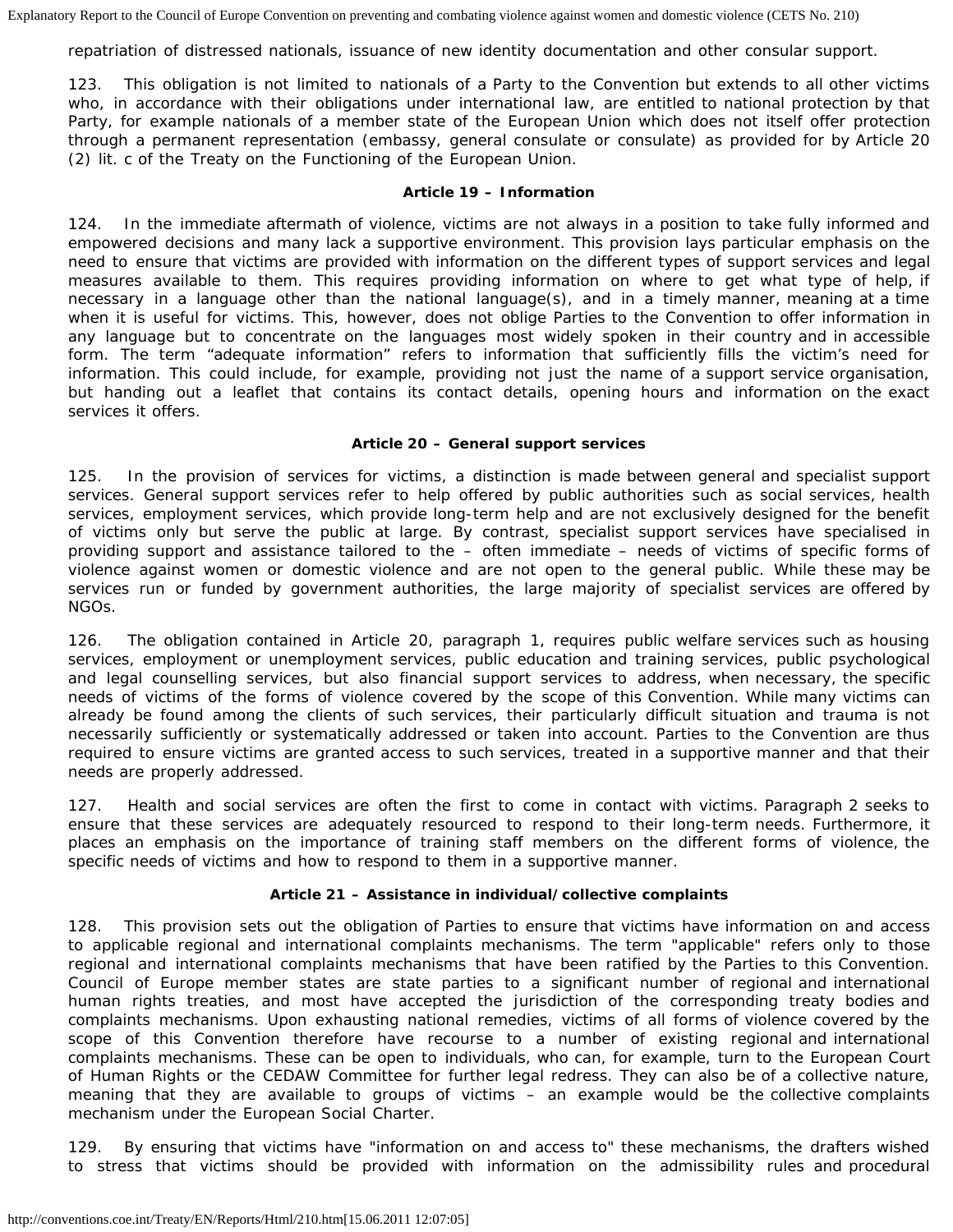requirements relating to the applicable regional and international complaint mechanisms, and that, upon exhaustion of national remedies, Parties should not impede in any way access to these mechanisms.

130. The provision also aims at promoting the availability of sensitive and knowledgeable assistance to victims in presenting such complaints, which may be provided by the state, bar associations, relevant NGOs or other possible actors. "Assistance" may consist of the provision of information and legal advice. The assistance provided should be well informed and adapted to the needs of the victim, so as to facilitate the access to applicable complaint mechanisms by the victim.

## **Article 22 – Specialist support services**

131. Complementing the obligation contained in Article 20, this and the following provisions require Parties to the Convention to set up or arrange for a well-resourced specialist support sector.

132. The aim of such specialised support is to ensure the complex task of empowering victims through optimal support and assistance catered to their specific needs. Much of this is best ensured by women's organisations and by support services provided, for example, by local authorities with specialised and experienced staff with in-depth knowledge of gender-based violence. It is important to ensure these services are sufficiently spread throughout the country and accessible for all victims. Moreover, these services and their staff need to be able to address the different types of violence covered by the scope of this Convention and provide support to all groups of victims, including hard-to-reach groups. The types of support that such dedicated services need to offer include providing shelter and safe accommodation, immediate medical support, the collection of forensic medical evidence in cases of rape and sexual assault, short and long-term psychological counselling, trauma care, legal counselling, advocacy and outreach services, telephone helplines to direct victims to the right type of service and specific services for children as victims or witnesses.

## **Article 23 – Shelters**

133. This article requires Parties to provide for the setting up of appropriate, easily accessible shelters in sufficient numbers as an important means of fulfilling the obligation to provide protection and support. The purpose of shelters is to ensure immediate, preferably around-the-clock, access to safe accommodation for victims, especially women and children, when they are no longer safe at home. Temporary housing alone or general shelters such as those for the homeless, are not sufficient and will not provide the necessary support or empowerment. Victims face multiple, interlocking problems related to their health, safety, financial situation and the well-being of their children. Specialised women's shelters are best equipped to address these problems, because their functions go beyond providing a safe place to stay. They provide women and their children with support, enable them to cope with their traumatic experiences, leave violent relationships, regain their self-esteem and lay the foundations for an independent life of their own choosing. Furthermore, women's shelters play a central role in networking, multi-agency co-operation and awareness-raising in their respective communities.

134. To fulfil their primary task of ensuring safety and security for women and children, it is crucial that all shelters apply a set of standards. To this end, the security situation of each victim should be assessed and an individual security plan should be drawn up on the basis of that assessment. The technical security of the building is another key issue for shelters as violent attacks by the perpetrators are a threat not only to the women and their children, but also to the staff and other people in the surrounding area. Moreover, effective co-operation with the police on security issues is indispensable.

135. This provision calls for shelters to be set up in sufficient numbers to provide appropriate temporary accommodation for all victims. Each type of violence requires a different kind of support and protection, and staff need to be trained to provide these. The term "sufficient numbers" is intended to ensure that the needs of all victims are met, both in terms of shelter places and specialised support. The Final Activity Report of the Council of Europe Task Force to Combat Violence against Women, including Domestic Violence (EG-TFV (2008)6) recommends safe accommodation in specialised women's shelters, available in every region, with one family place per 10 000 head of population. However, the number of shelter places should depend on the actual need. For shelters on other forms of violence, the number of places to be offered will again depend on the actual need.

## **Article 24 – Telephone helplines**

136. Helplines are one of the most important ways of enabling victims to find help and support. A helpline with a widely advertised public number that provides support and crisis counselling and refers to face-to-face services, such as shelters, counselling centres or the police, forms the cornerstone of any support and advice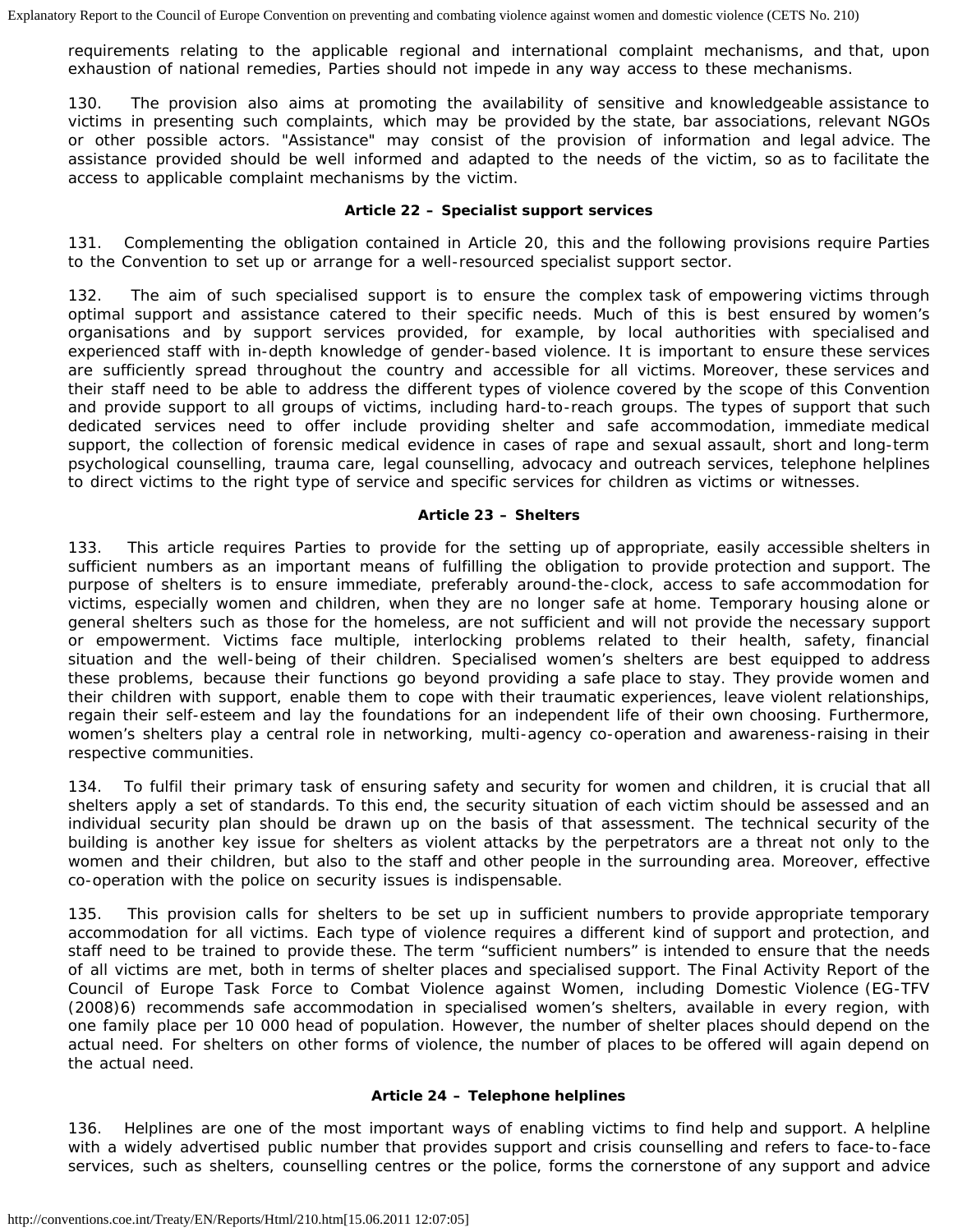service in relation to all the forms of violence covered by the scope of this Convention. This article therefore contains the obligation to set up state-wide telephone helplines which are available around the clock and which are free of charge. Many victims find themselves without documentation and resources and would find it difficult to buy a telephone card or find the necessary change to pay for a phone call. Having to pay even a very small amount of money can present a burden to many seeking help, hence the requirement to offer the call to a helpline free of charge. Furthermore in many telephone systems non-toll free calls can be traced via the telephone bill, thus indicating to the perpetrator that the victim is seeking help and therefore possibly endangering the victim further. The Final Activity Report of the Council of Europe Task Force to Combat Violence against Women, including Domestic Violence (EG-TFV (2008)6) recommends the establishment of at least one free national helpline covering all forms of violence against women operating 24 hours a day 7 days a week and providing crisis support in all relevant languages.

137. Many victims find it difficult to actively seek help and the threshold for making a call and sharing intimate and personal details is high. It is therefore important that callers may remain anonymous, are counselled by persons who are trained in dealing with such situations and that helplines provide information and support confidentially if callers so wish. In some countries, it is equally important to provide assistance in several languages to ease the language barrier that some callers might face.

## **Article 25 – Support for victims of sexual violence**

138. The traumatic nature of sexual violence, including rape, requires a particularly sensitive response by trained and specialised staff. Victims of this type of violence need immediate medical care and trauma support combined with immediate forensic examinations to collect the evidence needed for prosecution. Furthermore, there is often a great need for psychological counselling and therapy – often weeks and months after the event.

139. Article 25 therefore lays particular emphasis on providing this type of specialised support by obliging Parties to provide for the setting-up of accessible rape crisis or sexual violence referral centres in sufficient numbers. It is important to note that Parties are provided with an alternative, not with the obligation to set up both types of centres.

140. Rape crisis centres may take on many different forms. Typically, these centres offer long-term help that centres on counselling and therapy by offering face-to-face counselling, support groups and contact with other services. They also support victims during court proceedings by providing woman-to-woman advocacy and other practical help.

141. Sexual violence referral centres, on the other hand, may specialise in immediate medical care, highquality forensic practice and crisis intervention. They can for instance be set up in a hospital setting to respond to recent sexual assault by carrying out medical checks and referring the victim to specialised community-based organisations for further services. They also may concentrate on immediate and adequate referral of the victim to appropriate, specialised organisations as to provide the necessary care as determined by Article 25. Research has shown that it is good practice to carry out forensic examinations regardless of whether the matter will be reported to the police, and to offer the possibility of having samples taken and stored so that the decision as to whether or not to report the rape can be taken at a later date.

142. The requirement to provide for the setting up of such centres places an obligation on Parties to the Convention to ensure that this is done in sufficient numbers, but also to ensure their easy access and that their services are carried out in an appropriate manner. The Final Activity Report of the Council of Europe Task Force to Combat Violence against Women, including Domestic Violence (EG-TFV (2008)6) recommends that one such centre should be available per every 200.000 inhabitants and that their geographic spread should make them accessible to victims in rural areas as much as in cities. The term "appropriate" is intended to ensure that the services offered are suitable for the needs of victims.

## **Article 26 – Protection and support for child witnesses**

143. Exposure to physical, sexual or psychological violence and abuse between parents or other family members has a severe impact on children. It breeds fear, causes trauma and adversely affects their development.

144. For this reason, Article 26 sets out the obligation to ensure that, when providing services and assistance to victims with children who have witnessed violence, the latter's rights and needs are taken into account. The term "child witnesses" refers not only to children who are present during the violence and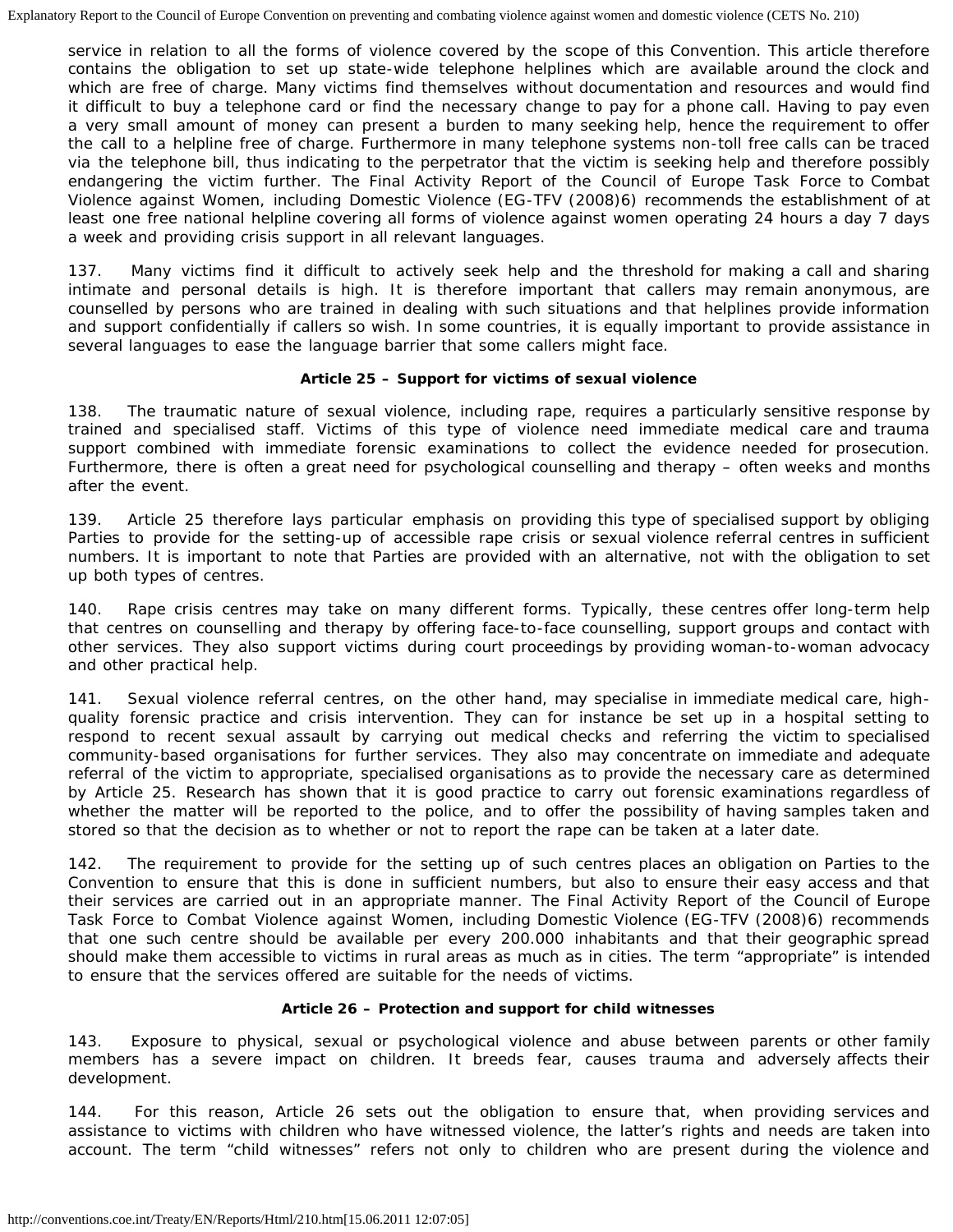actively witness it, but to those who are exposed to screams and other sounds of violence while hiding close by or who are exposed to the long term consequences of such violence. It is important to recognise and address the victimisation of children as witnesses of all forms of violence covered by the scope of this Convention and their right to support. Paragraph 2 therefore calls for age and developmentally appropriate best evidence-based psychosocial interventions that are specifically tailored to children to cope with their traumatic experiences where necessary. All services offered must give due regard to the best interests of the child.

### **Article 27 – Reporting**

145. With the requirement of encouraging the reporting by any person who witnesses or has reasonable grounds to suspect that an act of violence covered by the scope of this Convention may be committed, the drafters wished to highlight the important role that individuals – friends, neighbours, family members, colleagues, teachers or other members of the community – can play in breaking the silence that often closes in around violence. It is the responsibility of each Party to determine the competent authorities to which such suspicions may be reported. These can be law enforcement agencies, child protection services or any other relevant social services. The term "reasonable grounds" refers to an honest belief reported in good faith.

#### **Article 28 – Reporting by professionals**

146. Under this article Parties to the Convention must ensure that professionals normally bound by rules of professional secrecy (such as, for example, doctors and psychiatrists) have the possibility to report to competent organisations or authorities if they have reasonable grounds to believe that a serious act of violence covered by the scope of this Convention has been committed and that further serious acts of such violence are to be expected. These are cumulative requirements for reporting and cover, for example, typical cases of domestic violence where the victim has already been subjected to serious acts of violence and further violence is likely to occur.

147. It is important to note that this provision does not impose an obligation for such professionals to report. It only grants these persons the possibility of doing so without any risk of breach of confidence. While confidentiality rules may be imposed by legislation, issues of confidentiality and breach of such may also be governed by codes of ethics or professional standards for the different professional groups. This provision seeks to ensure that neither type of confidentiality rule would stand in the way of reporting serious acts of violence. The aim of this provision is to protect life and limb of victims rather than the initiation of a criminal investigation. It is therefore important to enable those professionals who, after careful assessment, wish to protect victims of violence.

148. The term "under appropriate conditions" means that Parties may determine the situations or cases to which this provision applies. For instance, Parties may make the obligation contained in Article 28 contingent on the prior consent of the victim, with the exception of some specific cases such as where the victim is a minor or is unable to protect her or himself due to physical or mental disabilities. Moreover, each Party is responsible for determining the categories of professionals to which this provision applies. The term "certain professionals" is intended to cover any number of professionals whose functions involve contact with women, men and children who may be victims of any of the forms of violence covered by the scope of this Convention. Additionally, this article does not affect the rights, in conformity with Article 6 ECHR, of those accused of acts to which this Convention applies, whether in civil or criminal proceedings.

## **Chapter V – Substantive law**

149. As is the case in other Council of Europe conventions on combating specific forms of violence, abuse or ill-treatment, substantive law provisions form an essential part of the instruments. It is clear from research on national legislation currently in force on violence against women and domestic violence that many gaps remain. Therefore, it is necessary to strengthen legal protection and reparation and to take into account existing good practice when introducing changes into the legislative systems of all member states in order to effectively prevent and combat these forms of violence. The drafters examined the appropriate criminal, civil and administrative-law measures to be introduced, to ensure that the Convention covers the various situations associated with the acts of violence concerned. As a result, this chapter contains a range of preventive, protective and compensatory measures for victims and introduces punitive measures against perpetrators of those forms of violence which require a criminal law response.

150. This chapter sets out the obligation to ensure a variety of civil law remedies to allow victims to seek justice and compensation – primarily against the perpetrator, but also in relation to state authorities if they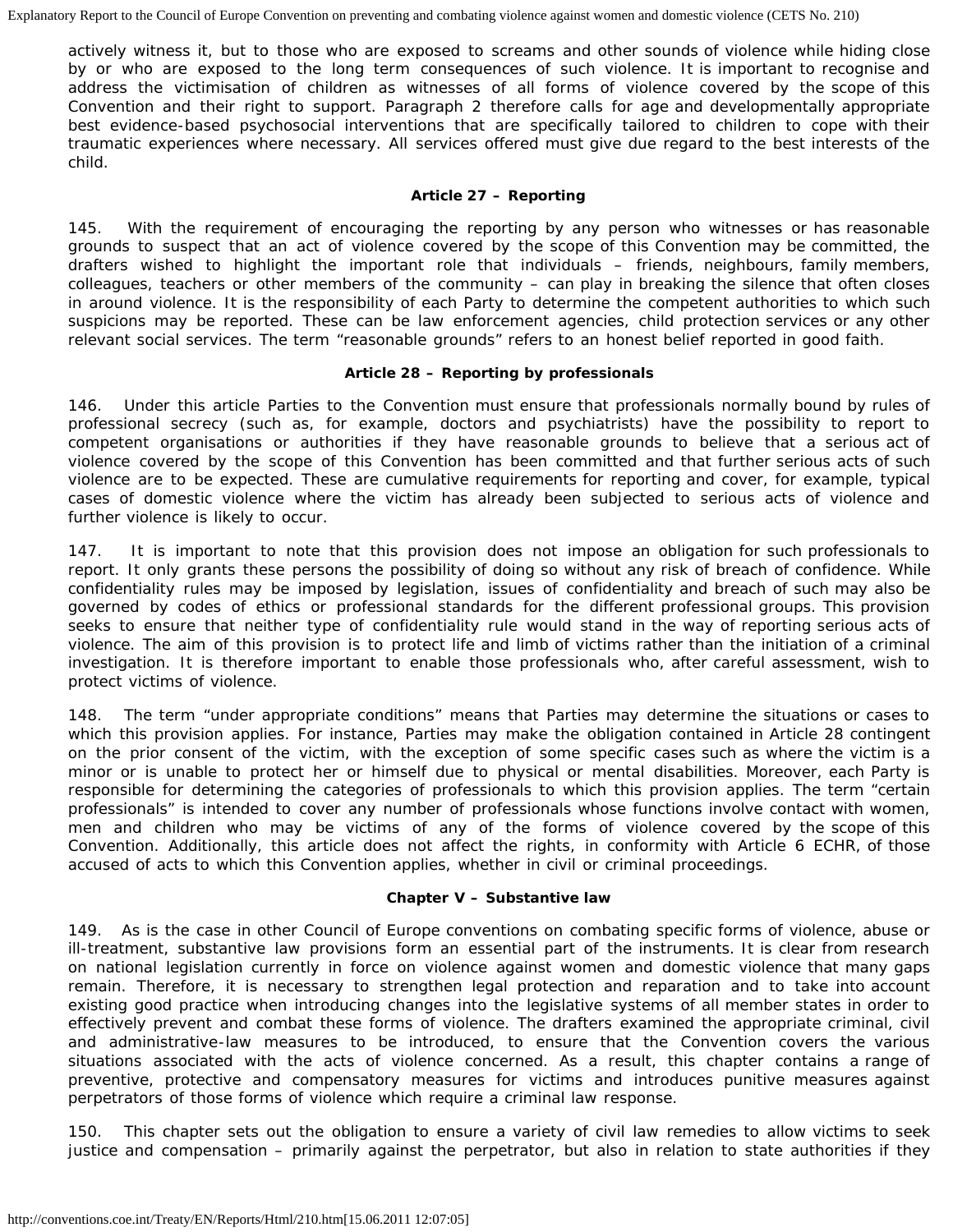have failed in their duty to diligently take preventive and protective measures.

151. Chapter V also establishes a number of criminal offences. This type of harmonisation of domestic law facilitates action against crime at the national and international level, for several reasons. Often, national measures to combat violence against women and domestic violence are not carried out in a systematic manner or remain incomplete due to gaps in legislation.

152. The primary aim of criminal law measures is to guide Parties in putting into place effective policies to rein in violence against women and domestic violence – both of which are still, unfortunately, widespread crimes in Europe and beyond.

153. The drafters agreed that, in principle, all criminal law provisions of the Convention should be presented in a gender-neutral manner; the sex of the victim or perpetrator should thus, in principle, not be a constitutive element of the crime. However, this should not prevent Parties from introducing gender-specific provisions.

154. The drafters decided that this Convention should avoid covering the same conduct already dealt with in other Council of Europe conventions, in particular the Convention on Action against Trafficking in Human Beings ([CETS No. 197\)](http://conventions.coe.int/Treaty/EN/Treaties/HTML/197.htm) and the Convention on the Protection of Children against Sexual Exploitation and Sexual Abuse ([CETS No. 201\)](http://conventions.coe.int/Treaty/EN/Treaties/HTML/201.htm).

155. The obligations contained in Articles 33 to 39 require Parties to the Convention to ensure that a particular intentional conduct is criminalised. The drafters agreed on this wording to oblige Parties to criminalise the conduct in question. However, the Convention does not oblige Parties to necessarily introduce specific provisions criminalising the conduct described by the Convention. With regard to Article 40 (sexual harassment) and taking account of the specific nature of this conduct, the drafters considered that it could be subject to remedy either under criminal law sanctions or other legal sanctions. Finally, the offences established in this chapter represent a minimum consensus which does not preclude supplementing them or establishing higher standards in domestic law.

156. In conformity with general principles of criminal law a legally valid consent may lift criminal liability. Furthermore, other legally justifiable acts, for example, acts committed in self-defence, defence of property, or for necessary medical procedures, would not give rise to criminal sanctions under this Convention.

## **Article 29 – Civil lawsuits and remedies**

157. Paragraph 1 of this provision aims at ensuring that victims of any of the forms of violence covered by the scope of this Convention can turn to the national legal system for an adequate civil law remedy against the perpetrator. On the one hand, this includes civil law remedies which allow a civil law court to order a person to stop a particular conduct, refrain from a particular conduct in the future or to compel a person to take a particular action (injunctions). A civil law remedy of this type can be used, for example, to help girls and boys faced with the prospect of being married against their will to have their passport or other important documentation handed to them from anybody withholding it against their will (parents, guardians or any family members). Such injunctions help to provide protection against acts of violence.

158. On the other hand, and depending on the national legal order of the Party, civil law remedies offered under this provision may also include court orders that deal more specifically with acts of violence covered by the scope of this Convention, such as barring orders, restraining orders and non-molestation orders as referred to in Article 53. These are particularly relevant in cases of domestic violence and complement the immediate and often short-term protection offered by emergency protection orders as referred to in Article 52.

159. Moreover, civil law should provide for legal remedies against defamation and libel in the context of stalking and sexual harassment, in case where such acts are not covered by the criminal legislation of the Parties.

160. All civil law orders are issued following an application by the victim or - depending on the legal system - a third party and cannot be issued *ex officio*.

161. While paragraph 1 aims at providing victims with civil remedies against the perpetrator, paragraph 2 ensures that victims are provided with remedies against state authorities which have failed in their duty to take the necessary preventive or protective measures.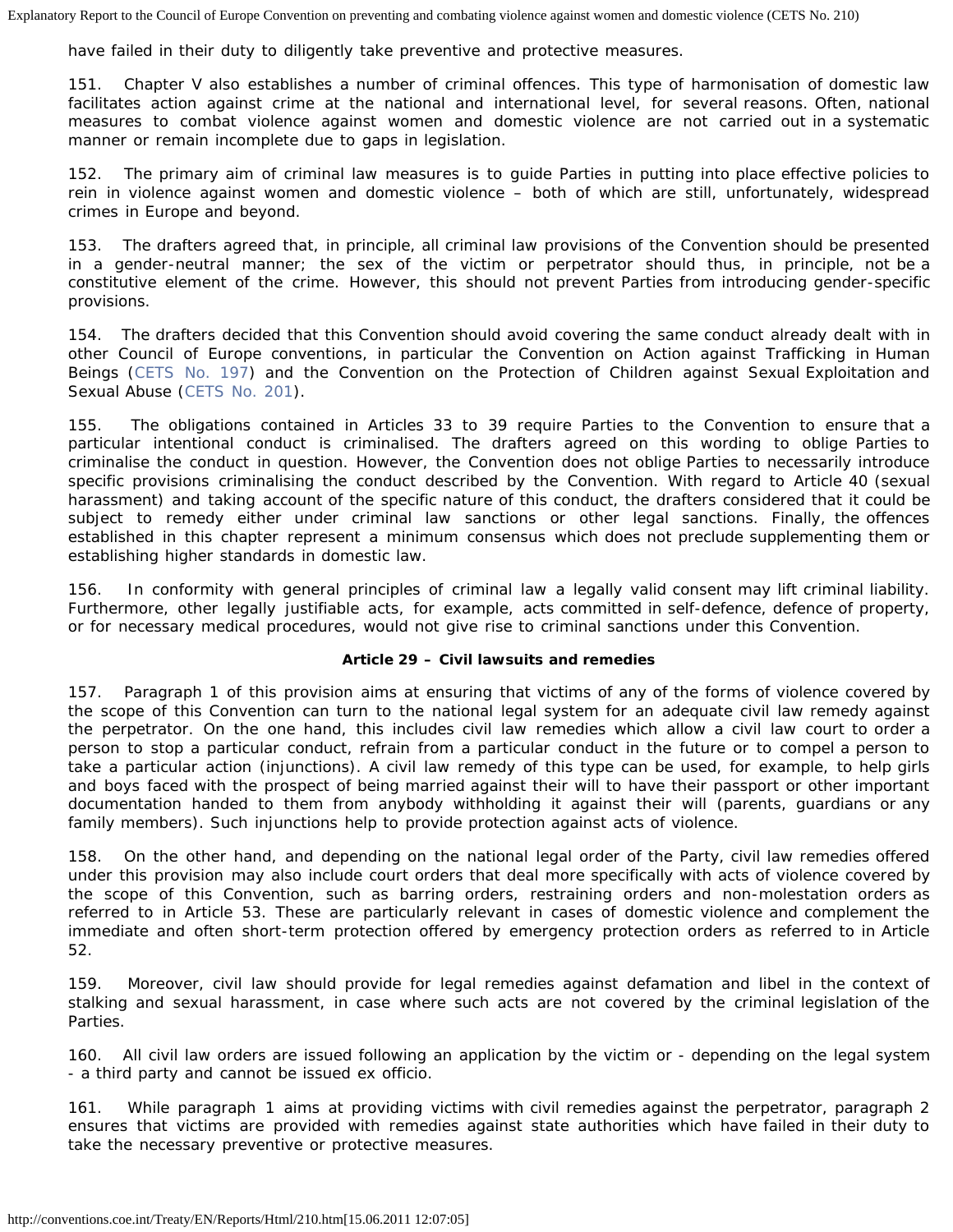162. It reiterates the principle of liability of state authorities, who, in accordance with Article 5 of this Convention are under the obligation to diligently prevent, investigate and, punish acts of violence covered by the scope of this Convention. Failure to comply with this obligation can result in legal responsibility and civil law needs to offer remedies to address such failure. These remedies include, inter alia, civil law action for damages which need to be available for negligent and grossly negligent behaviour. The extent of state authorities' civil liability remains governed by the internal law of the Parties which have the discretion to decide what kind of negligent behaviour is actionable.

163. The obligation contained in paragraph 2 is in line with case law of the European Court of Human Rights concerning the failure of public authorities to comply with their positive obligation under Article 2 ECHR (right to life). In the *Osman v. the United Kingdom* judgment, and again the *Opuz v. Turkey* judgment, the Court has stated that "where there is an allegation that the authorities have violated their positive obligation to protect the right to life in the context of their above-mentioned duty to prevent and suppress offences against the person, it must be established to its satisfaction that the authorities knew or ought to have known at the time of the existence of a real and immediate risk to the life of an identified individual or individuals from the criminal acts of a third party and that they failed to take measures within the scope of their powers which, judged reasonably, might have been expected to avoid that risk." The Court explicitly stated that responsibility for such failure is not limited to gross negligence or wilful disregard of the duty to protect life.

164. In the event of death of the victim, the available remedies shall be accessible to her or his descendants.

## **Article 30 – Compensation**

165. This article sets out the right to compensation for damages suffered as a result of any of the offences established by this Convention. Paragraph 1 establishes the principle that it is primarily the perpetrator who is liable for damages and restitution.

166. Compensation can also be sought from insurance companies or from state-funded health and social security schemes. Paragraph 2 establishes a subsidiary obligation for the state to compensate. The conditions relating to the application for compensation may be established by internal law such as the requirement that the victim has first and foremost sought compensation from the perpetrator. The drafters emphasised that state compensation should be awarded in situations where the victim has sustained serious bodily injury or impairment of health. It should be noted that the term "bodily injury" includes injuries which have caused the death of the victim, and that "impairment of health" encompasses serious psychological damages caused by acts of psychological violence, as referred to in Article 33. Although the scope of state compensation is limited to "serious" injury and impairment of health, this does not preclude Parties from providing for more generous compensation arrangements, nor from setting higher and/or lower limits for any or all elements of compensation to be paid by the state. In particular, this provision is without prejudice to the obligations of the Parties to the European Convention on the Compensation of Victims of Violent Crimes [\(ETS No. 116](http://conventions.coe.int/Treaty/EN/Treaties/HTML/116.htm)).

167. The subsidiary obligation for the state to compensate does not preclude Parties from claiming regress for compensation awarded from the perpetrator as long as due regard is paid to the victim's safety. The reference to the "victim's safety" requires Parties to ensure that any measures taken to claim regress for compensation from the perpetrator give due consideration to the consequences of these measures for the safety of the victim. This covers in particular situations where the perpetrator may want to avenge her or himself against the victim for having to pay compensation to the state.

168. This provision does not preclude an interim state contribution to the compensation of the victim. A victim urgently needing help may not be able to await the outcome of often complicated proceedings. In such cases, the Parties can provide that the state or the competent authority may subrogate in the rights of the person compensated for the amount of the compensation paid or, if later the person compensated obtains reparation from any other source, may reclaim totally or partially the amount of money awarded.

169. In the event that state compensation is paid to the victim because the perpetrator is unwilling or unable although court-ordered to do so, the state shall have recourse against the perpetrator.

170. To ensure compensation by the state, Parties may set up state compensation schemes as specified in Articles 5 and 6 of the European Convention on the Compensation of Victims of Violent Crimes.

171. It should be noted that paragraph 2 of this article is open to reservations, pursuant to Article 78 (2) of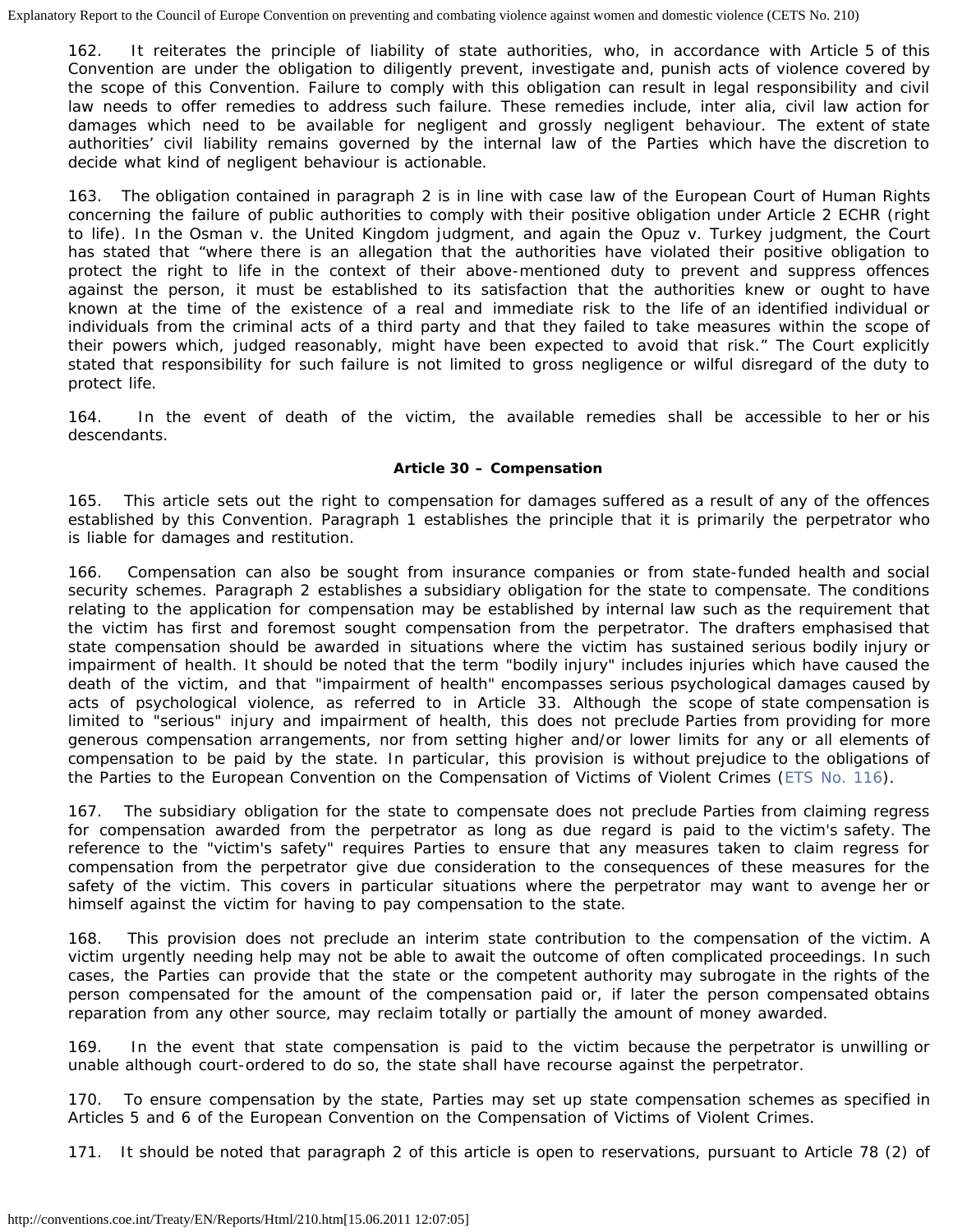this Convention. This possibility of reservations is without prejudice to the obligations of the Parties pursuant to other international instruments in this field, such as the aforementioned European Convention on the Compensation of Victims of Violent Crimes.

172. As many victims of the forms of violence covered by this Convention may not have the nationality of the Party in whose territory the crime was committed, subsidiary state compensation should extend to nationals and non-nationals.

173. Paragraph 3 aims to ensure that compensation be granted within reasonable time, meaning within an appropriate time-scale.

174. It is important to note that compensation may not only be awarded under civil or administrative law but also under criminal law as part of a criminal law sanction.

## **Article 31 – Custody, visiting rights and safety**

175. This provision aims at ensuring that judicial authorities do not issue contact orders without taking into account incidents of violence covered by the scope of this Convention. It concerns judicial orders governing the contact between children and their parents and other persons having family ties with children. In addition to other factors, incidents of violence against the non-abusive carer as much as against the child itself must be taken into account when decisions on custody and the extent of visitation rights or contact are taken.

176. Paragraph 2 addresses the complex issue of guaranteeing the rights and safety of victims and witnesses while taking into account the parental rights of the perpetrator. In particular in cases of domestic violence, issues regarding common children are often the only ties that remain between victim and perpetrator. For many victims and their children, complying with contact orders can present a serious safety risk because it often means meeting the perpetrator face-to-face. Hence, this paragraph lays out the obligation to ensure that victims and their children remain safe from any further harm.

## **Article 32 – Civil consequences of forced marriages**

177. This article deals with the legal consequences of a forced marriage and ensures that such marriages may be "voidable, annulled or dissolved". For the purpose of this provision, a "voidable" marriage is a marriage considered to be valid but which may be rendered void if challenged by one of the parties; an "annulled" marriage is deprived of its legal consequences, whether challenged by a party or not. A "dissolved" marriage, such as in case of divorce, is deprived of legal consequences only from the date of dissolution. The drafters bore in mind that the concrete implementation of this article with regard to the terms used (voidable, annulled, dissolved) may vary, depending on the concepts provided for in Parties' civil law.

178. It is important that legal action as required under this provision is easily available and does not place an undue financial and administrative burden on the victim. This means that any procedures set up for the annulment or dissolution of a forced marriage shall not present insurmountable difficulties or indirectly lead to financial hardship on the part of the victim. Furthermore, the form of ending the marriage should not affect the rights of the victim of forced marriage.

## **Article 33 – Psychological violence**

179. This article sets out the offence of psychological violence. The drafters agreed to criminally sanction any intentional conduct that seriously impairs another person's psychological integrity through coercion or threats. The interpretation of the word "intentional" is left to domestic law, but the requirement for intentional conduct relates to all the elements of the offence.

180. The extent of the offence is limited to intentional conduct which **seriously** impairs and damages a person's psychological integrity which can be done by various means and methods. The Convention does not define what is meant by serious impairment. Use must be made of coercion or threats for behaviour to come under this provision.

181. This provision refers to a course of conduct rather than a single event. It is intended to capture the criminal nature of an abusive pattern of behaviour occurring over time – within or outside the family. Psychological violence often precedes or accompanies physical and sexual violence in intimate relationships (domestic violence). However, it may also occur in any other type of setting, for example in the work place or school environment. It is important to stress that pursuant to Article 78, paragraph 3, of this Convention, any state or the European Union may declare that it reserves the right to provide for non-criminal sanctions,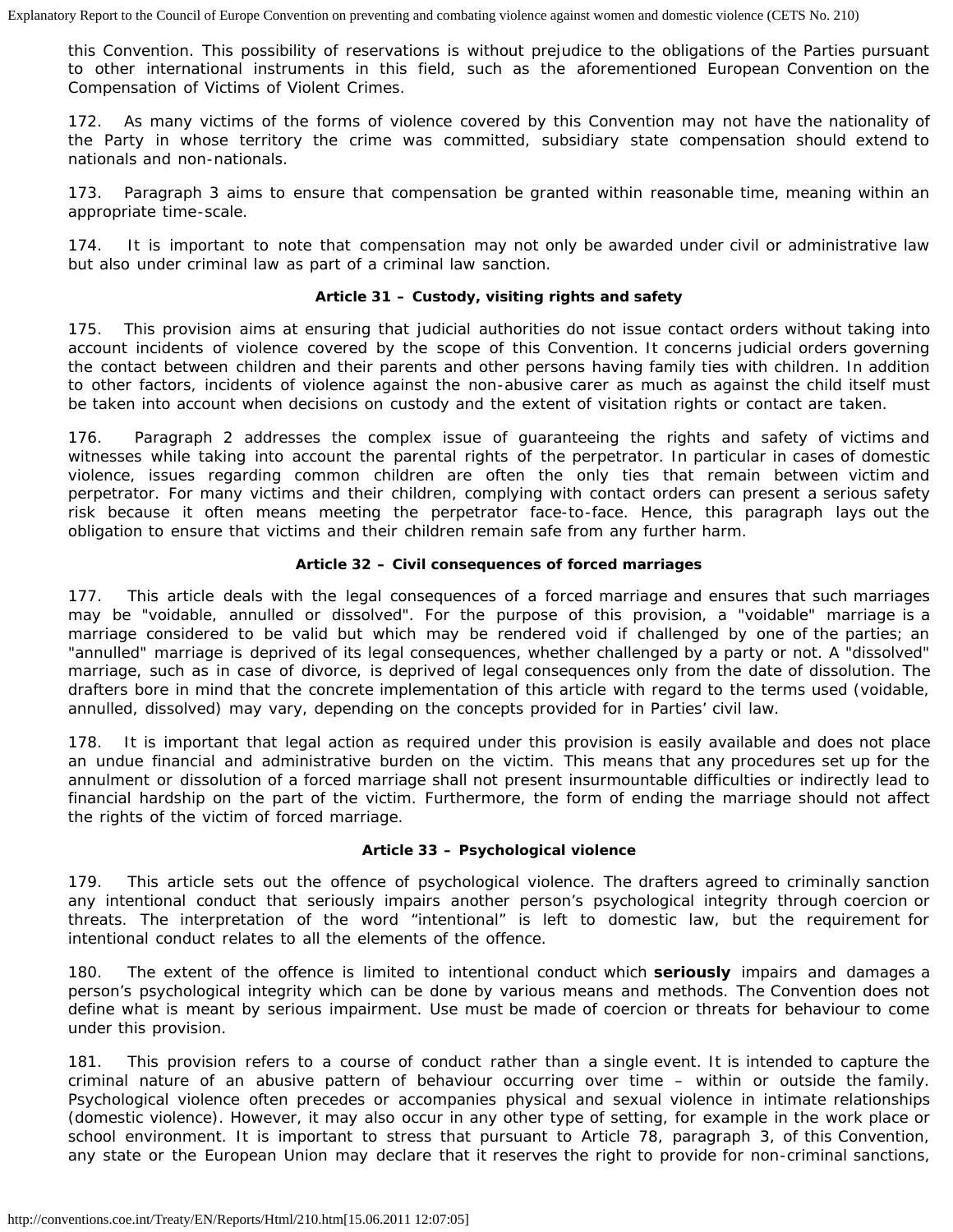instead of criminal sanctions in relation to psychological violence. The intention of the drafters was to preserve the principle of criminalisation of psychological violence in the Convention, while allowing flexibility where the legal system of a Party provides only for non-criminal sanctions in relation to these behaviours. Nevertheless, sanctions should be effective, proportionate and dissuasive, regardless of whether Parties chose to provide for criminal or non-criminal sanctions.

### **Article 34 – Stalking**

182. This article establishes the offence of stalking, which is defined as the intentional conduct of repeatedly engaging in threatening conduct directed at another person, causing her or him to fear for her or his safety. This comprises any repeated behaviour of a threatening nature against an identified person which has the consequence of instilling in this person a sense of fear. The threatening behaviour may consist of repeatedly following another person, engaging in unwanted communication with another person or letting another person know that he or she is being observed. This includes physically going after the victim, appearing at her or his place of work, sports or education facilities, as well as following the victim in the virtual world (chat rooms, social networking sites, etc.). Engaging in unwanted communication entails the pursuit of any active contact with the victim through any available means of communication, including modern communication tools and ICTs.

183. Furthermore, threatening behaviour may include behaviour as diverse as vandalising the property of another person, leaving subtle traces of contact with a person's personal items, targeting a person's pet, or setting up false identities or spreading untruthful information online.

184. To come within the remit of this provision, any act of such threatening conduct needs to be carried out intentionally and with the intention of instilling in the victim a sense of fear.

185. This provision refers to a course of conduct consisting of repeated significant incidents. It is intended to capture the criminal nature of a pattern of behaviour whose individual elements, if taken on their own, do not always amount to criminal conduct. It covers behaviour that is targeted directly at the victim. However, Parties may also extend it to behaviour towards any person within the social environment of the victim, including family members, friends and colleagues. The experience of stalking victims shows that many stalkers do not confine their stalking activities to their actual victim but often target any number of individuals close to the victim. Often, this significantly enhances the feeling of fear and loss of control over the situation and therefore may be covered by this provision.

186. Finally, just as it is the case with psychological violence, Article 78, paragraph 3, provides for the possibility of any state or the European Union to declare that it reserves the right to provide for non-criminal sanctions, as long as they are effective, proportionate and dissuasive. Providing for a restraining order should be seen as a non-criminal sanction within the possibility of a reservation. Once more, the intention of the drafters was to preserve the principle of criminalisation of stalking, while allowing flexibility where the legal system of a Party provides only for non-criminal sanctions in relation to stalking.

## **Article 35 – Physical violence**

187. This article criminalises any intentional act of physical violence against another person irrespective of the context in which it occurs.

188. The term "physical violence" refers to a bodily harm suffered as a result of the application of immediate and unlawful physical force. It encompasses also violence resulting in the death of the victim.

## **Article 36 – Sexual violence, including rape**

189. This article establishes the criminal offence of sexual violence, including rape. Paragraph 1 covers all forms of sexual acts which are performed on another person without her or his freely given consent and which are carried out intentionally. The interpretation of the word "intentionally" is left to domestic law, but the requirement for intentional conduct relates to all the elements of the offence.

190. Lit. a refers to the vaginal, anal or oral penetration of another person's body which that person has not consented to. The penetration may be performed with a bodily part or an object. By requiring the penetration to be of a sexual nature, the drafters sought to emphasise the limits of this provision and avoid problems of interpretation. The term "of a sexual nature" describes an act that has a sexual connotation. It does not apply to acts which lack such connotation or undertone. Lit b. covers all acts of a sexual nature without the freely given consent of one of the parties involved which fall short of penetration. Lastly, lit. c. covers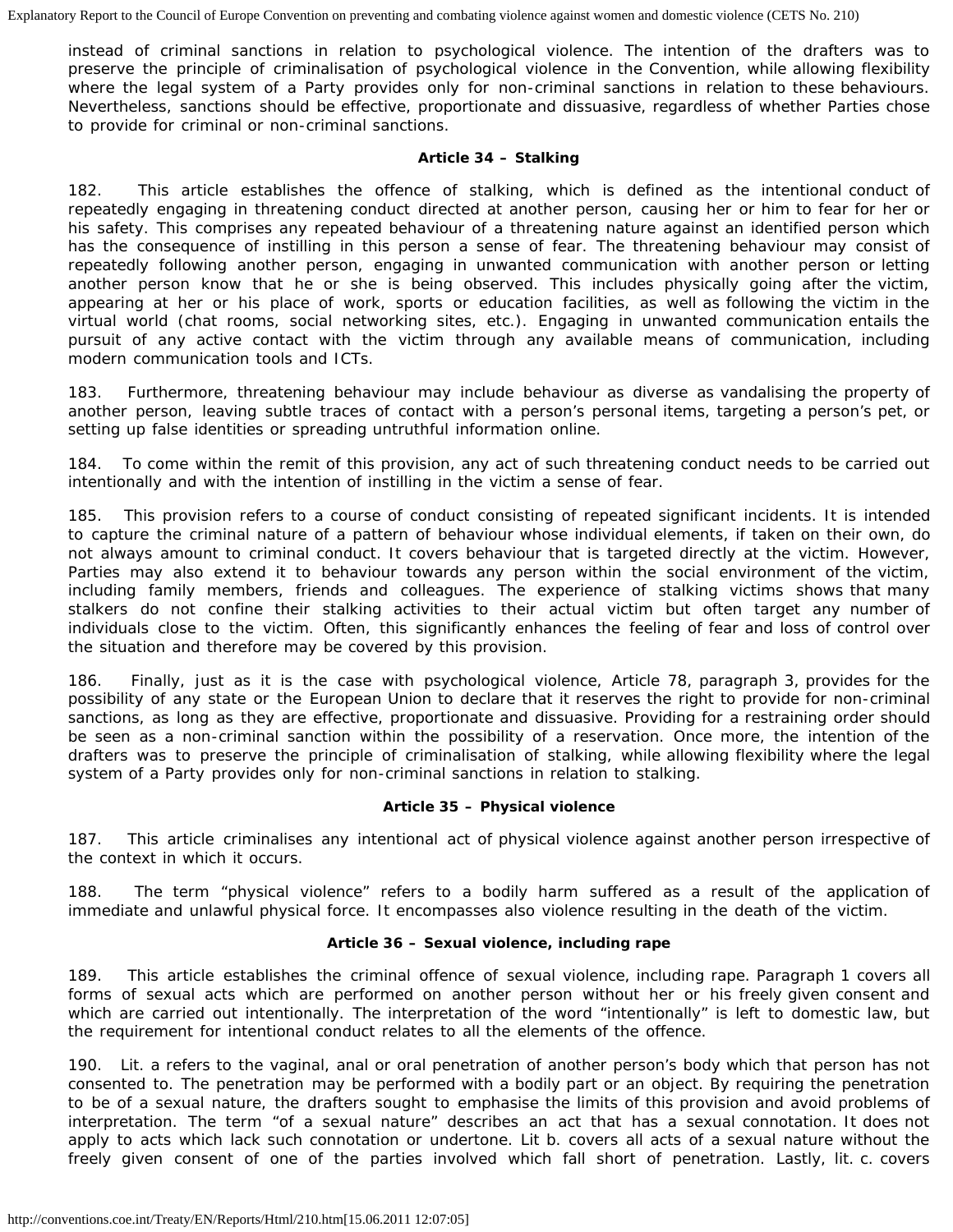situations in which the victim is caused without consent to perform or comply with acts of a sexual nature with or by a person other than the perpetrator. In relationships of abuse, victims are often forced to engage in sexual acts with a person chosen by the perpetrator. The purpose of lit.c. is to cover scenarios in which the perpetrator is not the person who performs the sexual act but who causes the victim to engage in sexual activity with a third person provided that this conduct has some connection to the intentional conduct that must be criminalised pursuant to Article 36 of the Convention.

191. When assessing the constituent elements of offences, the Parties should have regard to the case-law of the European Court of Human Rights. In this respect, the drafters wished to recall, subject to the interpretation that may be made thereof, the *M.C. v. Bulgaria* judgment of 4 December 2003, in which the Court stated that it was "persuaded that any rigid approach to the prosecution of sexual offences, such as requiring proof of physical resistance in all circumstances, risks leaving certain types of rape unpunished and thus jeopardising the effective protection of the individual's sexual autonomy. In accordance with contemporary standards and trends in that area, the member states' positive obligations under Articles 3 and 8 of the Convention must be seen as requiring the penalisation and effective prosecution of any nonconsensual sexual act, including in the absence of physical resistance by the victim" (§ 166). The Court also noted as follows: "Regardless of the specific wording chosen by the legislature, in a number of countries the prosecution of non-consensual sexual acts in all circumstances is sought in practice by means of interpretation of the relevant statutory terms ("coercion", "violence", "duress", "threat", "ruse", "surprise" or others) and through a context-sensitive assessment of the evidence" (§ 161).

192. Prosecution of this offence will require a context-sensitive assessment of the evidence in order to establish on a case-by-case basis whether the victim has freely consented to the sexual act performed. Such an assessment must recognise the wide range of behavioural responses to sexual violence and rape which victims exhibit and shall not be based on assumptions of typical behaviour in such situations. It is equally important to ensure that interpretations of rape legislation and the prosecution of rape cases are not influenced by gender stereotypes and myths about male and female sexuality.

193. In implementing this provision, Parties to the Convention are required to provide for criminal legislation which encompasses the notion of lack of freely given consent to any of the sexual acts listed in lit.a to lit.c. It is, however, left to the Parties to decide on the specific wording of the legislation and the factors that they consider to preclude freely given consent. Paragraph 2 only specifies that consent must be given voluntarily as the result of the person's free will, as assessed in the context of the surrounding circumstances.

194. Paragraph 3 spells out the obligation of Parties to the Convention to ensure that the criminal offences of sexual violence and rape established in accordance with this Convention are applicable to all nonconsensual sexual acts, irrespective of the relationship between the perpetrator and the victim. Sexual violence and rape are a common form of exerting power and control in abusive relationships and are likely to occur during and after break-up. It is crucial to ensure that there are no exceptions to the criminalisation and prosecution of such acts when committed against a current or former spouse or partner as recognised by internal law.

## **Article 37 – Forced marriage**

195. This article establishes the offence of forced marriage. While some victims of forced marriage are forced to enter into a marriage in the country in which they live (paragraph 1), many others are first taken to another country, often that of their ancestors, and are forced to marry a resident of that country (paragraph 2). For this reason, the drafters felt it important to include in this provision two types of conduct: forcing a person to enter into a marriage and luring a person abroad with the purpose of forcing this person to enter into marriage.

196. The type of conduct criminalised in paragraph 1 is that of forcing an adult or a child to enter into a marriage. The term "forcing" refers to physical and psychological force where coercion or duress is employed. The offence is complete when a marriage is concluded to which at least one party has – due to the above circumstances - not voluntarily consented to.

197. Paragraph 2 criminalises the act of luring a person abroad with the intention of forcing this person to marry against her or his will. The marriage does not necessarily have to be concluded. The term "luring" refers to any conduct whereby the perpetrator entices the victim to travel to another country, for example by using a pretext or concocting a reason such as visiting an ailing family member. The intention must cover the act of luring a person abroad, as well as the purpose of forcing this person into a marriage abroad. The drafters felt that this act should be covered by the criminal law of the Parties so as to take into account the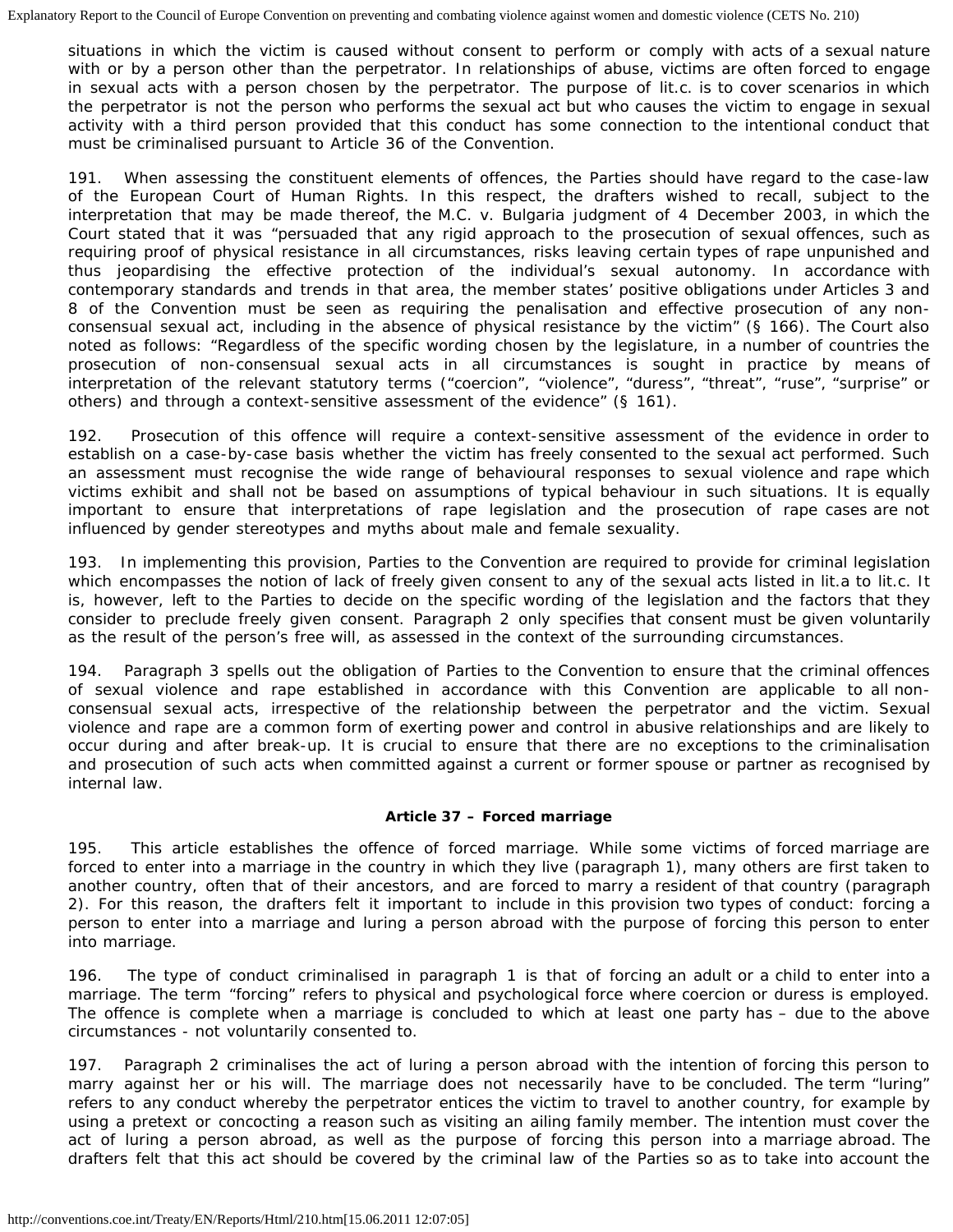standards established under other legally-binding international instruments.

## **Article 38 – Female genital mutilation**

198. Due to the nature of female genital mutilation (FGM), this is one of the criminal offences that break with the principle of gender neutrality of the criminal law part of this Convention. It sets out the criminal offence of female genital mutilation, the victims of which are necessarily women or girls. It aims at criminalising the traditional practice of cutting away certain parts of the female genitalia which some communities perform on their female members. The drafters considered it important to establish female genital mutilation as a criminal offence in this Convention because this practice causes irreparable and lifelong damage and is usually performed without the consent of the victim.

199. Lit.a criminalises the act of excising, infibulating or performing any other mutilation to the whole or any part of the labia majora, labia minora or clitoris including when performed by medical professionals, as enshrined in the WHO World Health Assembly Resolution 61.16 on accelerating actions to eliminate female genital mutilation. The term "excising" refers to the partial or total removal of the clitoris and the labia majora. "Infibulating", on the other hand, covers the closure of the labia majora by partially sewing together the outer lips of the vulva in order to narrow the vaginal opening. The term "performing any other mutilation" refers to all other physical alterations of the female genitals.

200. Lit.b, on the other hand, covers the act of assisting the perpetrator to perform acts in lit.a by coercing or procuring a woman to undergo the excision, infibulation or mutilation of her labia majora, labia minora or clitoris. This part of the provision is limited to adult victims only.

201. Lit.c criminalises the act of assisting the perpetrator to perform acts in lit.a by inciting, coercing or procuring a girl to undergo the excision, infibulation or mutilation of her labia majora, labia minora or clitoris. This part of the provision is limited to girl victims only and includes situations in which anyone, in particular parents, grandparents or other relatives coerce their daughter or relative to undergo the procedure. The drafters felt it important to differentiate between adult and child victims because they did not wish to criminalise the incitement of women to undergo any of the acts listed in lit.a.

202. In applying lit.b and lit.c, an individual is not to be taken to have intentionally committed the offence merely because the offence resulting from the coercion, procurement or incitement was foreseeable. The individual's actions must also be able to cause the acts in lit.a to be committed.

## **Article 39 – Forced abortion and forced sterilisation**

203. This article makes certain intentional acts related to women's natural reproductive capacity a criminal offence. This is another provision that breaks with the principle of gender neutrality of the criminal law part of this Convention.

204. Lit.a establishes the criminal offence of forced abortion performed on a woman or girl. This refers to the intentional termination of pregnancy without the prior and informed consent of the victim. The termination of pregnancy covers any of the various procedures that result in the expulsion of all the products of conception. To come within the remit of this provision, the abortion must be carried out without the prior and informed consent of the victim. This covers any abortion that is performed without a fully informed decision taken by the victim.

205. Lit.b on the other hand establishes the criminal offence of forced sterilisation of women and girls. This offence is committed if surgery is performed which has the purpose or effect of terminating a woman's or girl's capacity to naturally reproduce if this is done without her prior and informed consent. The term sterilisation refers to any procedure which results in the loss of the ability to naturally reproduce. As in lit.a, the sterilisation must be carried out without the prior and informed consent of the victim. This covers any sterilisation that is performed without a fully informed decision taken by the victim in line with standards set in the Convention for the Protection of Human Rights and Dignity of the Human Being with regard to the Application of Biology and Medicine: Convention on Human Rights and Biomedicine ([ETS No. 164\)](http://conventions.coe.int/Treaty/EN/Treaties/HTML/164.htm).

206. It is not the intention of this Convention to criminalise any medical interventions or surgical procedures which are carried out for example with the purpose of assisting a woman by saving her life or for assisting a woman who lacks capacity to consent. Rather, the aim of this provision is to emphasise the importance of respecting women's reproductive rights by allowing women to decide freely on the number and spacing of their children and by ensuring their access to appropriate information on natural reproduction and family planning.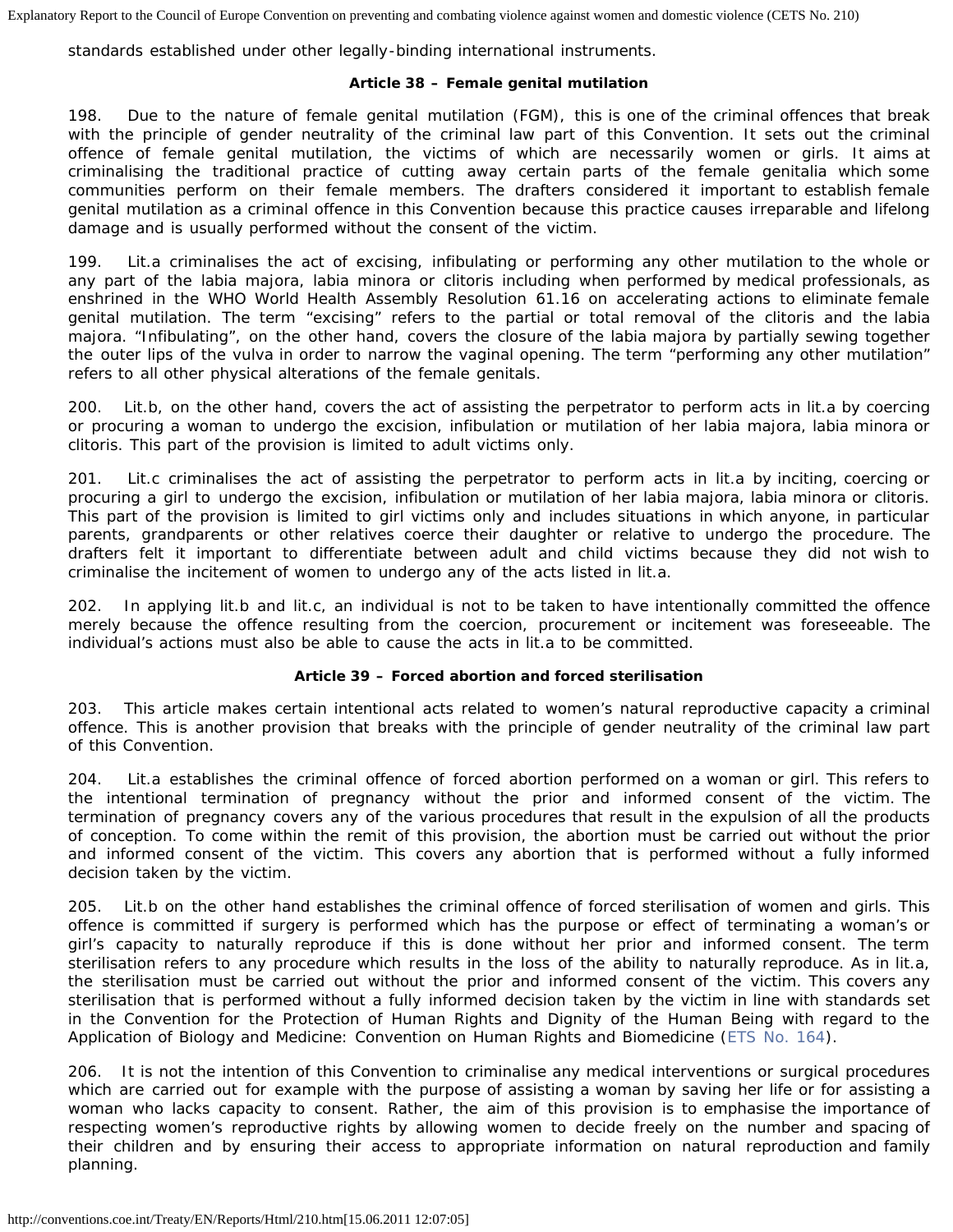#### **Article 40 – Sexual harassment**

207. This article sets out the principle that sexual harassment be subject to criminal or "other" legal sanction, which means that the drafters decided to leaving to the Parties to choose the type of consequences the perpetrator would face when committing this specific offence. While generally considering it preferable to place the conduct dealt with by this article under criminal law, the drafters acknowledged that many national legal systems consider sexual harassment under civil or labour law. Consequently, Parties may choose to deal with sexual harassment either by their criminal law or by administrative or other legal sanctions, while ensuring that the law deals with sexual harassment.

208. The type of conduct covered by this provision is manifold. It includes three main forms of behaviour: verbal, non-verbal or physical conduct of a sexual nature unwanted by the victim. Verbal conduct refers to words or sounds expressed or communicated by the perpetrator, such as jokes, questions, remarks, and may be expressed orally or in writing. Non-verbal conduct, on the other hand, covers any expressions or communication on the part of the perpetrator that do not involve words or sounds, for example facial expressions, hand movements or symbols. Physical conduct refers to any sexual behaviour of the perpetrator and may include situations involving contact with the body of the victim. As in Article 36, any of these forms of behaviour must be of a sexual nature in order to come within the remit of this provision. Furthermore, any of the above conduct must be unwanted on the part of the victim, meaning imposed by the perpetrator. Moreover, the above acts must have the purpose or effect of violating the dignity of the victim. This is the case if the conduct in question creates an intimidating, hostile, degrading, humiliating or offensive environment. It is intended to capture a pattern of behaviour whose individual elements, if taken on their own, may not necessarily result in a sanction.

209. Typically, the above acts are carried out in a context of abuse of power, promise of reward or threat of reprisal. In most cases, victim and perpetrator know each other and their relationship is often characterised by differences in hierarchy and power. The scope of application of this article is not limited to the field of employment. However, it should be noted that the requirements for liability can differ depending on the specific situation in which the conduct takes place.

## **Article 41 – Aiding or abetting and attempt**

210. The purpose of this article is to establish additional offences relating to aiding or abetting of the offences defined in the Convention and the attempted commission of some.

211. Paragraph 1 requires Parties to the Convention to establish as offences aiding or abetting the commission of any of the following offences established in accordance with the Convention: psychological violence (Article 33), stalking (Article 34), physical violence (Article 35), sexual violence, including rape (Article 36), forced marriage (Article 37), female genital mutilation (Article 38 lit.a), and forced abortion and forced sterilisation (Article 39).

212. The drafters wished to emphasise that the terms "aiding or abetting" do not only refer to offences established by a Party in its criminal law, but may also refer to offences covered by administrative or civil law. This is of particular importance since, pursuant to Article 78, paragraph 3, Parties may provide for noncriminal sanctions in relation to psychological violence (Article 33) and stalking (Article 34).

213. With regard to paragraph 2, on attempt, the drafters felt that treating certain offences as attempt gave rise to conceptual difficulties. Moreover, some legal systems limit the offences for which the attempt is punished. For these reasons, it requires Parties to establish as an offence the attempt to commit the following offences only: serious cases of physical violence (Article 35), sexual violence including rape (Article 36), forced marriage (Article 37), female genital mutilation (Article 38 lit.a), and forced abortion and forced sterilisation (Article 39).

214. With regard to physical violence (Article 35) the drafters acknowledged that the offence as established by the Convention has a very broad scope. It also covers cases of simple assault for which an attempt is difficult to construct. Parties therefore have the discretion to establish as an offence the attempt to commit physical violence only for serious cases of physical violence. The Convention also does not preclude Parties to cover attempt by other offences.

215. As with all the offences established under the Convention, aiding and abetting and attempt must be intentional.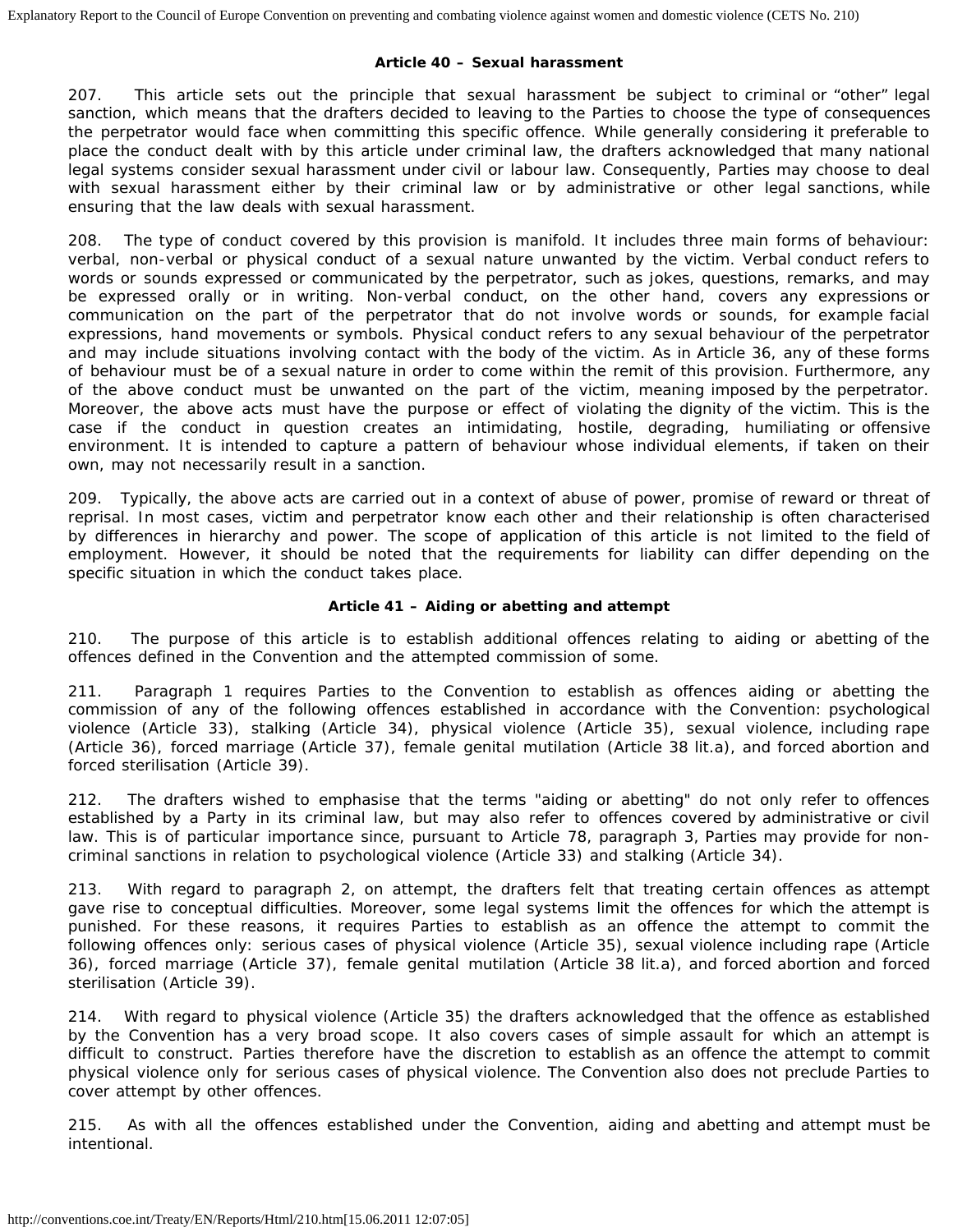#### **Article 42 – Unacceptable justifications for crimes, including crimes committed in the name of so-called "honour"**

216. The drafters enshrined in this Convention an important general principle: nobody under the jurisdiction of the courts of one of the Parties to this Convention will be allowed to validly invoke what he or she believes to be an element of his or her culture, religion or other form of personal reason to justify the commission of what is simply an element of a criminal offence, i.e. violence against women. In order to address crimes committed in the name of so-called "honour" the drafters intended to ensure that crimes committed to punish a victim for her or his behaviour are not justified. Consequently, this article sets out the obligation for Parties, in paragraph 1, to ensure that culture, custom, religion, tradition or so-called "honour", are not regarded as justification for any of the acts of violence covered by the scope of this Convention. This means that Parties are required to ensure that criminal law and criminal procedural law do not permit as justifications claims of the accused justifying his or her acts as committed in order to prevent or punish a victim's suspected, perceived or actual transgression of cultural, religious, social or traditional norms or customs of appropriate behaviour.

217. In addition, this provision requires Parties to ensure that personal convictions and individual beliefs of judicial actors do not lead to interpretations of the law that amount to a justification on any of the abovementioned grounds. Paragraph 1 thus reinforces for the particular area of criminal law the obligation contained in Article 12, paragraph 5, of the Convention.

218. To avoid criminal liability, these acts are often committed by a child below the age of criminal responsibility, which is instigated by an adult member of the family or community. For this reason, the drafters considered it necessary to set out, in paragraph 2, the criminal liability of the instigator(s) of such crimes in order to avoid gaps in criminal liability. Paragraph 2 applies to acts established in accordance with this Convention where the child is the principal perpetrator, it does not apply to offences established in accordance with Articles 38 (b), 38 (c) and 41.

## **Article 43 – Application of criminal offences**

219. A large number of the offences established in accordance with this Convention are offences typically committed by family members, intimate partners or others in the immediate social environment of the victim. There are many examples from past practice in Council of Europe member states that show that exceptions to the prosecution of such cases were made, either in law or in practice, if victim and perpetrator were, for example, married to each other or had been in a relationship. The most prominent example is rape within marriage, which for a long time had not been recognised as rape because of the relationship between victim and perpetrator.

220. For this reason, the drafters considered it necessary to establish the principle that the type of relationship between victim and perpetrator shall not preclude the application of any of the offences established in this Convention.

## **Article 44 – Jurisdiction**

221. This article lays down various requirements whereby Parties must establish jurisdiction over the offences with which the Convention is concerned.

222. Paragraph 1 (a) is based on the principle of territoriality. Parties are required to punish the offences established in accordance with the Convention when they are committed on their territory.

223. Paragraph 1 (b) and (c) is based on a variant of the principle of territoriality. These sub-paragraphs require Parties to establish jurisdiction over offences committed on ships flying their flag or aircraft registered under their laws. This obligation is already in force in the law of many countries, ships and aircraft being frequently under the jurisdiction of the state in which they are registered. This type of jurisdiction is extremely useful when the ship or aircraft is not located in the country's territory at the time of commission of the crime, as a result of which paragraph 1 (a) would not be available as a basis for asserting jurisdiction. In the case of a crime committed on a ship or aircraft outside the territory of the flag or registry Party, it might be that without this rule there would not be any country able to exercise jurisdiction. In addition, if a crime is committed on board a ship or aircraft which is merely passing through the waters or airspace of another state, there may be significant practical impediments to the latter state's exercising its jurisdiction and it is therefore useful for the registry state to also have jurisdiction.

224. Paragraph 1 (d) is based on the principle of nationality. The nationality theory is most frequently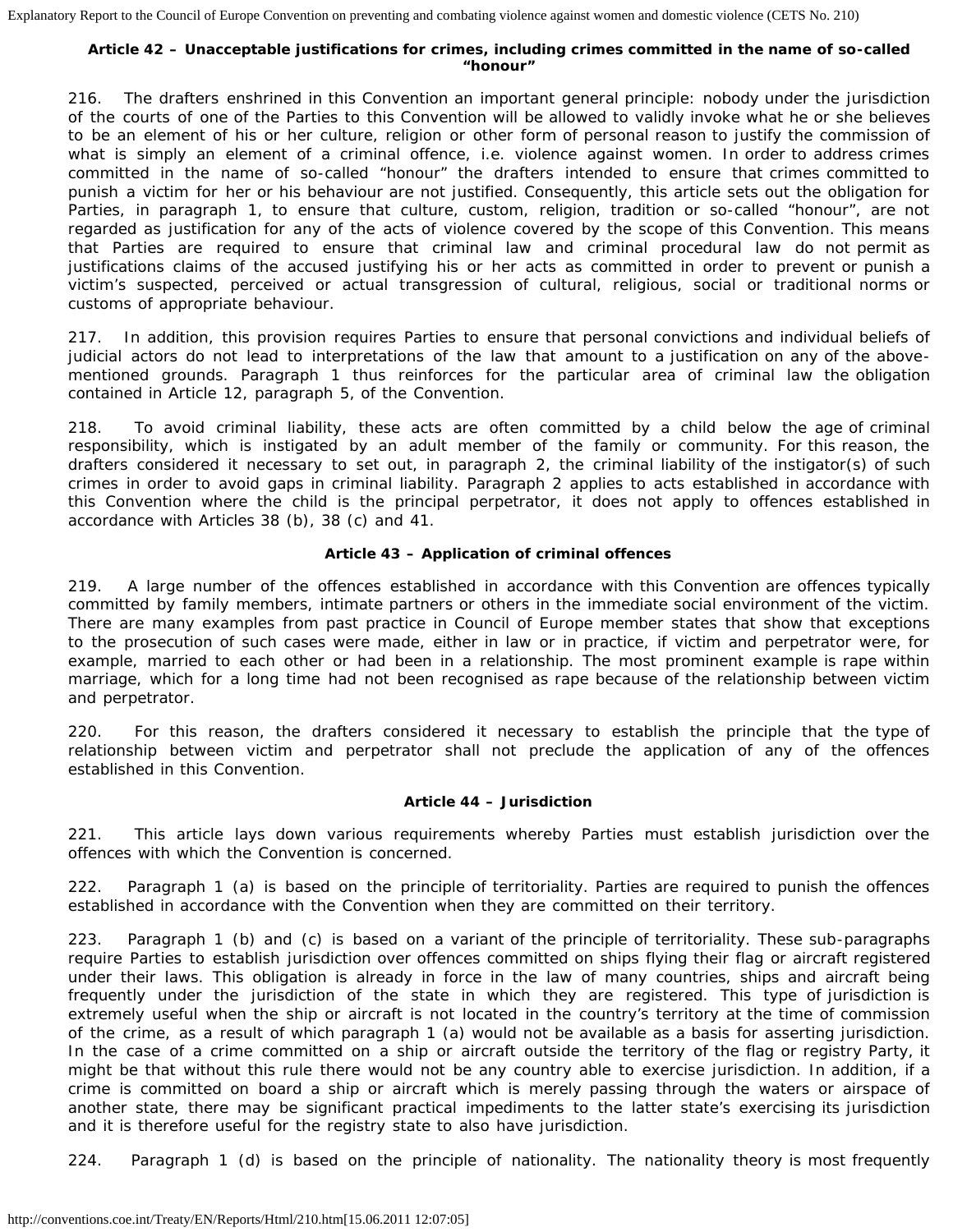applied by countries with a civil law tradition. Under this principle, nationals of a country are obliged to comply with its law even when they are outside its territory. Under sub-paragraph (d), if one of its nationals commits an offence abroad, a Party is obliged to be able to prosecute her or him. The drafters considered this a particularly important provision in combating certain forms of violence against women. Indeed, some states in which women and girls are subjected to rape or sexual violence, forced marriage, female genital mutilation, crimes committed in the name of so-called "honour" and forced abortion and forced sterilisation, do not have the will nor the necessary resources to successfully carry out investigations or they lack the appropriate legal framework. Paragraph 2 enables these cases to be tried even where they are not criminalised in the state in which the offence was committed.

225. Paragraph 1 (e) applies to persons having their habitual residence in the territory of the Party. It provides that Parties shall establish jurisdiction to investigate acts committed abroad by persons having their habitual residence in their territory, and thus contributes to the punishment of acts of violence committed abroad. Article 78, paragraph 2, on reservations allows Parties not to implement this jurisdiction or only to do so in specific cases or conditions.

226. Paragraph 2 is linked to the nationality or residence status of the victim. It is based on the premise that the particular interests of national victims overlap with the general interest of the state to prosecute crimes committed against its nationals or residents. Hence, if a national or person having habitual residence is a victim of an offence abroad, the Party shall endeavour to establish jurisdiction in order to start proceedings. However, there is no obligation imposed on Parties, as demonstrated by the use of the expression "endeavour".

227. Paragraph 3 represents an important element of added value in this Convention, and a major step forward in the protection of victims. The provision eliminates, in relation to the most serious offences of the Convention, the usual rule of dual criminality where acts must be criminal offences in the place where they are committed. Its aim is to combat in particular certain forms of violence against women which may be – or are most frequently - committed outside the territory of application of this Convention, such as forced marriage, female genital mutilation, forced abortion and forced sterilisation. Therefore, this paragraph applies exclusively to the offences defined in Article 36 (sexual violence including rape), Article 37 (forced marriage), Article 38 (female genital mutilation), and Article 39 (forced abortion and forced sterilisation) and committed by nationals of the Party concerned. Article 78, paragraph 2, on reservations allows Parties not to implement this jurisdiction or only to do so in specific cases or conditions.

228. In paragraph 4, the drafters wished to prohibit the subordination of the initiation of proceedings of the most serious offences in the state of nationality or of habitual residence to the conditions usually required of a complaint of the victim or the laying of information by the authorities of the state in which the offence took place. The aim of this provision is to facilitate the prosecution of offences committed abroad. As some states do not possess the necessary will or resources to carry out investigations of certain forms of violence against women and domestic violence, the requirement of a complaint of the victim or the filing of charges by the relevant authorities often constitutes an impediment to prosecution. This paragraph applies exclusively to the offences defined in Article 36 (sexual violence including rape), Article 37 (forced marriage), Article 38 (female genital mutilation), and Article 39 (forced abortion and forced sterilisation) and committed by nationals of the Party concerned. Article 78, paragraph 2, on reservations allows Parties not to implement this jurisdiction or only to do so in specific cases or conditions.

229. Paragraph 5 concerns the principle of *aut dedere aut judicare* (extradite or prosecute). Jurisdiction established on the basis of paragraph 5 is necessary to ensure that Parties that refuse to extradite a national have the legal ability to undertake investigations and proceedings domestically instead, if asked to do so by the Party that requested extradition under the terms of the relevant international instruments. Paragraph 4 does not prevent Parties from establishing jurisdiction only if the offence is punishable in the territory where it was committed, or if the offence is committed outside the territorial jurisdiction of any state.

230. It may happen that in some cases of violence covered by the scope of this Convention more than one Party has jurisdiction over some or all of the participants in the offence. For example, a woman may be lured into the territory of another state and forced to marry against her will. In order to avoid duplication of procedures and unnecessary inconvenience for victims and witnesses or to otherwise facilitate the efficiency or fairness of proceedings, the affected Parties are, in accordance with paragraph 6, required to consult in order to determine the proper venue for prosecution. In some cases it will be most effective for them to choose a single venue for prosecution; in others it may be best for one country to prosecute some alleged perpetrators, while one or more other countries prosecute others. Either method is permitted under this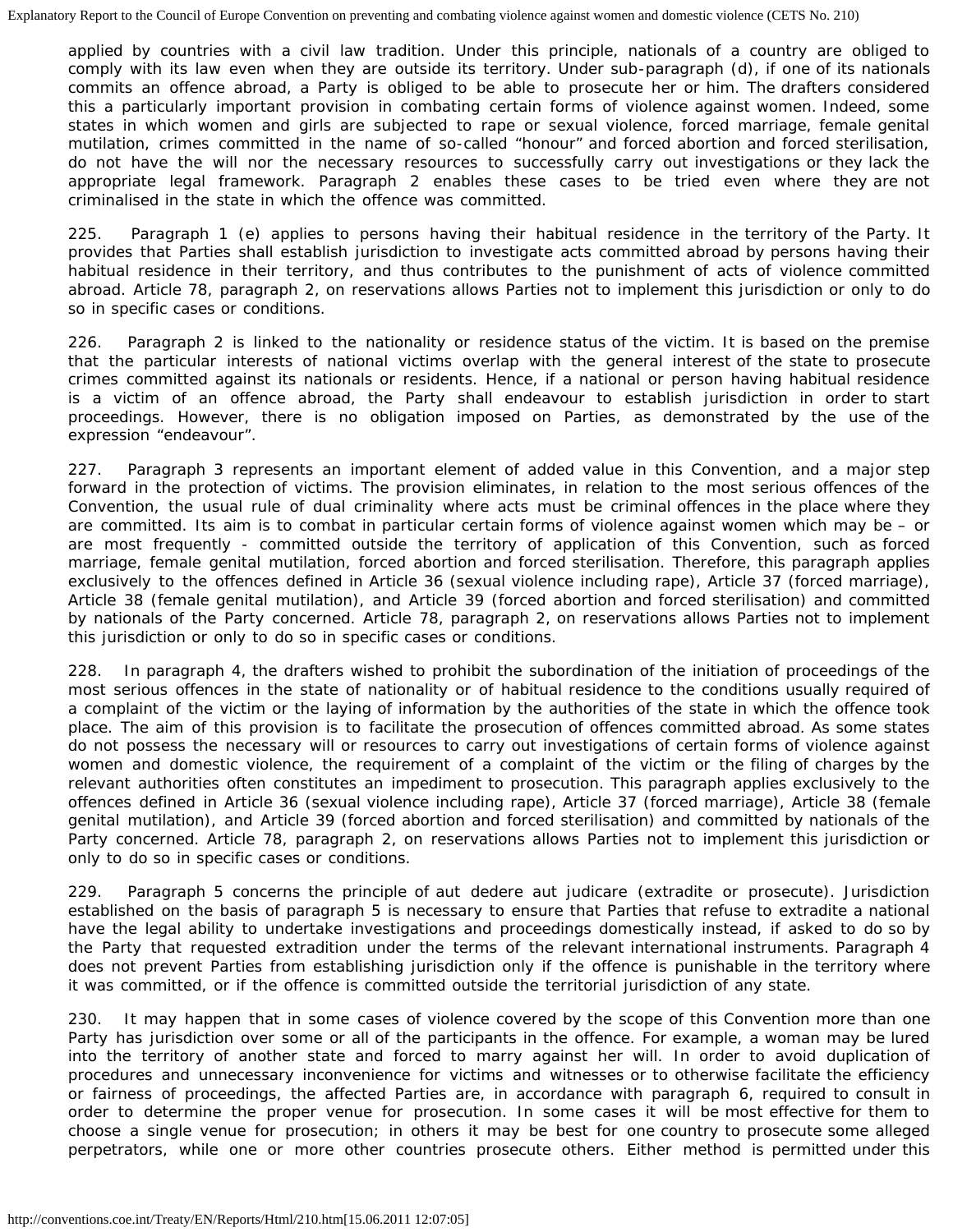paragraph. Finally, the obligation to consult is not absolute; consultation is to take place "where appropriate". Thus, for example, if one of the Parties knows that consultation is not necessary (e.g. it has received confirmation that the other Party is not planning to take action), or if a Party is of the view that consultation may impair its investigations or proceedings, it may delay or decline consultation.

231. The bases of jurisdiction set out in paragraph 1 of this article are not exclusive. Paragraph 7 permits Parties to establish other types of criminal jurisdiction according to their domestic law.

### **Article 45 – Sanctions and measures**

232. This article is closely linked to Articles 33 to 41 which define the various offences that should be made punishable under criminal law. However, it applies to all types of sanctions, regardless of whether they are of a criminal nature or not. In accordance with these obligations imposed by those articles, Article 45 requires Parties to match their action with the seriousness of the offences and lay down sanctions which are "effective, proportionate and dissuasive". This includes providing for prison sentences that can give rise to extradition where this is appropriate. The drafters decided to leave it to the Parties to decide on the type of offence established in accordance with the Convention that merits a prison sentence. It should be noted that, under Article 2 of the European Convention on Extradition ([ETS No. 24\)](http://conventions.coe.int/Treaty/EN/Treaties/HTML/024.htm), extradition is to be granted in respect of offences punishable under the laws of the requesting and requested Parties by deprivation of liberty or under a detention order for a maximum period of at least one year or by a more severe sanction.

In addition, paragraph 2 provides for other measures which may be taken in relation to perpetrators. The provision lists two examples: the monitoring or supervision of convicted persons and the withdrawal of parental rights, if the best interests of the child, which may include the safety of the victim, cannot be guaranteed in any other way. The reference to the "best interest of the child" in the latter example is in line with the ruling of the European Court of Human Rights in the Zaunegger v. Germany judgment of 3 December 2009, which stated that in the majority of member states, "decisions regarding the attribution of custody are to be based on the child's best interest" (§60). In particular, measures taken in relation to parental rights should never lead to endangering or causing harm to the child. Although the granting of parental rights and contact with the child are often related issues, the drafters bore in mind that some Parties may distinguish these issues in their internal law, and thus allow a parent to have contact with the child without granting her or him parental rights. In particular in cases of domestic violence against one parent and witnessed by a child, it may not be in the best interest of the child to continue contact with the abusive parent. Ensuring contact with the abusive parent may not only have a negative impact on the child, but may also pose a serious risk to the safety of the abuser's victim, because it often gives the perpetrator a reason to contact or see the victim and may not be in line with a restraining or barring order in place. It is important to ensure that all legal measures taken to protect victims are consistent and are not thwarted by legal measures taken in other contexts.

## **Article 46 – Aggravating circumstances**

234. Article 46 requires Parties to ensure that the circumstances mentioned in sub-paragraphs a – i may be taken into consideration as aggravating circumstances in the determination of the penalty for offences established in the Convention. These circumstances must not already form part of the constituent elements of the offence. This principle applies to cases where the aggravating circumstances already form part of the constituent elements of the offence in the national law of the Party.

235. By the use of the phrase "may be taken into consideration", the drafters wished to highlight that the Convention places an obligation on Parties to ensure that these aggravating circumstances are available for judges to consider when sentencing perpetrators although there is no obligation on judges to apply them. In addition, the reference to "in conformity with the relevant provisions of internal law" is intended to reflect the fact that the various legal systems in Europe have different approaches to aggravating circumstances and therefore permits Parties to retain some of their legal concepts. This gives flexibility to Parties in implementing this provision without notably obliging them to modify their principles related to the application of sanctions in the criminal law systems.

236. The first of the aggravating circumstances, lit.a, is where the offence was committed against a former or current spouse or partner as recognised by internal law, by a member of the family, a person cohabiting with the victim or a person having abused her or his authority. This would cover various situations where the offence was committed by the former or current marital partner or non-marital partner as recognised by internal law. It would also include members of the victim's family, such as parents and grand-parents and children or persons having a family related dependant relationship with the victim. Any person cohabiting with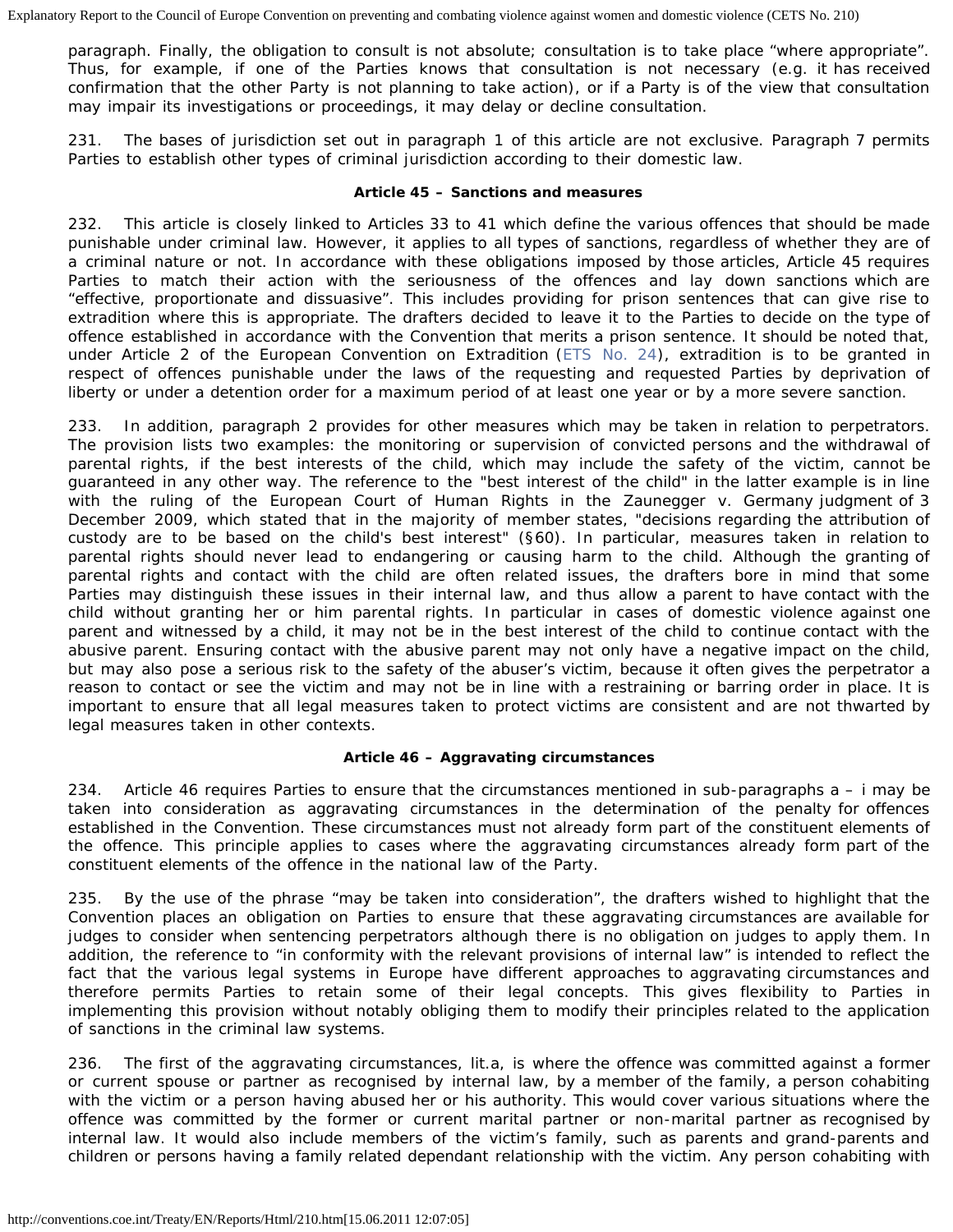the victim refers to persons living within the same household other than family members. A person having authority refers to anyone who is in a position of superiority over the victim, including for example a teacher or employer. The common element of these cases is the position of trust which is normally connected with such a relationship and the specific emotional harm which may emerge from the misuse of this trust when committing an offence within such a relationship. In this paragraph the reference to "partners as recognised by internal law" means that, as a minimum, former or current partners shall be covered in accordance with the conditions set out in internal law, bearing in mind that it is the intimacy and trust connected with the relationship that makes it an aggravating circumstance.

237. The second aggravating circumstance, lit.b, concerns offences that are committed repeatedly. This refers to any of the offences established by this Convention as well as any related offence which are committed by the same perpetrator more than once during a certain period of time. The drafters thereby decided to emphasise the particularly devastating effect on a victim who is repeatedly subjected to the same type of criminal act. This is often the case in situations of domestic violence, which inspired the drafters to require the possibility of increased court sentences. It is important to note that the facts of an offence of a similar nature which led to a conviction of the same perpetrator may not be considered as a repeated act referred to under lit.b but constitute an aggravating circumstance of their own under lit.i.

238. The third aggravating circumstance, lit. c, refers to offences committed against a person made vulnerable by particular circumstances (see paragraph 87 for the indicative list of possible vulnerable persons).

239. The fourth aggravating circumstance, lit.d, covers offences committed against a child or in the presence of a child, which constitutes a form of victimisation of the child in itself. The drafters wished to highlight the particularly culpable behaviour if any of the offences established by this Convention are committed against a child.

240. The fifth aggravating circumstance, lit.e, is where the offence was committed by two or more people acting together. This indicates a collective act committed by two or more people.

241. The sixth aggravating circumstance, lit.f, refers to offences preceded or accompanied by extreme levels of violence. This refers to acts of physical violence that are particularly high in intensity and present a serious risk to the life of the victim.

242. The seventh aggravating circumstance, lit.g, concerns the use or threat of a weapon. By including this, the drafters emphasise the particularly culpable behaviour of employing a weapon, as it may cause serious violence, including the death of the victim.

243. The eighth aggravating circumstance, lit.h, is where the offence resulted in severe physical or psychological harm for the victim. This indicates offences which cause particularly serious physical or psychological suffering, in particular long-term health consequences for the victim.

244. The last aggravating circumstance, lit.i, is where the perpetrator has previously been convicted of offences of a similar nature. By including this, the drafters draw attention to the particular risk of recidivism for many of the offences covered by the Convention, in particular domestic violence.

## **Article 47 – Sentences passed by another Party**

245. Some of the offences established in accordance with this Convention can have a transnational dimension or may be carried out by perpetrators who have been tried and convicted in another country or in more than one country. At the domestic level, many legal systems provide for a different, often harsher, penalty where someone has previous convictions. In general, only convictions by a national court count as a previous conviction. Traditionally, convictions by foreign courts are not necessarily taken into account on the grounds that criminal law is a national matter and that there can be differences of national law, and because of a degree of suspicion of decisions by foreign courts.

246. Such arguments have less force today in that internationalisation of criminal law standards – as a result of the internationalisation of crime – is tending to harmonise the laws of different countries. In addition, in the space of a few decades, countries have adopted instruments such as the ECHR whose implementation has helped build a solid foundation of common guarantees that inspire greater confidence in the justice systems of all the participating states.

247. The principle of international recidivism is established in a number of international legal instruments.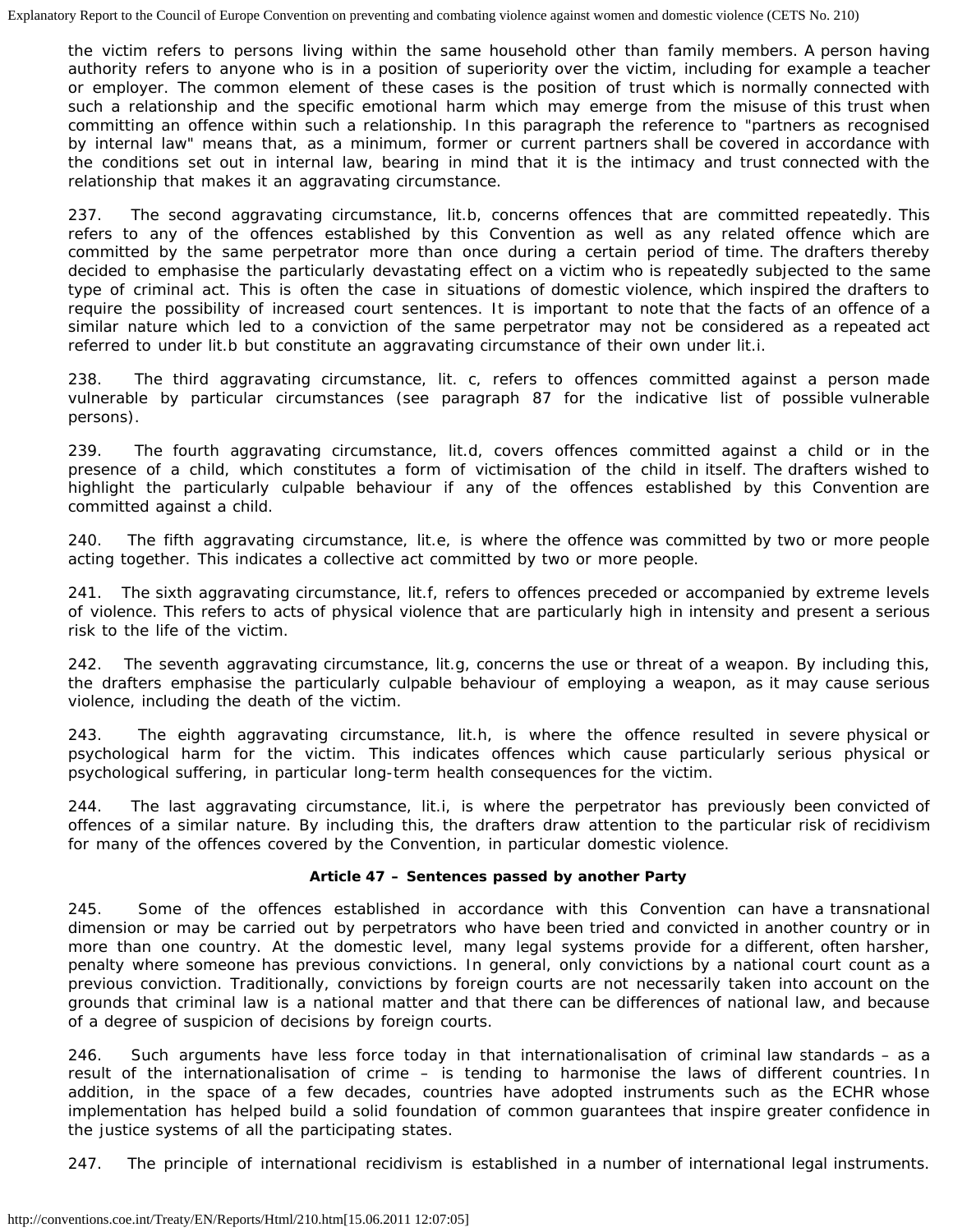Under Article 36(2)(iii) of the New York Convention of 30 March 1961 on Narcotic Drugs, for example, foreign convictions have to be taken into account for the purpose of establishing recidivism, subject to each Party's constitutional provisions, legal system and national law. Under Article 1 of the Council Framework Decision of 6 December 2001 amending Framework Decision 2000/383/JHA on increasing protection by criminal penalties and other sanctions against counterfeiting in connection with the introduction of the Euro, European Union member states must recognise as establishing habitual criminality final decisions handed down in another member state for counterfeiting of currency.

248. The fact remains that at international level there is no standard concept of recidivism and the laws of some countries do not include the concept at all. The fact that foreign convictions are not always brought to the courts' notice for sentencing purposes is an additional practical difficulty. However, Article 3 of the Council Framework Decision 2008/675/JHA on taking account of convictions in the member states of the European Union in the course of new criminal proceedings, firstly establishes in a general way – without limitation to specific offences – the obligation of taking into account a previous conviction handed down in another (member) state.

249. Therefore, Article 47 provides for the possibility of taking into account final sentences passed by another Party in assessing a sentence. To comply with the provision Parties may provide in their domestic law that previous convictions by foreign courts are to result in a harsher penalty when they are known to the competent authority. They may also provide that, under their general powers to assess the individual's circumstances in setting the sentence, courts should take those convictions into account. This possibility should also include the principle that the perpetrator should not be treated less favourably than he would have been treated if the previous conviction had been a national conviction.

250. This provision does not place any positive obligation on courts or prosecution services to take steps to find out whether persons being prosecuted have received final sentences from another Party's courts. It should nevertheless be noted that, under Article 13 of the European Convention on Mutual Assistance in Criminal Matters ([ETS No. 30](http://conventions.coe.int/Treaty/EN/Treaties/HTML/030.htm)), a Party's judicial authorities may request from another Party extracts from and information relating to judicial records, if needed in a criminal matter.

## **Article 48 – Prohibition of mandatory alternative dispute resolution processes or sentencing**

The domestic law of many Council of Europe member states provides for alternative dispute resolution processes and sentencing – in criminal and in civil law. In particular in family law, methods of resolving disputes alternative to judicial decisions are considered to better serve family relations and to result in more durable dispute resolution. In some legal systems, alternative dispute resolution processes or sentencing such as mediation or conciliation are also used in criminal law.

252. While the drafters do not question the advantages these alternative methods present in many criminal and civil law cases, they wish to emphasise the negative effects these can have in cases of violence covered by the scope of this Convention, in particular if participation in such alternative dispute resolution methods are mandatory and replace adversarial court proceedings. Victims of such violence can never enter the alternative dispute resolution processes on a level equal to that of the perpetrator. It is in the nature of such offences that such victims are invariably left with a feeling of shame, helplessness and vulnerability, while the perpetrator exudes a sense of power and dominance. To avoid the re-privatisation of domestic violence and violence against women and to enable the victim to seek justice, it is the responsibility of the state to provide access to adversarial court proceedings presided over by a neutral judge and which are carried out on the basis of the national laws in force. Consequently, paragraph 1 requires Parties to prohibit in domestic criminal and civil law the mandatory participation in any alternative dispute resolution processes.

253. Paragraph 2 of this article aims at preventing another unintended consequence which legal measures may have on the victim. Many of the perpetrators of the offences established by the Convention are members of the family of the victim. Moreover, they are often the sole breadwinners of the family and therefore the only source of a possibly limited/small family income. Ordering the perpetrator to pay a fine will consequently have a bearing on the family income or his ability to pay alimony and may result in financial hardship for the victim. Such a measure may thus present an indirect punishment of the victim. This provision therefore requires Parties to ensure that any fine that a perpetrator is ordered to pay shall not indirectly lead to financial hardship on the part of the victim. It is important to note that it does not impinge on the independence of the judiciary and an individual approach to sanctions.

## **Chapter VI – Investigation, prosecution, procedural law and protective measures**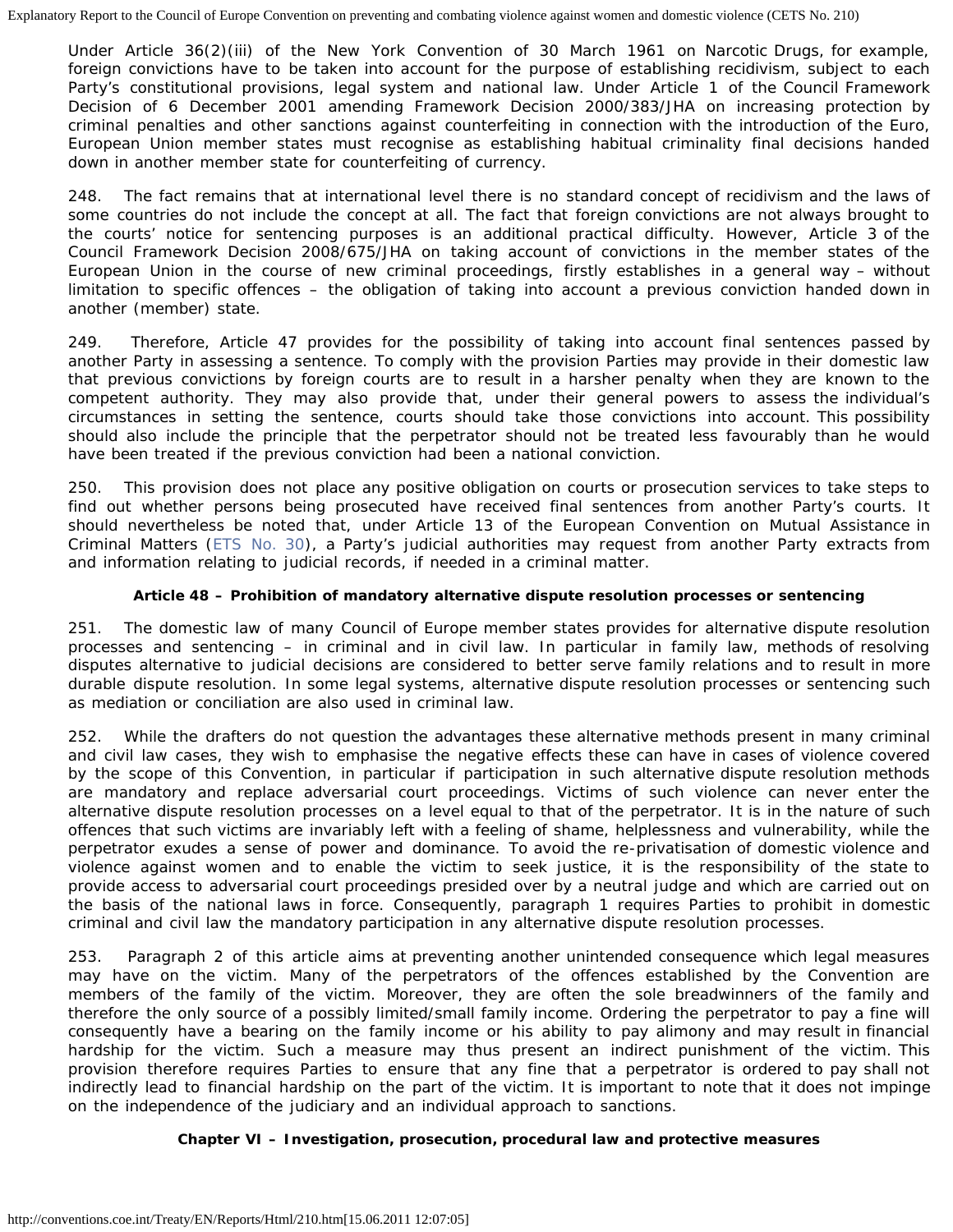254. This chapter contains a variety of provisions that cover a broad range of issues related to investigation, prosecution, procedural law and protection against all forms of violence covered by the scope of this Convention, in order to reinforce the rights and duties laid out in the previous chapters of the Convention.

#### **Article 49 – General obligations**

255. The drafters wanted to prevent that incidents of violence against women and domestic violence are assigned low priority in investigations and judicial proceedings, which contributes significantly to a sense of impunity among perpetrators and has helped to perpetuate high levels of acceptance of such violence. In order to achieve this goal, paragraph 1 sets out the obligation to ensure that investigations and judicial proceedings in relation to all forms of violence covered by the scope of this Convention are carried out without undue delay. This will help to secure vital evidence, enhance conviction rates and put an end to impunity. It is important to note that while it is essential to ensure swift investigations and proceedings, it is equally important to respect the rights of victims during these stages. Paragraph 1 therefore requires Parties to avoid to the extent possible aggravating any harm experienced by victims during investigations and judicial proceedings and to provide them with assistance during criminal proceedings.

256. Paragraph 2 complements the obligation by establishing the obligation to ensure that the investigation and prosecution of cases of all forms of violence covered by the scope of this Convention are carried out in an effective manner. This means, for example, establishing the relevant facts, interviewing all available witnesses, and conducting forensic examinations, based on a multi-disciplinary approach and using state-ofthe-art criminal investigative methodology to ensure a comprehensive analysis of the case. The drafters considered it important to spell out as part of this obligation the need to ensure that all investigations and procedures are carried out in conformity with fundamental principles of human rights and with regard to a gendered understanding of violence. This means, in particular, that any measures taken in implementation of this provision are not prejudicial to the rights of the defence and the requirements of a fair and impartial trial, in conformity with Article 6 ECHR.

## **Article 50 – Immediate response, prevention and protection**

257. Paragraph 1 requires law enforcement agencies to promptly and appropriately react by offering adequate and immediate protection to victims, while paragraph 2 calls for their prompt and appropriate engagement in the prevention of and protection against all forms of violence covered by the scope of this Convention, including the employment of preventive operational measures and the collection of evidence.

- 258. Compliance with this obligation includes, for example, the following:
	- the right of the responsible law enforcement agencies to enter the place where a person at risk is present;
	- the treatment and giving advice to victims by the responsible law enforcement agencies in an appropriate manner;
	- hearing victims without delay by specially-trained, where appropriate female, staff in premises that are designed to establish a relationship of trust between the victim and the law enforcement personnel; and
	- provide for an adequate number of female law enforcement officers, including at high levels of responsibility.

259. Effective measures should be taken to prevent the most blatant forms of violence which are murder or attempted murder. Each such case should be carefully analysed in order to identify any possible failure of protection in view of improving and developing further preventive measures.

#### **Article 51 – Risk assessment and risk management**

260. Concerns for the victim's safety must lie at the heart of any intervention in cases of all forms of violence covered by the scope of this Convention. This article therefore establishes the obligation to ensure that all relevant authorities, not limited to the police, effectively assess and devise a plan to manage the safety risks a particular victim faces on a case-by-case basis, according to standardised procedure and in cooperation and co-ordination with each other. Many perpetrators threaten their victims with serious violence, including death, and have subjected their victims to serious violence in the past. It is therefore essential that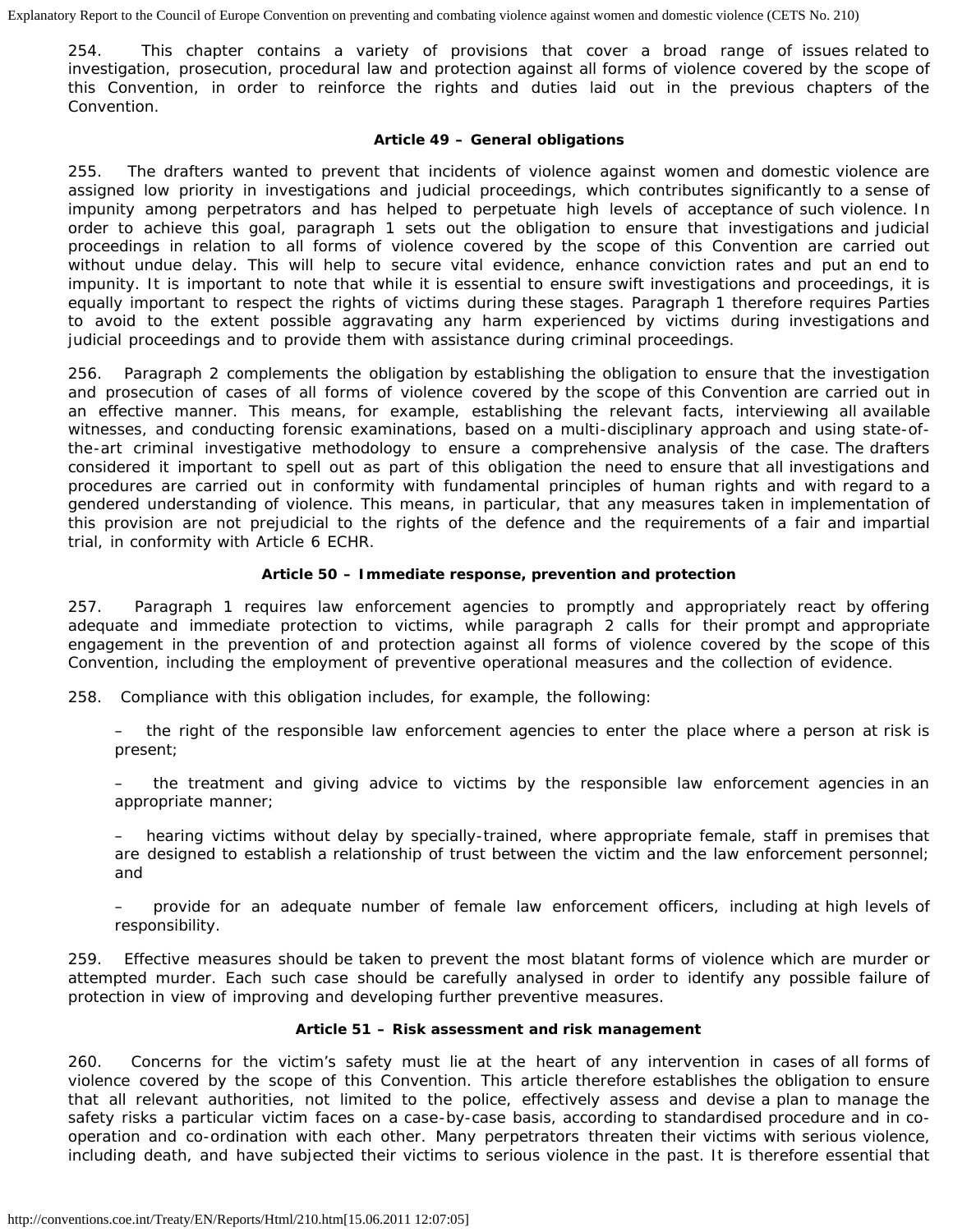any risk assessment and risk management consider the probability of repeated violence, notably deadly violence, and adequately assess the seriousness of the situation.

261. The purpose of this provision is to ensure that an effective multi-agency network of professionals is set up to protect high-risk victims. The risk assessment must therefore be carried out with a view to managing the identified risk by devising a safety plan for the victim in question in order to provide co-ordinated safety and support if necessary.

262. However, it is important to ensure that any measures taken to assess and manage the risk of further violence allow for the rights of the accused to be respected at all times. At the same time, it is of paramount importance that such measures do not aggravate any harm experienced by victims and that investigations and judicial proceedings do not lead to secondary victimisation.

263. Paragraph 2 extends the obligation to ensure that the risk assessment referred to in the first paragraph of this article duly takes into account reliable information on the possession of firearms by perpetrators. The possession of firearms by perpetrators not only constitutes a powerful means to exert control over victims, but also increases the risk of homicide. This is particularly the case in post-conflict situations or in countries with a tradition of firearms ownership, which can provide perpetrators with greater access to these weapons. However, very serious cases of violence against women and domestic violence are committed with the use of firearms in all other countries as well. For this reason, the drafters felt it essential to place on Parties the obligation to ensure that any assessment of the risks faced by a victim should systematically take into consideration, at all stages of the investigation and application of protective measures, whether the perpetrator legally or illegally possesses or has access to firearms in order to guarantee the safety of victims. For example, in issuing emergency barring orders, restraining or protection orders, and when sentencing following criminal convictions for any of the forms of violence covered by the scope of this Convention, Parties may adopt, within their domestic legal systems, such measures as may be necessary to enable immediate confiscation of firearms and ammunition. Additionally, in order to cover all weapons that could be used in serious cases of violence, notably combat-type knives, Parties are encouraged to take into account, as far as possible, the possession of or access to such weapons.

## **Article 52 – Emergency barring orders**

264. In situations of immediate danger, the most effective way of guaranteeing the safety of a domestic violence victim is by achieving physical distance between the victim and the perpetrator. In many cases, this requires one of the two to leave, for a certain period of time, the joint residence or the perpetrator to leave the victim's residence. Rather than placing the burden of hurriedly seeking safety in a shelter or elsewhere on the victim, who is often accompanied by dependant children, often with very few personal affairs and for an indefinite period of time, the drafters considered it important to ensure the removal of the perpetrator to allow the victim to remain in the home. Therefore, this provision establishes the obligation of equipping the competent authorities, with the power to order, a perpetrator of domestic violence to leave the residence of the victim and to bar him or her from returning or contacting the victim. The immediate danger must be assessed by the relevant authorities. The drafters decided to leave to the Parties to decide on the length of period for such an order, but the period should be sufficient to provide effective protection to the victim. Existing examples of such orders in Council of Europe member states range between 10 days and four weeks, with or without the possibility of renewal. Equally, the drafters decided to leave to the Parties to identify and empower, in accordance with their national legal and constitutional systems, the authority competent to issue such orders and the applicable procedure.

265. The term "immediate danger" refers to any situations of domestic violence in which harm is imminent or has already materialised and is likely to happen again.

266. Lastly, this provision requires Parties to ensure that any measures taken in its implementation give due consideration to the safety of the victim or person at risk. This shows the protective nature of this measure.

## **Article 53 – Restraining or protection orders**

267. This provision sets out the obligation to ensure that national legislation provides for restraining and/or protection orders for victims of all forms of violence covered by the scope of this Convention. Furthermore, it establishes a number of criteria for such orders to ensure that they serve the purpose of offering protection from further acts of violence.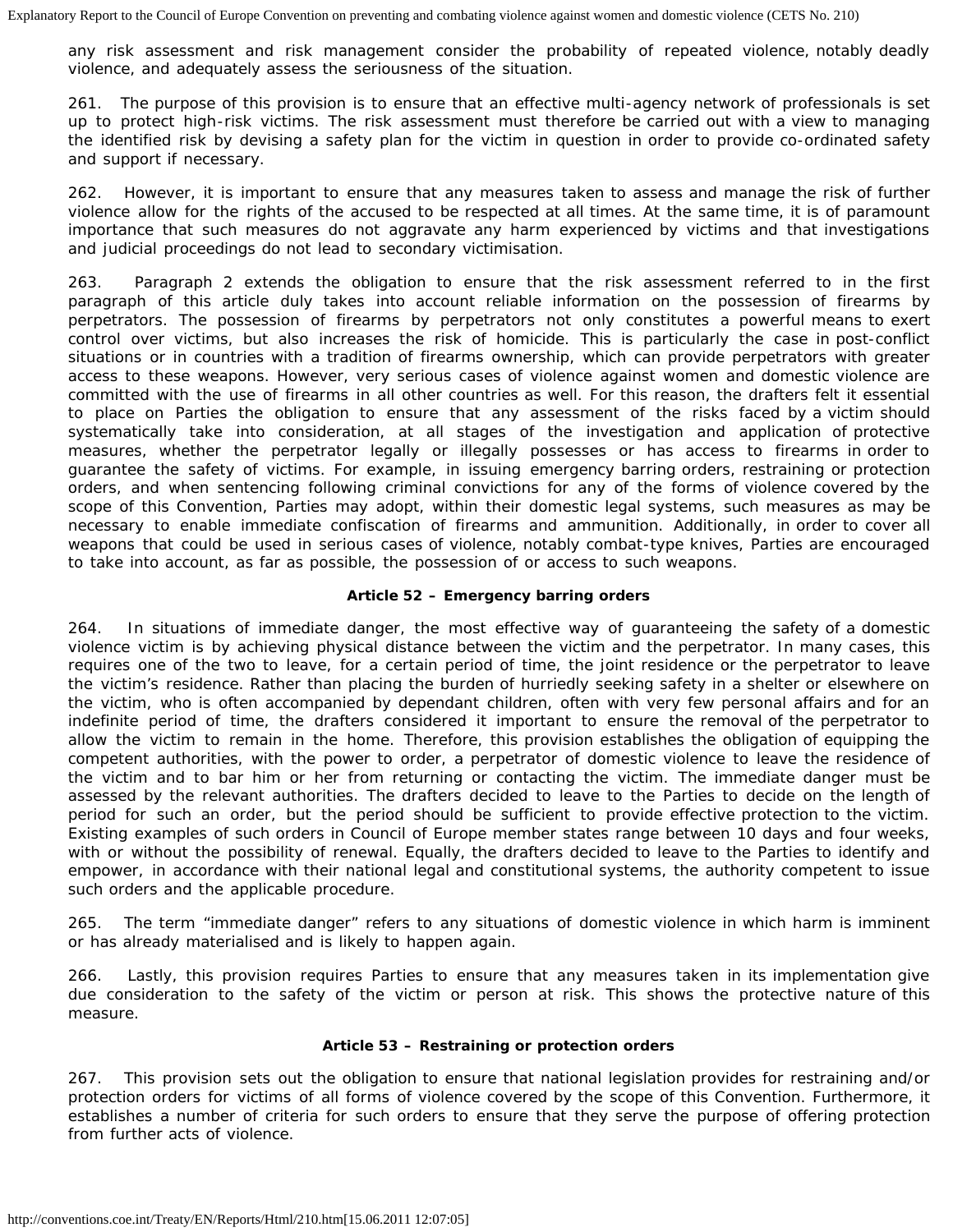268. Although this provision refers to restraining "or" protection orders, the drafters bore in mind that the national legislation of certain Parties may provide for the combined use of restraining and protection orders. A restraining or protection order may be considered complementary to a short-term emergency barring order. Its purpose is to offer a fast legal remedy to protect persons at risk of any of the forms of violence covered by the scope of this Convention by prohibiting, restraining or prescribing a certain behaviour by the perpetrator. This wide range of measures covered by such orders means that they exist under various names such as restraining order, barring order, eviction order, protection order or injunction. Despite these differences, they serve the same purpose: preventing the commission of violence and protect the victim. For the purpose of this Convention, the drafters decided to use the term restraining or protection order as an umbrella category.

269. The drafters decided to leave to the Parties to choose the appropriate legal regime under which such orders may be issued. Whether restraining or protection orders are based in civil law, criminal procedure law or administrative law or in all of them will depend on the national legal system and above all on the necessity for effective protection of victims.

270. Paragraph 2 contains a number of specifications for restraining and protection orders. The first indent requires these orders to offer immediate protection and to be available without undue financial or administrative burdens placed on the victim. This means that any order should take effect immediately after it has been issued and shall be available without lengthy court proceedings. Any court fees levied against the applicant, most likely the victim, shall not constitute an undue financial burden which would bar the victim from applying. At the same time, any procedures set up to apply for a restraining or protection order shall not present insurmountable difficulties for victims.

271. The second indent calls for the order to be issued for a specified or a determined period or until modified or discharged. This follows from the principle of legal certainty that requires the duration of a legal measure to be spelt out clearly. Furthermore, it shall cease to be in effect if changed or discharged by a judge or other competent official.

272. The third indent requires Parties to ensure that in certain cases these orders may be issued, where necessary, on an ex parte basis with immediate effect. This means a judge or other competent official would have the authority to issue a temporary restraining or protection order based on the request of one party only.It should be noted that, in accordance with the general obligations provided for under Article 49 (2) of this Convention, the issuing of such orders must not be prejudicial to the rights of the defence and the requirements of a fair and impartial trial, in conformity with Article 6 ECHR. This means notably that the person against whom such an order has been issued should have the right to appeal it before the competent authorities and according to the appropriate internal procedures.

273. The fourth indent seeks to ensure the possibility for victims to obtain a restraining or protection order whether or not they choose to set in motion any other legal proceedings. For example, where such orders exist, research has shown that many victims who want to apply for a restraining or protection order may not be prepared to press criminal charges (that would lead to a criminal investigation and possibly criminal proceedings) against the perpetrator. Standing to apply for a restraining or protection order shall therefore not be made dependent on the institution of criminal proceedings against the same perpetrator. Similarly, they should not be made dependent on the institution of divorce proceedings, etc. At the same time, the fact that criminal or civil proceedings concerning the same set of facts are underway against the same perpetrator shall not prevent a restraining or protection order from being issued. This, however, does not exclude the right of the Parties to provide in national legislation that after receiving a motion to issue a restraining or protective order, criminal proceedings may be instituted.

274. The fifth indent requires Parties to take measures to ensure that the existence of a restraining or protection order may be introduced in any other legal proceedings against the same perpetrator. The aim of this provision is to allow for the fact that such an order has been issued against the perpetrator to be known to any other judge presiding over legal proceedings against the same person.

275. Paragraph 3 aims at ensuring respect for restraining and protection orders by requiring "effective, proportionate and dissuasive" sanctions for any breach of such orders. These sanctions may be of a criminal law or other legal nature and may include prison sentences, fines or any other legal sanction that is effective, proportionate and dissuasive.

276. Lastly, since establishing the truth in domestic violence cases may, at times, be difficult, Parties may consider limiting the possibility of the adversary/the perpetrator to thwart attempts of the victim to seek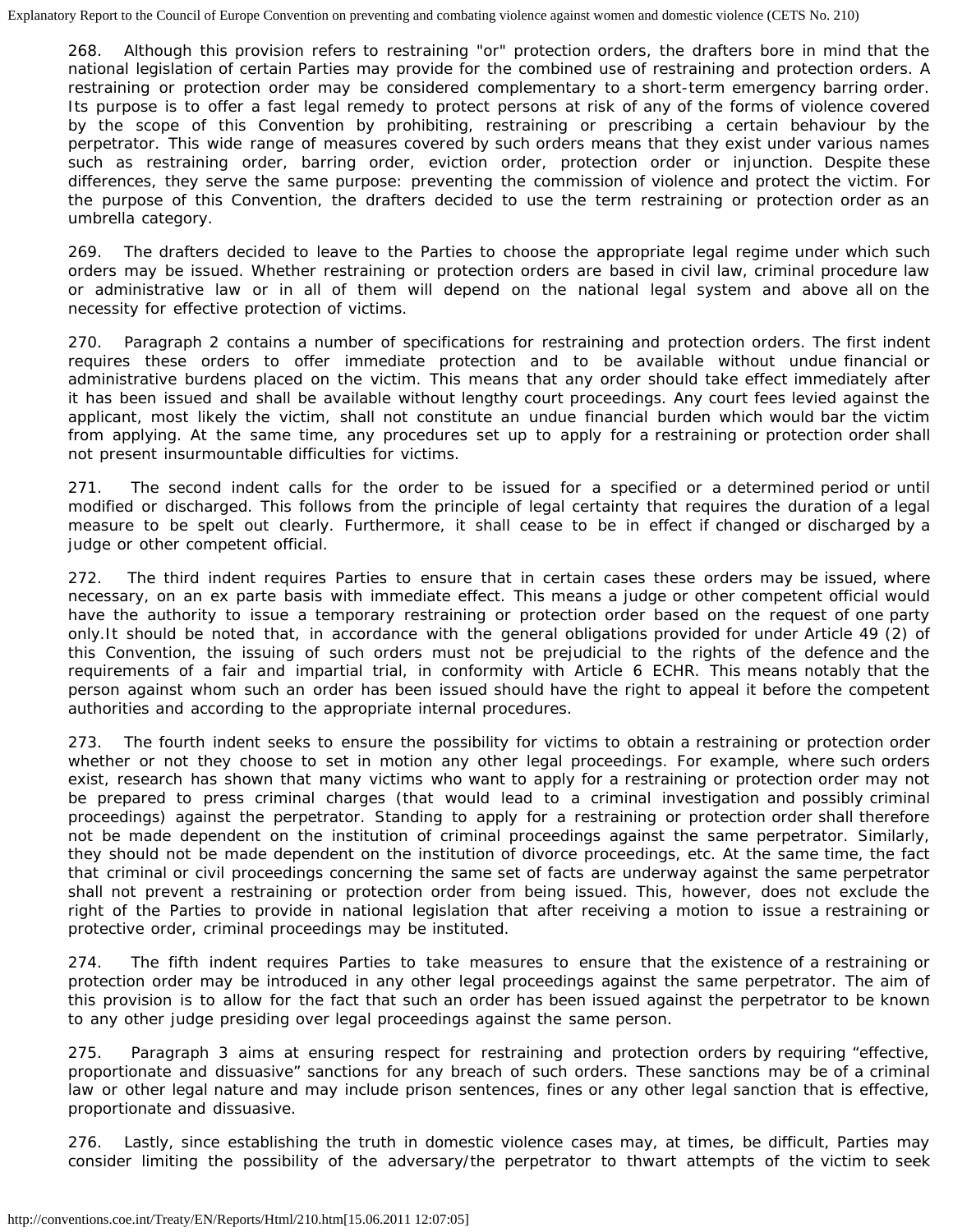protection by taking the necessary measures to ensure that, in cases of domestic violence, restraining and protection orders as referred to in paragraph 1 may not be issued against the victim and perpetrator mutually. Also, Parties should consider banning from their national legislation any notions of provocative behaviour in relation to the right to apply for restraining or protection orders. Such concepts allow for abusive interpretations that aim at discrediting the victim and should be removed from domestic violence legislation. Finally, Parties may also consider taking measures to ensure that standing to apply for restraining or protection orders referred to in paragraph 1 is not limited to victims. These measures are of particular relevance in relation to legally incapable victims, as well as regarding vulnerable victims who may be unwilling to apply for restraining or protection orders for reasons of fear or emotional turmoil and attachment.

### **Article 54 – Investigations and evidence**

277. In judicial proceedings evidence relating to the sexual history and sexual conduct of a victim is sometimes exploited in order to discredit the evidence presented by the victim. The defence sometimes uses previous sexual behaviour history evidence in order to challenge the respectability, the credibility and the lack of consent of victims. This particularly regards cases of sexual violence, including rape. Presenting this type of evidence may reinforce the perpetuation of damaging stereotypes of victims as being promiscuous and by extension immoral and not worthy of the protection provided by civil and criminal law. This may lead to de facto inequality, since victims, who are overwhelmingly women, are more likely to be provided with this protection if they are judged to be of a respectable nature.

278. The drafters felt it essential to emphasise that a victim's past sexual behaviour should not be considered as an excuse for acts of violence against women and domestic violence allowing to exonerate the perpetrator or to diminish his liability. However, they were conscious of the fact that, in some Parties to the Convention, the admissibility and consideration of evidence lies within the discretion of the judge, whereas in others, it is strictly pre-determined by the rules of criminal procedural law. Article 54 entails the obligation for Parties to take the necessary legislative or other measures to ensure that evidence relating to the sexual history and sexual conduct of the victim shall be permitted or considered only when it is relevant and necessary. This means that the provision restricts the admissibility of such evidence, in both civil or criminal proceedings, to cases where it is relevant to a specific issue at trial and if it is of significant probative value. Therefore, it does not rule out the admissibility of such evidence. Where judges admit previous sexual history evidence, it should only be presented in a way that does not lead to secondary victimisation. Victims should have access to legal recourse without suffering additional trauma because of their sexual history and conduct.

## **Article 55 –** *Ex parte* **and** *ex officio* **proceedings**

279. Conscientious of the particularly traumatising nature of the offences covered by this article, the drafters sought to ease the burden which lengthy criminal investigations and proceedings often place on the victims while at the same time ensuring that perpetrators are brought to justice. The aim of this provision is therefore to enable criminal investigations and proceedings to be carried out without placing the onus of initiating such proceedings and securing convictions on the victim.

280. Paragraph 1 places on Parties the obligation to ensure that investigations into a number of categories of offences shall not be "wholly dependant" upon the report or complaint filed by a victim and that any proceedings underway may continue even after the victim has withdrawn her or his statement or complaint. The drafters decided to use the terms "wholly dependant" in order to address procedural differences in each legal system, bearing in mind that ensuring the investigations or prosecution of the offences listed in this article is the responsibility of the state and its authorities. In particular, the drafters were of the opinion that acts resulting in severe bodily harm or deprivation of life must be addressed promptly and directly by competent authorities. The fact that many of the offences covered by this Convention are perpetrated by family members, intimate partners or persons in the immediate social environment of the victim and the resulting feelings of shame, fear and helplessness lead to low numbers of reporting and, subsequently, convictions. Therefore, law enforcement authorities should investigate in a proactive way in order to gather evidence such as substantial evidence, testimonies of witnesses, medical expertise, etc., in order to make sure that the proceedings may be carried out even if the victim withdraws her or his statement or complaint at least with regard to serious offences, such as physical violence resulting in death or bodily harm.

281. Paragraph 1 of this article is open to reservations in respect of Article 35 regarding minor offences, pursuant to Article 78, paragraph 2, of this Convention. The drafters wished to make a clear distinction between serious offences of physical violence resulting in severe bodily harm or deprivation of life which would be then excluded by this possibility of reservation and other, minor, offences of physical violence which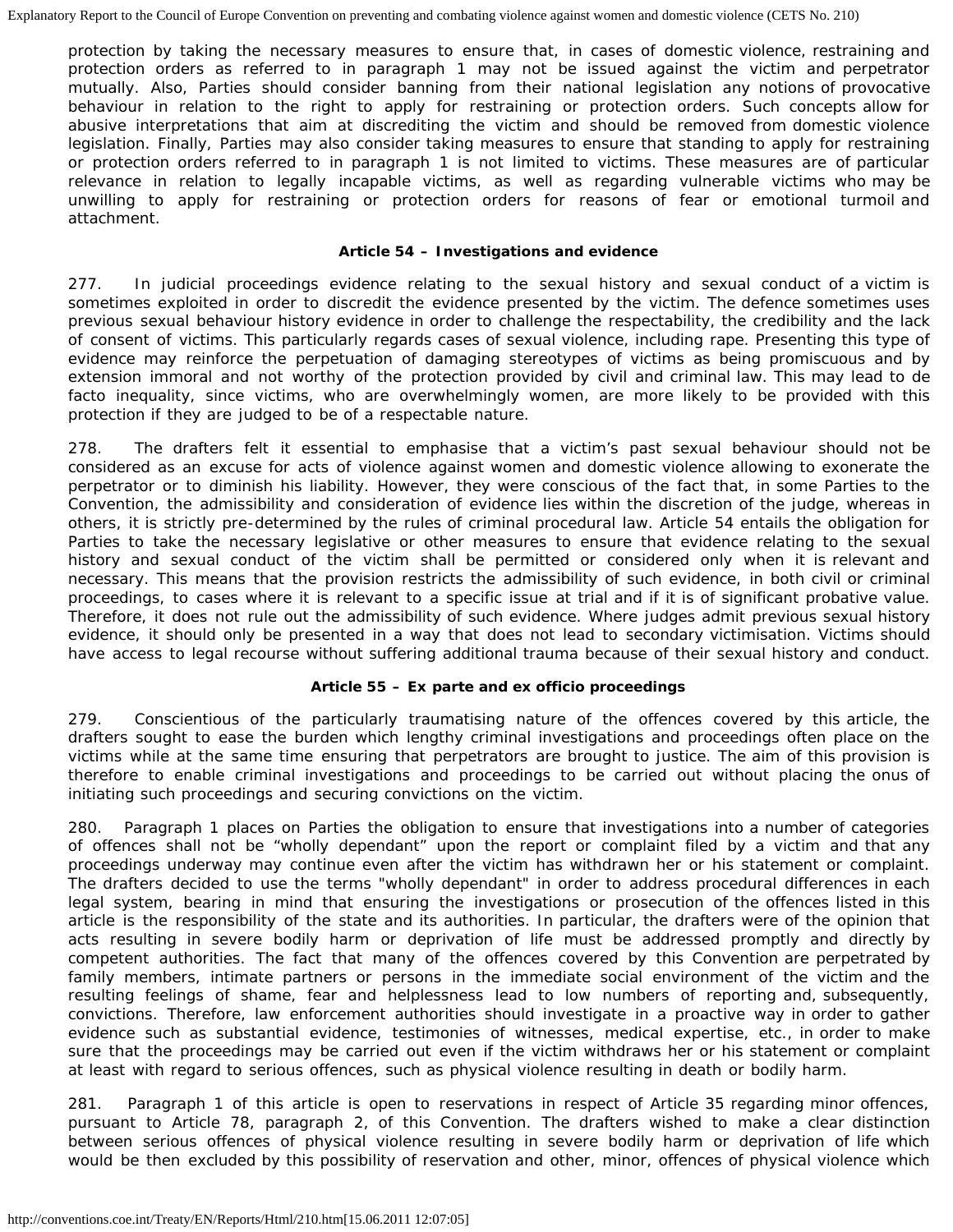do not lead to such consequences. However, it is left to Parties to determine what constitutes "minor offences" of physical violence.

282. With a view to empowering victims and to encouraging them to go through with criminal proceedings, paragraph 2 requires Parties to ensure that victim organisations, specifically trained domestic violence counsellors or other types of support/advocacy services may assist and support victims during investigations and judicial proceedings. Good practice examples have shown that victims who are supported or assisted by a specialist support service during investigations and proceedings are more likely to file a complaint and testify and are better equipped to take on the emotionally challenging task of actively contributing to the outcome of proceedings. The type of service which this paragraph refers to is not of a legal, but a practical/psychological nature. It includes psychologically/emotionally preparing victims to endure testifying in front of the accused, accompanying victims to court and/or assisting them in any other practical and emotional way.

### **Article 56 – Measures of protection**

283. This provision is inspired by Article 31, paragraph 1 of the Convention on the Protection of Children against Sexual Exploitation and Sexual Abuse (CETS No. 201). Paragraph 1 contains a non-exhaustive list of procedures designed to protect victims of all forms of violence covered by the scope of this Convention during proceedings. These measures of protection apply at all stages of the proceedings, both during the investigations, whether they are carried out by law enforcement agencies or judicial authorities, and during trial proceedings. Although there is no legal necessity to do so, as it is always open to Parties to adopt measures more favourable than those provided for in any part of the Convention, the drafters wished to make it clear that the measures of protection referred to are indicative. Parties are thus free to grant additional measures of protection. It is important to highlight that throughout Article 56, paragraph 1, where there is mention that measures need to be taken in accordance with internal law or "where possible", it underlines that Parties are at liberty to employ whatever means they consider best to achieve the provision's objectives. This is the case of lit. c, d, g and i.

284. First of all, lit.a contains the obligation for Parties to take the necessary legislative or other measures in order to provide for the protection of victims, as well as that of their families and witnesses. Parties must ensure that victims are safe from intimidation, retaliation and repeat victimisation.

285. In relation to lit.b, the drafters stressed the importance of the obligation to inform victims when the perpetrator is released temporarily or definitely or escapes, at least in cases where the victims and the family might be in danger. This does not prevent Parties to inform victims in other circumstances where this seems necessary (for instance, in cases where there is a risk of retaliation or intimidation or when, because the victim and the perpetrator live near each other, they might accidentally find themselves face to face with each other). Some legal systems require the prior application by the victim to receive this information. In these cases Parties shall inform the victim of this possibility.

286. Furthermore, lit.c sets out the right of victims (and their families or legal representatives in the case of child victims) to be informed of developments in the investigations and proceedings in which they are involved as victims. In this respect, the provision provides that victims should be informed of their rights and of the services at their disposal and the follow-up given to their complaint, the charges, the general progress of the investigations or proceedings, and their role as well as the outcome of their cases. Although this is not included in the provision, Parties should ensure that this information be provided in a language that they understand (see comments on Article 19).

287. With regard to lit.d, this provision aims at enabling victims to be heard, to supply evidence and to choose the means of having their views, needs and concerns presented and considered. Parties shall take the necessary measures to ensure that the presentation and consideration of the victims' views, needs and concerns is assured directly or through an intermediary.

288. Lit.e deals more specifically with general assistance to victims to ensure that their rights and interests are duly presented and taken into account at all stages of investigations and judicial proceedings.

289. The obligation contained in lit.f, entails taking the necessary measures in order to ensure that the victims' privacy is protected. This requires taking measures, where appropriate and in accordance with internal law, to prevent the public dissemination of any information that could lead to the identification of victims. The drafters wished to stress, however, that the protection of the victim's image and privacy extends to the risk of "public" disclosure, and that these requirements should not prevent this information being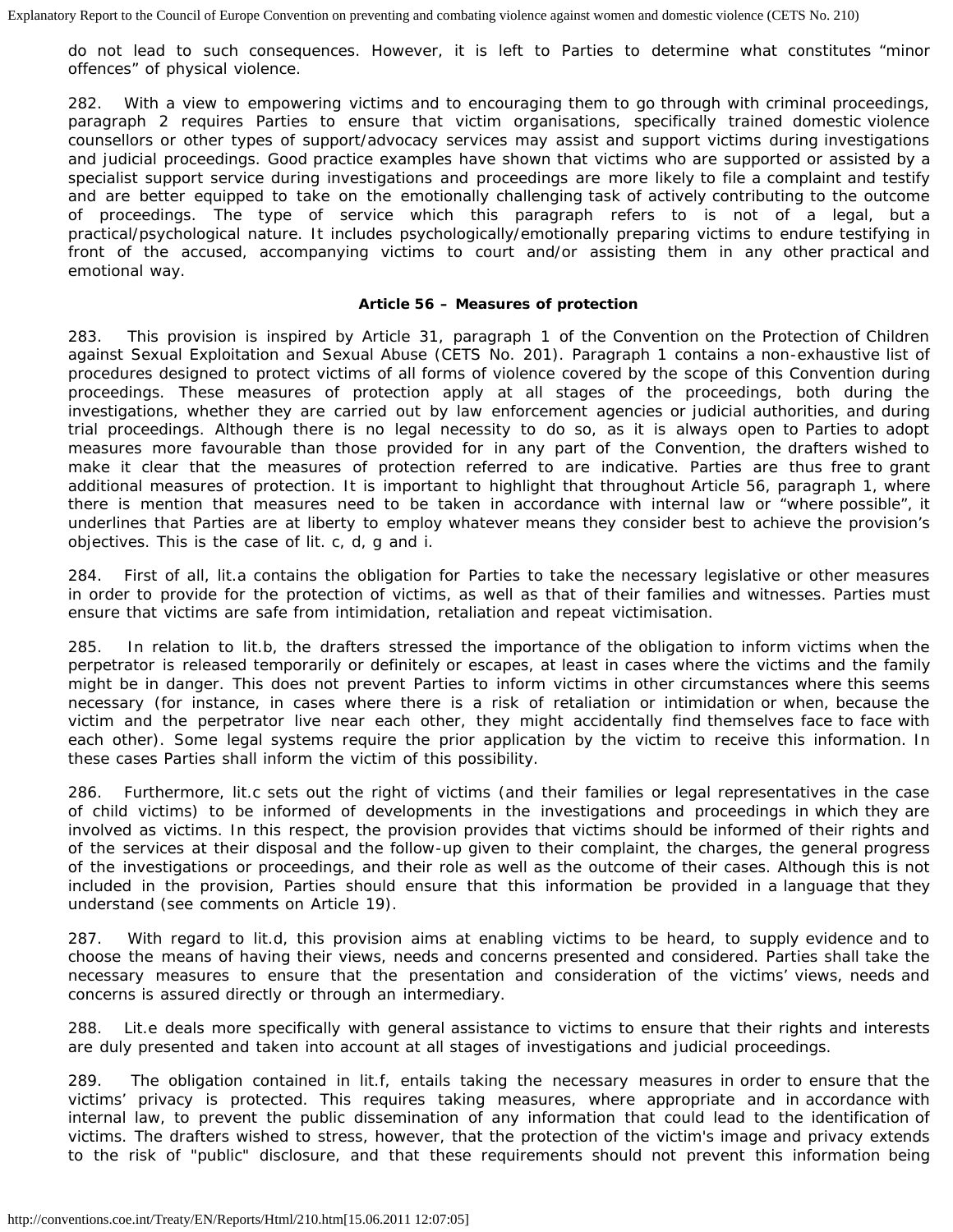revealed in the context of the actual proceedings, in order to respect the principles that both parties must be heard and the inherent rights of the defence during a criminal prosecution.

290. Lit.g is designed to protect victims, in particular by preventing their being further traumatised through contact, on the premises of the investigation services and in court, with the alleged perpetrator of the offence. This provision applies to all stages of the criminal proceedings (including the investigation), with certain exceptions: the investigation services and the judicial authority must be able to waive this requirement for example when the victim wishes to attend the hearing or when contact between the victim and the alleged perpetrator is necessary or useful for ensuring that the proceedings take place satisfactorily (for example, when a confrontation appears necessary).

291. Lit.h lays out the obligation of providing victims, where necessary, with independent and competent interpreters. Some legal systems require a sworn-in interpreter to establish independence. Due to the difference in status of victims in the different judicial systems, the drafters considered it important, to make it clear in the text of the Convention that this applies when victims are parties to the proceedings or when they are giving evidence. Many victims do not speak, or barely speak, the language of the country where they were subject to acts of violence against women and domestic violence. Ignorance of the language adds to their isolation and is one of the factors preventing them from claiming their rights. In such cases access to interpreters is needed to help them during investigations and judicial proceedings. This is an essential measure for guaranteeing access to rights, which is a prerequisite for access to justice and Parties should envisage providing victims with interpreters free of charge.

292. Finally, lit.i places an obligation on Parties to ensure that victims are enabled to testify in the courtroom without being present or at least without the presence of the alleged perpetrator. The law in some countries provides for audiovisual recording of hearings of victims and safeguarding such hearings by such means as: limiting the people allowed to attend the hearing and view the recording; allowing the victim to request a break in recording at any time and making a full, word-for-word transcription of the hearing on request. Such recordings and written records may then be used in court instead of having the victim appear in person. Some legal systems likewise allow victims to appear before the court by videoconference. The victim is heard in a separate room, possibly in the presence of an expert and technicians. To limit as far as possible the psychological impact on the victim of being in the same room as the perpetrator or being with them by videoconference, the sightlines of both can be restricted so that the victim cannot see the perpetrator and/or vice versa. If, for instance, the victim were to appear at the hearing, she or he could give evidence from behind a screen or give evidence where the perpetrator does not appear in the court room. Parties must therefore ensure the obligation laid out in this provision, where available, through the use of appropriate communication technologies.

293. In the case of child victims and child witnesses, paragraph 2 states that Parties must take special care of their needs and ensure their rights to special protection measures as a child will usually be more vulnerable than an adult and likelier to be intimidated. Consequently, special protection measures must give due regard to the best interests of the child, which may include measures such as not obliging a child to testify in the presence of the perpetrator. With regard to the term "child witness" see also comments on Article 26.

## **Article 57 – Legal aid**

294. In the immediate aftermath of violence many victims of violence against women and domestic violence may be forced to leave all their belongings or jobs behind on a moment's notice. Judicial and administrative procedures are often highly complex and victims need the assistance of legal counsel to be able to assert their rights satisfactorily. In these cases, it might be difficult for victims to effectively access legal remedies because of the high costs which can be involved in seeking justice. For this reason the drafters believed it essential to place an obligation on Parties to provide for the right to legal assistance and to free legal aid for victims under the conditions provided by their internal law. This provision is inspired by Article 15, paragraph 2, of the Council of Europe Convention on Action against Trafficking in Human Beings (CETS No.197).

295. Article 57 does not give the victim an automatic right to free legal aid. It is for each Party to decide the requirements for obtaining such aid. In addition to this provision, Parties must take account of Article 6 ECHR. Even though Article 6 paragraph 3 (c) ECHR provides for free assistance from an officially appointed lawyer only in criminal proceedings, European Court of Human Rights case-law (*Airey v. Ireland* judgment, 9 October 1979) also recognises, in certain circumstances, the right to free legal assistance in a civil matter on the basis of Article 6 paragraph 1 ECHR, interpreted as establishing the right to a court for determination of civil rights and obligations (see *Golder v. the United Kingdom*, judgment of 21 February 1975). The Court's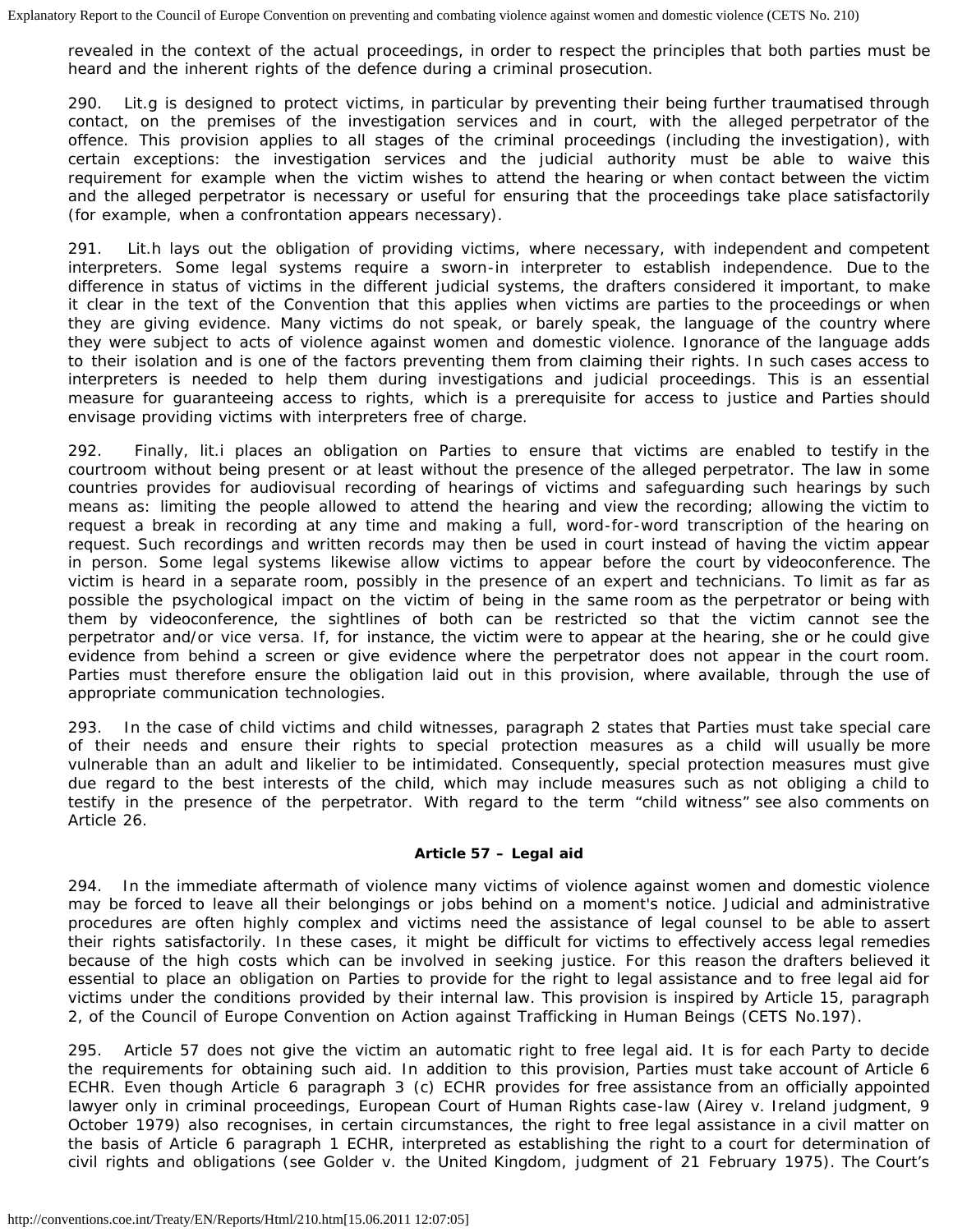view is that effective access to a court may necessitate free legal assistance. Its position is that it must be ascertained whether appearance before a court without the assistance of a lawyer would be effective in the sense that the person concerned would be able to present their case properly and satisfactorily. Here the Court has taken into account the complexity of procedures and the emotional character of a situation - which might be scarcely compatible with the degree of objectivity required by advocacy in court - in deciding whether someone was in a position to present her or his own case effectively. If not, he or she must be given free legal assistance. Thus, even in the absence of legislation granting free legal assistance in civil matters, it must be assessed whether, in the interest of justice, an applicant who is without financial means should be granted legal assistance if unable to afford a lawyer.

## **Article 58 – Statute of limitation**

296. This provision provides that the limitation period for initiating legal proceedings continues to run for a sufficient period of time to allow prosecutions to be effectively initiated after the victim has reached the age of majority. The obligation therefore applies in relation to child victims only, who are often unable, for various reasons, to report the offences perpetrated against them before reaching the age of majority. The expression "for a period of time sufficient to allow the efficient initiation of proceedings" means, firstly, once these children become adults, they must have a sufficiently long time to overcome their trauma, thus enabling them to file a complaint and, secondly, that the prosecution authorities must be in a position to bring prosecutions for the offences concerned.

297. In order to meet the requirements of proportionality that apply to criminal proceedings, however, the drafters restricted the application of this principle to the offences provided in Articles 36, 37, 38 and 39, in respect of which there is justification for extending the limitation period. Nevertheless, Article 78, paragraph 2, on reservations allows future Parties to declare that they reserve the right not to apply this principle or to apply it only in specific cases or conditions in respect of Articles 37, 38 and 39.

## **Chapter VII – Migration and asylum**

298. Migrant women, including undocumented migrant women, and women asylum-seekers form two subcategories of women that are particularly vulnerable to gender-based violence. Despite their difference in legal status, reasons for leaving their home country and living conditions, both groups are, on the one hand, at increased risk of experiencing violence against women and, on the other hand, face similar difficulties and structural barriers in overcoming violence.

299. This chapter contains a number of obligations that aim at introducing a gender-sensitive understanding of violence against migrant women and women asylum-seekers. For example, it introduces the possibility of granting migrant women who are victims of gender-based violence an independent residence status. Furthermore, it establishes the obligation to recognise gender-based violence against women as a form of persecution and contains the obligation to ensure that a gender-sensitive interpretation be given when establishing refugee status. In addition, this chapter establishes the obligation of introducing gender-sensitive procedures, guidelines and support services in the asylum process. Finally, it contains provisions pertaining to the respect of the *non-refoulement* principle with regard to victims of violence against women.

300. The provisions laid out in Articles 60 and 61 of this Convention are intended to be read so that they are compatible with the 1951 Convention relating to the Status of Refugees and Article 3 of the European Convention of Human Rights as interpreted by the European Court of Human Rights. In addition, these provisions do not go beyond the scope of application of the said instruments but give them a practical dimension.

## **Article 59 – Residence status**

301. Research has shown that fear of deportation or loss of residence status is a very powerful tool used by perpetrators to prevent victims of violence against women and domestic violence from seeking help from authorities or from separating from the perpetrator. Most Council of Europe member states require spouses or partners to remain married or in a relationship for a period ranging from one to three years for the spouse or partner to be granted an autonomous residence status. As a result, many victims whose residence status is dependant on that of the perpetrator stay in relationships where they are forced to endure situations of abuse and violence for long periods of time.

302. The drafters considered it necessary to ensure that the risk of losing their residence status should not constitute an impediment to victims leaving an abusive and violent marriage or relationship. The obligation contained in paragraph 1 requires Parties to the Convention to take the necessary legislative or other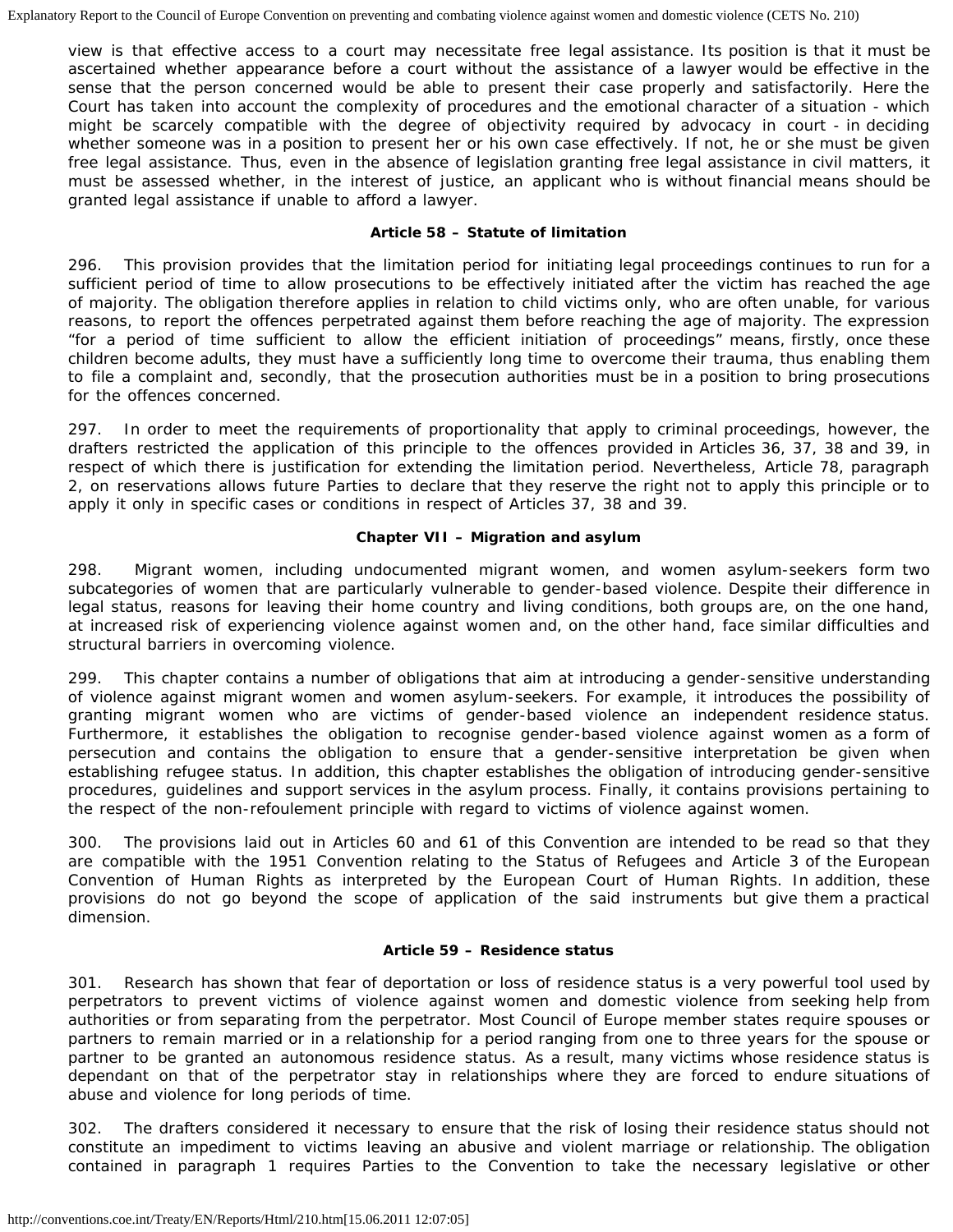measures to ensure that migrant victims whose residence status is conditional on marriage or on being in a relationship are granted an autonomous residence permit of a limited validity in the event of the dissolution of the marriage or the relationship.

303. Paragraph 1 specifies that an autonomous residence permit should be granted in the event of particularly difficult circumstances. Parties should consider being a victim of the forms of violence covered by the scope of this Convention committed by the spouse or partner or condoned by the spouse or partner as a particularly difficult circumstance. The drafters felt it best to let Parties establish, in accordance with internal law, the conditions relating to the granting and duration of the autonomous residence permit, following an application by the victim. This includes establishing which public authorities are competent to decide if the relationship has dissolved as a consequence of the violence endured by the victim and what evidence is to be produced by the victim. Evidence of violence may include, for example, police records, a court conviction, a barring or protection order, medical evidence, an order of divorce, social services records or reports from women's NGOs, to name a few.

304. Moreover, paragraph 1 highlights the fact that independent/autonomous permits should be granted irrespective of the duration of the marriage or the relationship. It contains the obligation to ensure that victims of all forms of violence covered by the scope of this Convention be granted autonomous residence permits in her or his own right, even if the marriage or the relationship ceases before the end of the probationary period. This will allow victims to obtain the necessary protection from authorities without fearing that the perpetrator will retaliate by withdrawing or threatening to withdraw residence benefits under the perpetrator's control. This is also particularly important in cases of forced marriages, where victims are forced to remain married for the probationary period unless they are prepared to be deported upon divorce.

305. Furthermore, paragraph 1 applies to spouses or partners as recognised by internal law. Unmarried partners are included in the provision to the extent that several Council of Europe member states grant residence permits to partners who are able to demonstrate, under the conditions laid down by internal law, that they have been living in a relationship analogous to marriage or that the relationship is of a permanent nature.

306. The second paragraph refers to cases where victims who have joined their spouses or partners under a family reunification scheme, face repatriation because of expulsion proceedings initiated against their abusive and violent spouse or partner. In most Council of Europe member states, the residence status of spouses or partners is connected to that of the sponsor spouse or partner. This means that the victim continues to be subjected to abuse in her or his country of origin, resulting in *de facto* denial of protection. This is particularly relevant in cases where the country of origin has lower prevention, protection and prosecution standards in the field of violence against women and domestic violence than the host country. The expulsion of such victims does not only have negative implications for their lives, but can also constitute an obstacle to law enforcement authorities endeavouring to combat violence against women and domestic violence. As a result, paragraph 2 requires Parties to take appropriate measures to ensure that victims that find themselves in such situations be given the possibility to obtain the suspension of expulsion proceedings against themselves to apply for a residence status on humanitarian grounds. Paragraph 2 is applicable to cases where the sponsor spouse or partner is a perpetrator of domestic violence, in these cases, her or his spouse or partner, the victim, will be expelled together with the perpetrator. The purpose of this paragraph is to provide protection from expulsion; it does not constitute a residence permit in itself.

307. Paragraph 3 is inspired by Article 14 (1) of the Council of Europe Convention on Action against Trafficking in Human Beings (CETS No.197). The paragraph places the obligation on Parties to issue victims of domestic violence with renewable residence permits under the conditions established by internal law. It lays down two requirements for issuing a residence permit. Firstly, it covers situations where the victim's personal circumstances are such that it would be unreasonable to compel them to leave the national territory (lit.a). Whether the victim meets the personal situation requirement is to be decided on account of factors such as the victim's safety, state of health, family situation, or the situation in their country of origin among others. Secondly, it establishes the requirement of the co-operation with the competent authorities in cases where investigation or criminal proceedings have been initiated against the perpetrator (lit.b). This means that a residence permit may be granted to the victim if the co-operation and testimony of the victim are necessary in investigation and criminal proceedings. The duration of the residence permit is to be decided by the Parties, though the established length should be compatible with the provision's purpose. Moreover, Parties to the Convention have the obligation to provide renewable permits. The non-renewal or the withdrawal of a residence permit are subject to the conditions provided for in the internal law of the Party.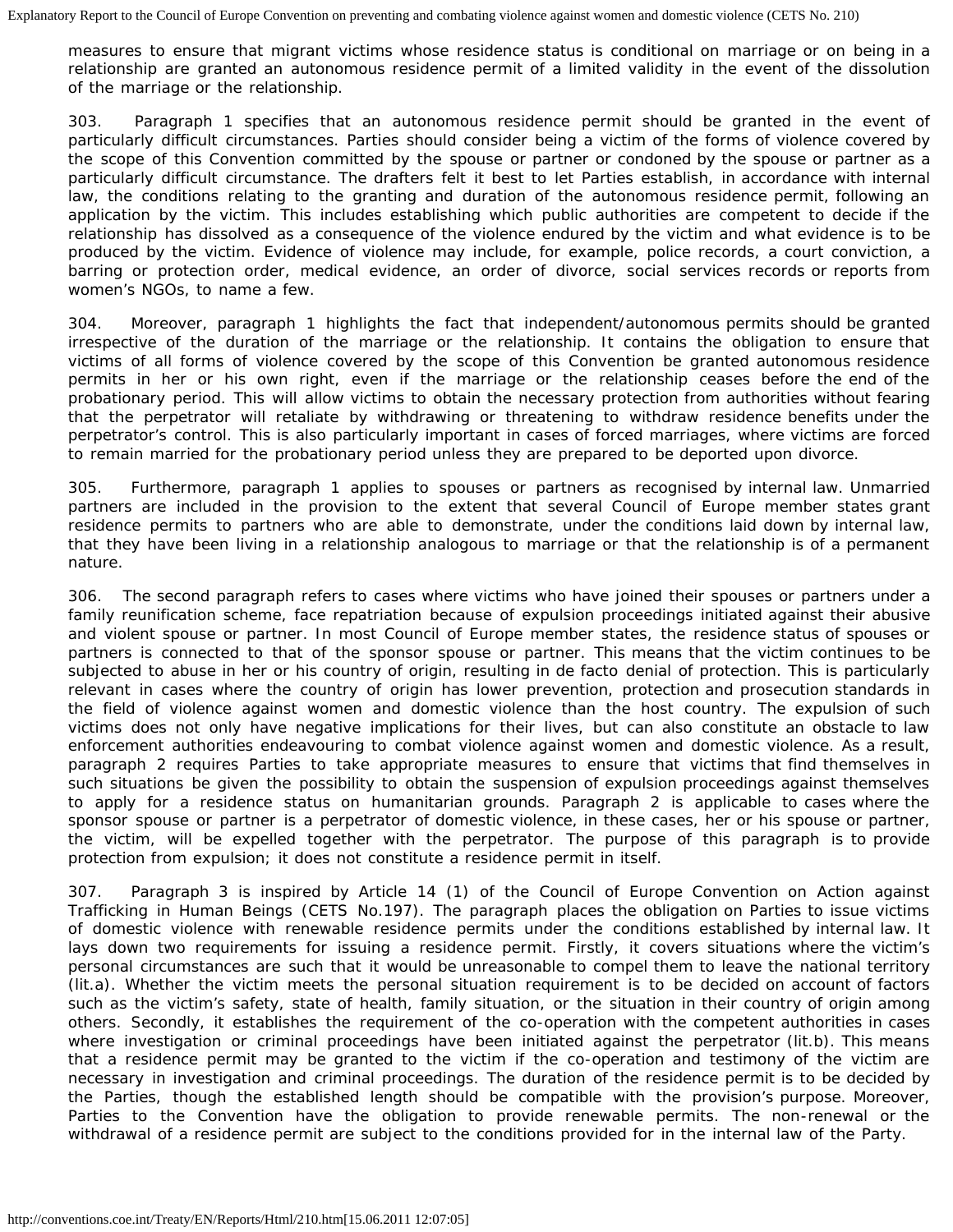308. Paragraph 4 covers situations where a victim of forced marriage in possession of a residence permit for a Party to the Convention is brought into another country resulting in a loss of residence status in the country where he or she habitually reside. In most Council of Europe member states, a residence permit becomes invalid if the holder leaves the country for more than a stipulated number of consecutive months. However, this condition only bears in mind persons that leave the country voluntarily. If victims of forced marriages are taken abroad involuntarily and thus overstay the guaranteed or expiry period of time outside the Party in which they habitually reside, their residence status will become invalid. For this reason, this paragraph obliges Parties to the Convention to provide for the possibility for such victims to regain their residence status on account of them being forced to leave the country where they habitually reside, in particular in the event of the dissolution or annulment of the marriage.

309. Finally, it should be noted that Article 78, paragraph 2, on reservations allows future Parties to this Convention to reserve the right not to apply or to apply only in specific cases or conditions the provisions laid down in Article 59.

#### **Article 60 – Gender-based asylum claims**

310. Asylum law has long failed to address the difference between women and men in terms of why and how they experience persecution. This gender blindness in the establishment of refugee status and of international protection has resulted in situations where claims of women fleeing from gender-based violence have gone unrecognised. In the past decade, however, developments in international human rights law and standards as well as in case law, have led an increasing number of Council of Europe member states to recognise some forms of violence against women as a form of gender-related persecution within the meaning of Article 1 A(2) of the 1951 Convention relating to the Status of Refugees. There is no doubt that rape and other forms of gender-related violence, such as female genital violence, dowry-related violence, serious domestic violence, or trafficking, are acts which have been used as forms of persecution, whether perpetrated by state or non-state actors.

311. Although paragraph 1 consecrates what is already being undertaken in practice, the drafters considered it important to include the obligation of Parties to take the necessary legislative or other measures to ensure that gender-based violence against women may be recognised as a form of persecution within the meaning of Article 1 A(2) and as a form of serious harm. In other words, Parties to the Convention are required to recognise that gender-specific violence may amount to persecution, and lead to the granting of refugee status. The recognition of gender-based violence as a form of persecution within the meaning of Article 1 A(2) implies recognising that a woman may be persecuted because of her gender, i.e. because of her identity and status as a woman. Parties also have the obligation to ensure that gender-based violence against women may be recognised as a form of serious harm giving rise to complementary/subsidiary protection. This does not imply that all gender-based violence is automatically considered "serious harm". This means that international protection may be granted to women who are third country nationals or who are stateless and who have not qualified as a refugee, but if returned to their country of origin or where they previously resided would face gender-based violence, which would amount to inhuman or degrading treatment or seriously threaten the life of the individual. Consequently, the right to international protection is not limited to protection under the 1951 Convention, but can also be derived from other well established international and regional standards such as the ECHR or the European Union Qualification Directive. At the same time, it is not the intention of this paragraph to overrule the provisions of the 1951 Convention, in particular with regard to the conditions of granting refugee status imposed by Article 1 of this Convention.

312. Paragraph 2 complements the obligation laid out in paragraph 1. The obligation contained in this provision is two-fold. On the one hand, it requires Parties to ensure that a gender-sensitive interpretation is given to each of the 1951 Convention grounds. The well-founded fear of persecution must be related to one or more of the 1951 Convention grounds. In the examination of the grounds for persecution, gender-based violence is often seen to fall within the ground of "membership of a particular social group", overlooking the other grounds. Ensuring a gender-sensitive interpretation implies recognising and understanding how gender can have an impact on the reasons behind the type of persecution or harm suffered. On the other hand, paragraph 2 requires Parties to allow for the possibility of granting refugee status should it be established that the persecution feared is for one of these grounds. It is important to note that adopting a gendersensitive interpretation does not mean that all women will automatically be entitled to refugee status. What amounts to a well-founded fear of persecution will depend on the particular circumstances of each individual case. It is particularly important to note that the refugee status should be granted "according to the applicable relevant instruments", that is to say, under the conditions expressly provided by these instruments, such as, for instance, by Article 1 of the 1951 Convention.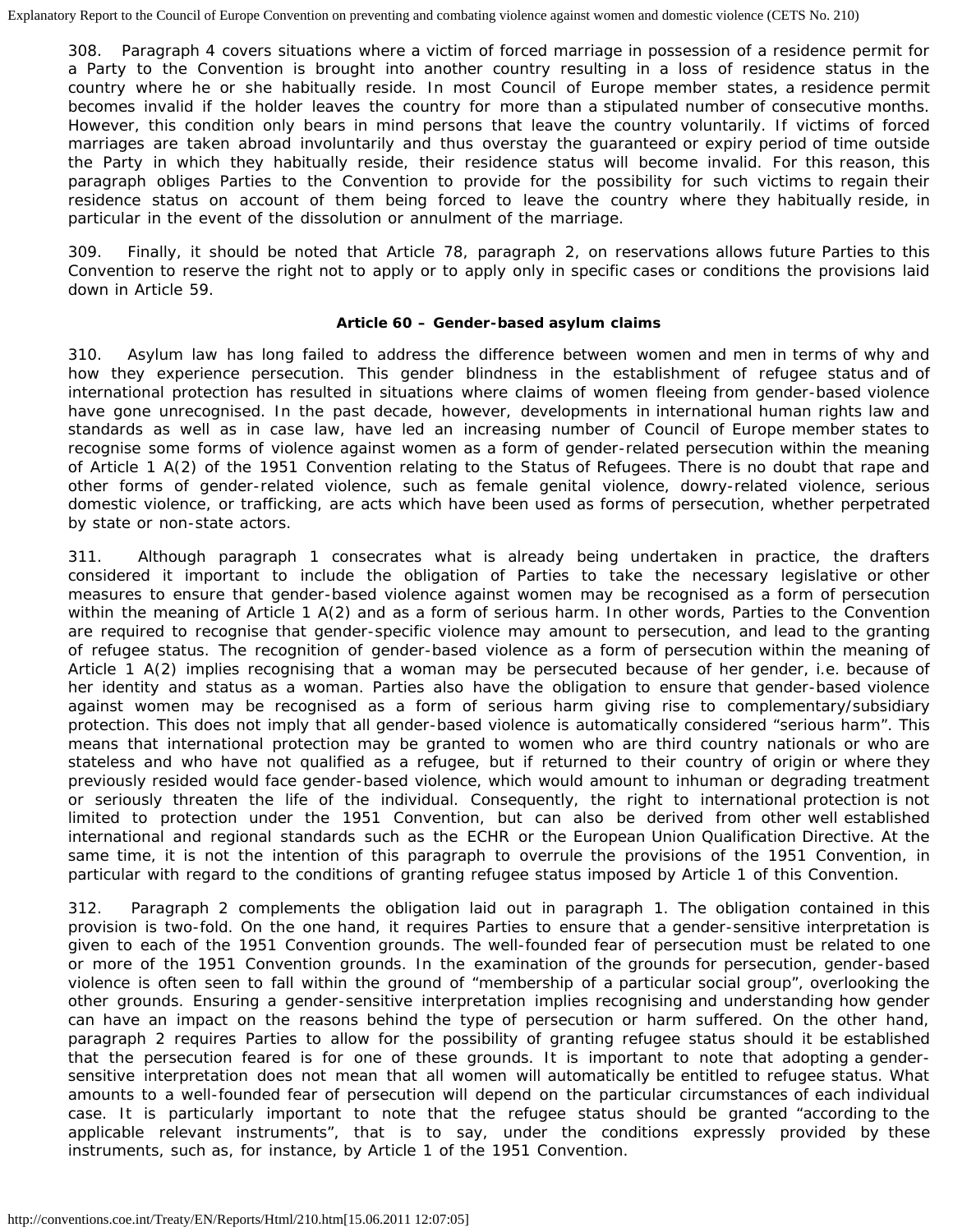313. Regarding persecution on the grounds of race or on the grounds of nationality, women may face certain types of persecution that specifically affect them. Examples are sexual violence and control of reproduction in cases of racial and ethnic "cleansing". Concerning persecution on the grounds of religion, women may be persecuted for not conforming to religious norms and customs of acceptable behaviour. This is particularly true in cases of crimes committed in the name of so-called "honour" which affect women disproportionately. Persecution on the grounds of membership of a particular social group has increasingly been put forward in gender-related claims and has gradually acquired international support. In considering women fleeing from gender-related persecution such as female genital mutilation, forced marriage and even serious domestic violence as forming a "particular social group", women may be granted asylum. Some women can thus be identified as a particular group and that shares a common innate, unchangeable or otherwise fundamental characteristic other than the common experience of fleeing persecution. Finally, persecution on the ground of political opinion can include persecution on the grounds of opinions regarding gender roles. Some women may be persecuted, for example, for not conforming to society's roles and norms of acceptable behaviour and for speaking out against traditional gender roles. When taking the necessary measures in order to ensure a gender-sensitive interpretation of the refugee definition, Parties may refer to the UNHCR Guidelines on International Protection: Gender-Related Persecution within the context of Article 1A(2) of the 1951 Convention and/or its 1967 Protocol relating to the Status of Refugees, May 2002. Additionally, when ensuring that a gender-sensitive interpretation is given to each of the convention grounds, Parties may if they wish, extend the interpretation to individuals who are gay, lesbian, bisexual or transgender, who may also face particular forms of gender-related persecution and violence.

314. Paragraph 3 contains several obligations. The first obligation placed on Parties is that of developing gender-sensitive reception procedures that take into account women's and men's differences in terms of experiences and specific protection needs to ensure their right to safety when considering standards of treatment for the reception of asylum-seekers. Examples of gender-sensitive reception procedures may include inter alia : the identification of victims of violence against women as early in the process as possible; the separate accommodation of single men and women; separate toilet facilities, or at a minimum, different timetables established and monitored for their use by males and females; rooms that can be locked by their occupants; adequate lighting throughout the reception centre; guard protection, including female guards, trained on the gender-specific needs of residents; training of reception centre staff; code of conduct applying also to private service providers; formal arrangements for intervention and protection in instances of genderbased violence; and provision of information to women and girls on gender-based violence and available assistance services.

315. Paragraph 3 also places the obligation to develop support services for asylum-seekers that provide assistance in a gender-sensitive manner and that cater to their particular needs. This could include taking measures such as providing additional psycho-social and crisis counselling, as well as medical care for survivors of trauma since for example, many female asylum-seekers have been exposed to sexual or other forms of abuse and are therefore particularly vulnerable. Support services should also aim at empowering women and enable them to actively rebuild their lives.

316. Developing and implementing gender guidelines is essential for the relevant actors to understand how they can include gender-sensitive elements into their policies and practice. Guidelines provide an essential reference point in order to enhance awareness of special protection needs for women asylum-seekers that have been victims or are at risk of gender-based violence. Parties must however bear in mind that in order to ensure their success, specific measures should be taken to ensure that such guidelines are implemented. Guidelines should cover the enhancement of awareness and responsiveness to cultural and religious sensitivities or personal factors as well as the recognition of trauma.

317. In order to properly examine asylum claims by women and girls who are victims of gender-based violence, paragraph 3 entails the obligation to develop gender-sensitive asylum procedures, which include procedures governing refugee status determination and application for international protection (see also paragraph 312 *in fine*). It encompasses *inter alia*: the provision to women of information on asylum procedures; the opportunity for women dependents to have a personal interview separately and without the presence of family members; the opportunity for women to raise independent needs for protection and gender-specific grounds leading to a separate application for international protection; the elaboration of gender guidelines on the adjudication of asylum claims, and training. It also encompasses gender-sensitive interviews led by an interviewer, and assisted by an interpreter when necessary; the possibility for the applicant to express a preference for the sex of their interviewer and interpreter which the Parties will accommodate where it is reasonable to do so; and the respect of confidentiality of the information gathered through interviews. For further guidance, Parties may refer to the work of the Parliamentary Assembly in this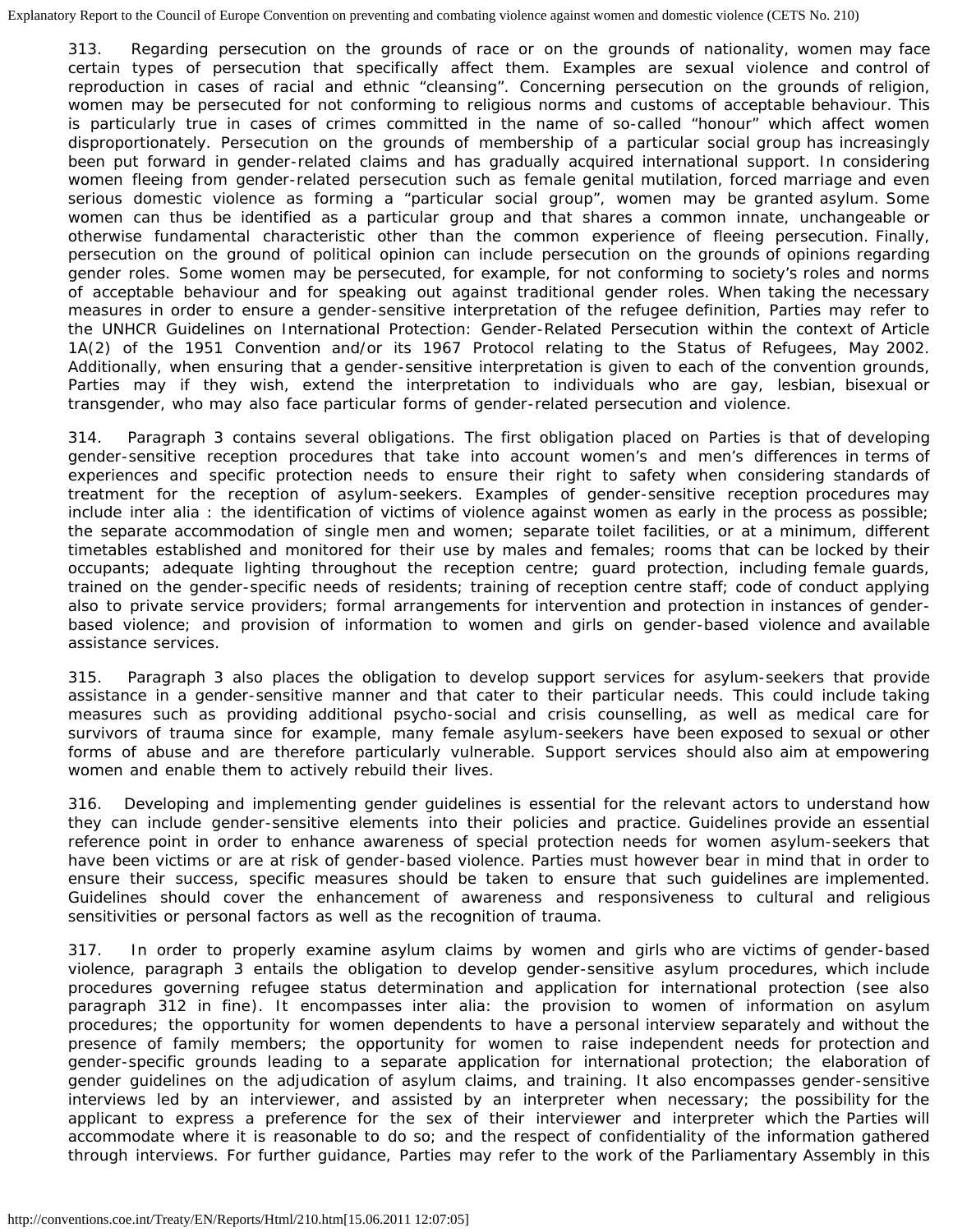field, and in particular to Resolution 1765 (2010) and Recommendation 1940 (2010) on gender-related claims for asylum.

318. In the previous four paragraphs of this section, a list has been detailed of possible measures that Parties may take when implementing the provisions laid out in paragraph 3. The reason for this is that the drafters wished to include in the Explanatory Report some examples of good practices which have already been developed in several states. However, it should be noted that paragraph 3 leaves to each Party the choice of which gender-sensitive procedures, guidelines and support services are to be developed.

#### **Article 61 –** *Non-refoulement*

319. Enshrined in Article 33 of the 1951 Convention relating to the Status of Refugees, the principle of *nonrefoulement* constitutes a pillar of asylum and of international refugee protection and has acquired the status of customary international law. This means that the principle applies to all states, irrespective of whether they are bound or not by the 1951 Convention.

320. The principle of *non-refoulement* is of particular relevance to asylum-seekers and refugees. According to this principle, subject to certain exceptions and limitations as laid down in the 1951 Convention, states shall not expel or return an asylum seeker or refugee to any country where their life or freedom would be threatened. Article 3 of the ECHR also prevents a person being returned to a place where they would be at real risk of being subjected to torture or inhuman or degrading treatment or punishment. Expelling or returning a person to persecution contravenes the commitment of the international community to ensure the enjoyment of human rights of all persons. The *non-refoulement* principle also includes not prohibiting access to the territory of a country to asylum-seekers who have arrived at its borders or who are prevented to access its borders.

*non-refoulement* principle also includes not prohibiting access to the territory of a country to asylum-seekers who have arrived at its borders or who are prevented to access its borders.

321. The protection against refoulement applies to any person who is a refugee under the terms of the 1951 Convention. It also applies asylum-seekers whose status has not formally been determined and who may be subjected to persecution if returned to their country of origin or of habitual residence. Paragraph 1 entails the obligation under international law for states to respect the principle of *non-refoulement* in relation to victims of gender-based violence who may fear persecution if returned.

322. Paragraph 2 confirms that the obligation to respect the *non-refoulement* principle applies equally to victims of violence against women who are in need of protection complementing in this way the first paragraph. More specifically, paragraph 2 reiterates the obligation for Parties to take the necessary legal or other measures to ensure that victims of violence against women and in need of protection, shall not be returned under any circumstances if there were a real risk, as a result, of arbitrary deprivation of life or torture or inhuman or degrading treatment or punishment. It is important to ensure that these obligations are complied with irrespective of the status or residence of the women concerned. This means that this protection against return applies to all victims of violence against women that have not yet had their asylum claim determined as refugees under the 1951 Convention regardless of their country of origin or residence status, and who would face gender-based violence amounting to the ill-treatment described above if expelled/deported. Even if their claim for asylum is refused, states should ensure that these persons will not be expelled/deported to a country where there is a real risk to that they will be subject to torture or inhuman or degrading treatment or punishment. This paragraph is not to be read, however, as contradicting the relevant provisions of the 1951 Convention, and in particular does not preclude the application of Article 33, paragraph 2, of that Convention.

## **Chapter VIII – International co-operation**

323. Chapter VIII sets out the provisions on international co-operation between Parties to the Convention. The provisions are not confined to judicial co-operation in criminal and civil matters but are also concerned with co-operation in preventing all forms of violence covered by the scope of this Convention and assisting victims of that violence.

324. As regards judicial co-operation in general and more specifically in the criminal sphere, the Council of Europe already has a substantial body of standard-setting instruments. Mention should be made here of the European Convention on Extradition (ETS No.24), the European Convention on Mutual Assistance in Criminal Matters (ETS No.30), their Additional Protocols (ETS No. [86,](http://conventions.coe.int/Treaty/EN/Treaties/HTML/086.htm) [98,](http://conventions.coe.int/Treaty/EN/Treaties/HTML/098.htm) [99](http://conventions.coe.int/Treaty/EN/Treaties/HTML/099.htm) and [182](http://conventions.coe.int/Treaty/EN/Treaties/HTML/182.htm)), European Convention on the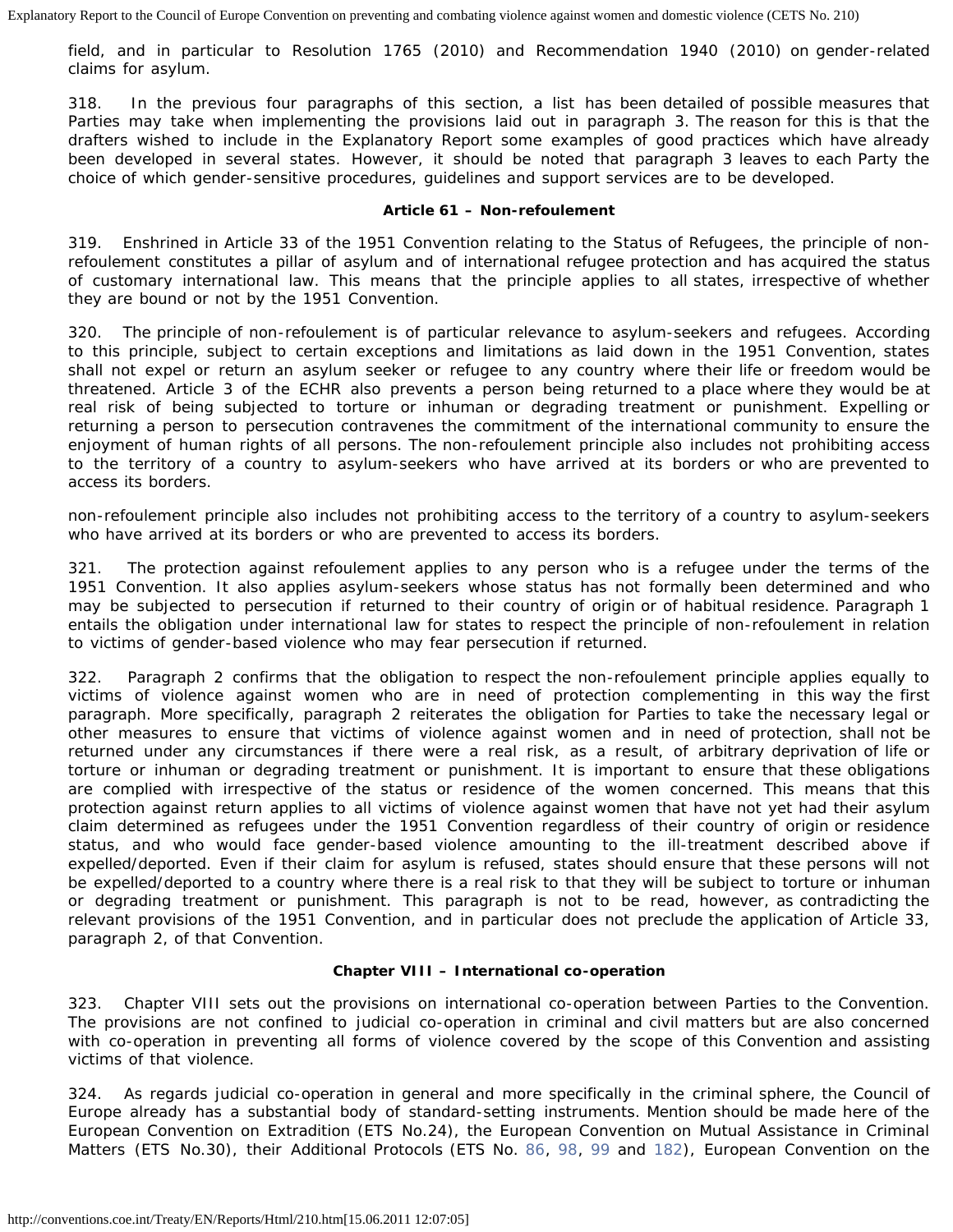International Validity of Criminal Judgments [\(ETS No. 70](http://conventions.coe.int/Treaty/EN/Treaties/HTML/070.htm)), the Convention on Laundering, Search, Seizure and Confiscation of the Proceeds from Crime ([ETS No. 141](http://conventions.coe.int/Treaty/EN/Treaties/HTML/141.htm)) and the Council of Europe Convention on Laundering, Search, Seizure and Confiscation of the Proceeds from Crime and on the Financing of Terrorism [\(CETS No. 198](http://conventions.coe.int/Treaty/EN/Treaties/HTML/188.htm)). These treaties are cross-sector instruments applying to a large number of offences, and can be implemented to permit judicial co-operation in criminal matters in the framework of procedures aiming at the offences established in the Convention. As all member states of the Council of Europe are parties to the European Convention on Extradition and the European Convention on Mutual Legal Assistance, drafters are generally advised not to reproduce provisions on mutual legal assistance and extradition in specialised instruments, but to include the aforementioned general provision and otherwise refer to the horizontal instruments in the explanatory memorandum accompanying the convention being drafted.

325. For this reason, the drafters opted not to reproduce, in this Convention, provisions similar to those included in cross-sectoral instruments such as those mentioned above. For instance, they did not want to introduce separate mutual assistance arrangements that would replace the other instruments and arrangements applicable, on the grounds that it would be more effective to rely, as a general rule, on the arrangements introduced by the mutual assistance and extradition treaties in force, with which practitioners were fully familiar. This chapter therefore includes only provisions that add something over and above the existing conventions.

## **Article 62 – General principles**

326. Article 62 sets out the general principles that should govern international co-operation.

327. First of all, it obliges the Parties to co-operate widely with one another and in particular to reduce, as far as possible, the obstacles to the rapid circulation of information and evidence.

328. Article 62 then makes it clear that the obligation to co-operate is general in scope: it covers preventing, combating and prosecuting all forms of violence covered by the scope of this Convention (lit.a), protecting and providing assistance to victims (lit.b), investigations or procedures concerning criminal offences established in accordance with the Convention (lit.c) and enforcement of relevant of civil and criminal judgments issued by Parties (lit.d).

329. Paragraph 2 is based on Article 11, paragraphs 2 and 3, of the Council of the European Union Framework Decision of 15 March 2001 on the standing of victims in criminal proceedings. It is designed to make it easier for victims to file a complaint by enabling them to lodge it with the competent authorities of the state of residence.

330. These authorities may then either initiate proceedings if their law permits, or pass on the complaint to the authorities of the state in which the offence was committed, in accordance with the relevant provisions of the co-operation instruments applicable to the states in question.

331. Paragraph 3 authorises a Party that makes mutual assistance in criminal matters, extradition or enforcement of civil and criminal judgments conditional on the existence of a treaty to consider the Convention as the legal basis for judicial co-operation with a Party with which it has not concluded such a treaty. This provision, which serves no purpose between Council of Europe member states as regards mutual assistance in criminal matters and extradition because of the existence of the European Conventions on Extradition and on Mutual Assistance in Criminal Matters, dating from 1957 and 1959 respectively, and the Protocols thereto, is of interest because of the possibility provided to third states to accede to the Convention.

332. Lastly, under paragraph 4, the Parties must endeavour to include preventing and combating violence against women and domestic violence in development assistance programmes benefiting third states. Many Council of Europe member states carry out such programmes, which cover such varied areas as the restoration or consolidation of the rule of law, the development of judicial institutions, combating crime, and technical assistance with the implementation of international conventions. Some of these programmes may be carried out in countries faced with substantial violence against women and domestic violence. It seems appropriate, in this context, that action programmes should take account of and duly incorporate issues relating mainly to the prevention of these forms of crimes, including with a view to facilitating the protection of victims in accordance with Article 18, paragraph 5.

## **Article 63 – Measures relating to persons at risk**

333. The main objective pursued by this provision is again to encourage Parties to this Convention to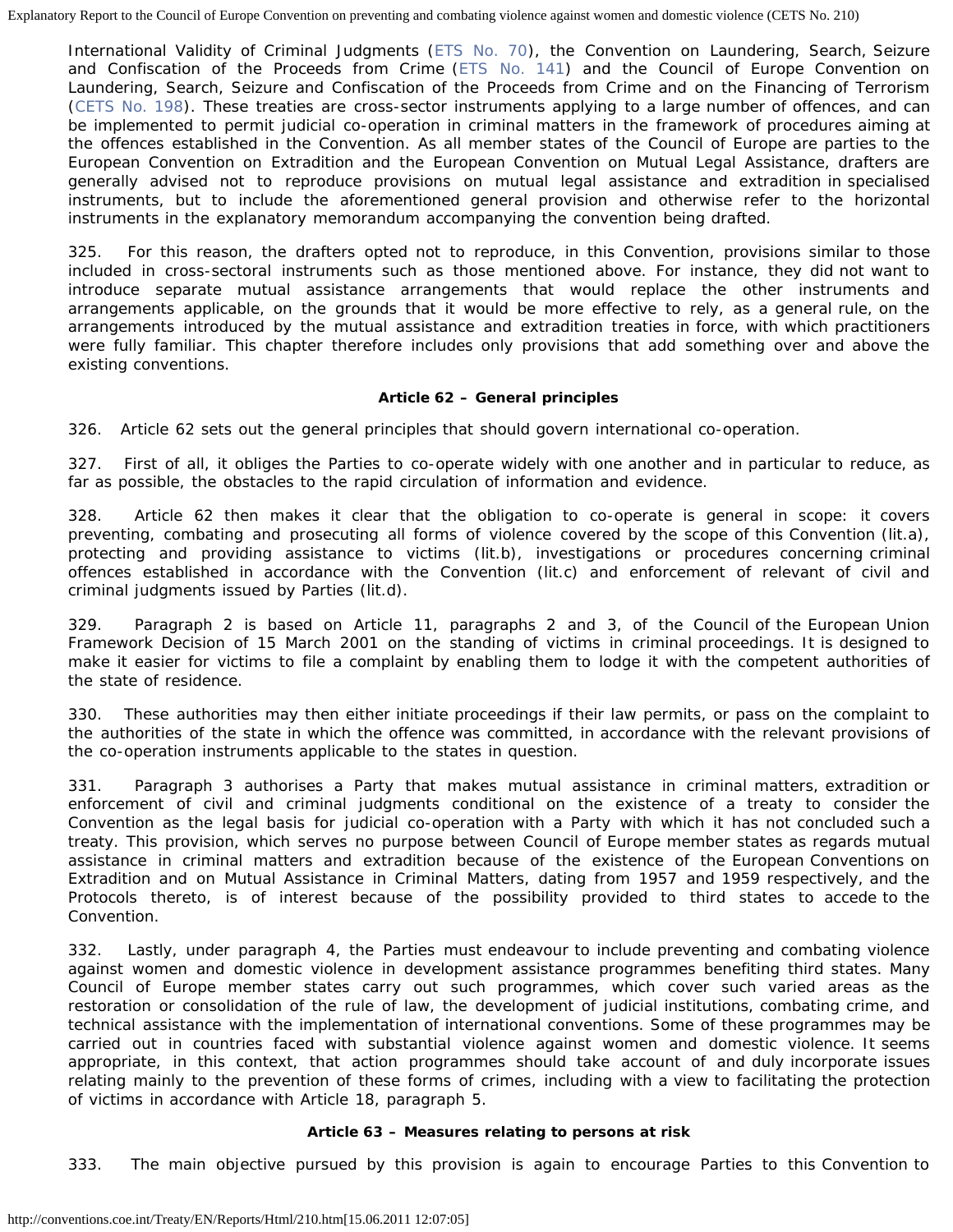enhance the exchange of information and, in addition in this specific case, to prevent certain acts of violence against women and domestic violence related to a number of offences established by this Convention from happening. Some of the forms of violence covered by the scope of this Convention may have a transnational dimension. For this reason, the drafters identified some of the offences established in this Convention, such as forced marriage or female genital mutilation, and established the principle according to which a Party that is in possession of information providing reasonably evidence that a person is at immediate risk of being subject to any of the acts of violence referred to should transmit this information to the Party where these acts of violence could happen. The information needs to be based on "reasonable grounds" that an immediate risk exists. The drafters did not consider it necessary to elaborate in the Convention criteria on what constitutes reasonable grounds. It is therefore left to the Parties to establish, according to the information collected on a case-by-case basis, when to share this information in order to prevent such acts of violence. This information includes details on protection orders taken for the benefit of the persons at risk.

### **Article 64 – Information**

334. Article 64 substantiates a principle already present in the international co-operation field, and in particular in the criminal field, which provides for an efficient and timely exchange of information between states in order to either prevent a possible offence as established in accordance with this Convention, to initiate investigation on such an offence or to prosecute a perpetrator. In particular, paragraph 1 requires the requested Party to communicate to the requesting Party the outcome of any action undertaken. Paragraph 2 leaves to each Party the choice (wording used, may, clearly does not make this action as compulsory) whether or not to forward to another Party information related to its own investigations. This may be done "without prior request" by the other Party.

335. Similarly, paragraph 3 establishes the principle according to which when a Party receives information (which concerns in general a central administrative authority dealing with international co-operation in criminal matters), this Party shall submit that information to the relevant authorities which, according to its internal law, are competent to deal with this information. In general, the relevant authorities are for instance the police, prosecution service or judge. The relevant authorities will then consider whether or not that information is to appropriate for their investigations or judicial proceedings. It is important to note that the exchange of information required under this provision is not limited to criminal investigations or proceedings but extends to civil law action, including protection orders.

## **Article 65 – Data protection**

336. This provision refers to the question of personal data regarding all forms of violence covered by the scope of this Convention. Because of the possible dangers to individuals, in particular to victims, if data concerning them were to circulate without any safeguards or checks, Article 65 specifically refers to the Convention for the Protection of Individuals with regard to Automatic Processing of Personal Data (ETS No.108) as regards the storing and usage of data. The article states that this provision applies pursuant to the obligations undertaken by the Parties under the above-mentioned convention. However, this does prevent Parties that are not Parties under Convention No. 108, to ratify this Convention. Convention No. 108 provides, in particular, that personal data are to be stored only for specified lawful purposes and are not to be used in any way incompatible with those purposes. It also provides that such data are not to be stored in any form allowing identification of the data subject or for any longer than is necessary for the purposes for which the data are recorded and stored. Convention No.108 likewise makes it compulsory to take appropriate security measures preventing unauthorised access to and alteration or disclosure of data.

## **Chapter IX – Monitoring mechanism**

337. Chapter IX of the Convention contains provisions which aim at ensuring the effective implementation of the Convention by the Parties. In its interim report, the CAHVIO stated that "The Committee is of the opinion that a strong and independent monitoring mechanism is of utmost importance to ensure that an adequate response to this problem is given in all Parties to the Convention." Consequently, the drafters considered that the monitoring system foreseen by the Convention should be one of its strengths. The monitoring mechanism is designed to cover the scope of this Convention. The Convention sets up a Group of experts on action against violence against women and domestic violence (hereafter "GREVIO") which is an expert body, composed of independent and highly qualified experts in the fields of human rights, gender equality, violence against women and domestic violence, criminal law and in assistance to and protection of victims of violence against women and domestic violence, with the task of "monitoring the implementation of this Convention by the Parties". The Convention also establishes a Committee of the Parties, composed of the representatives of the Parties to the Convention.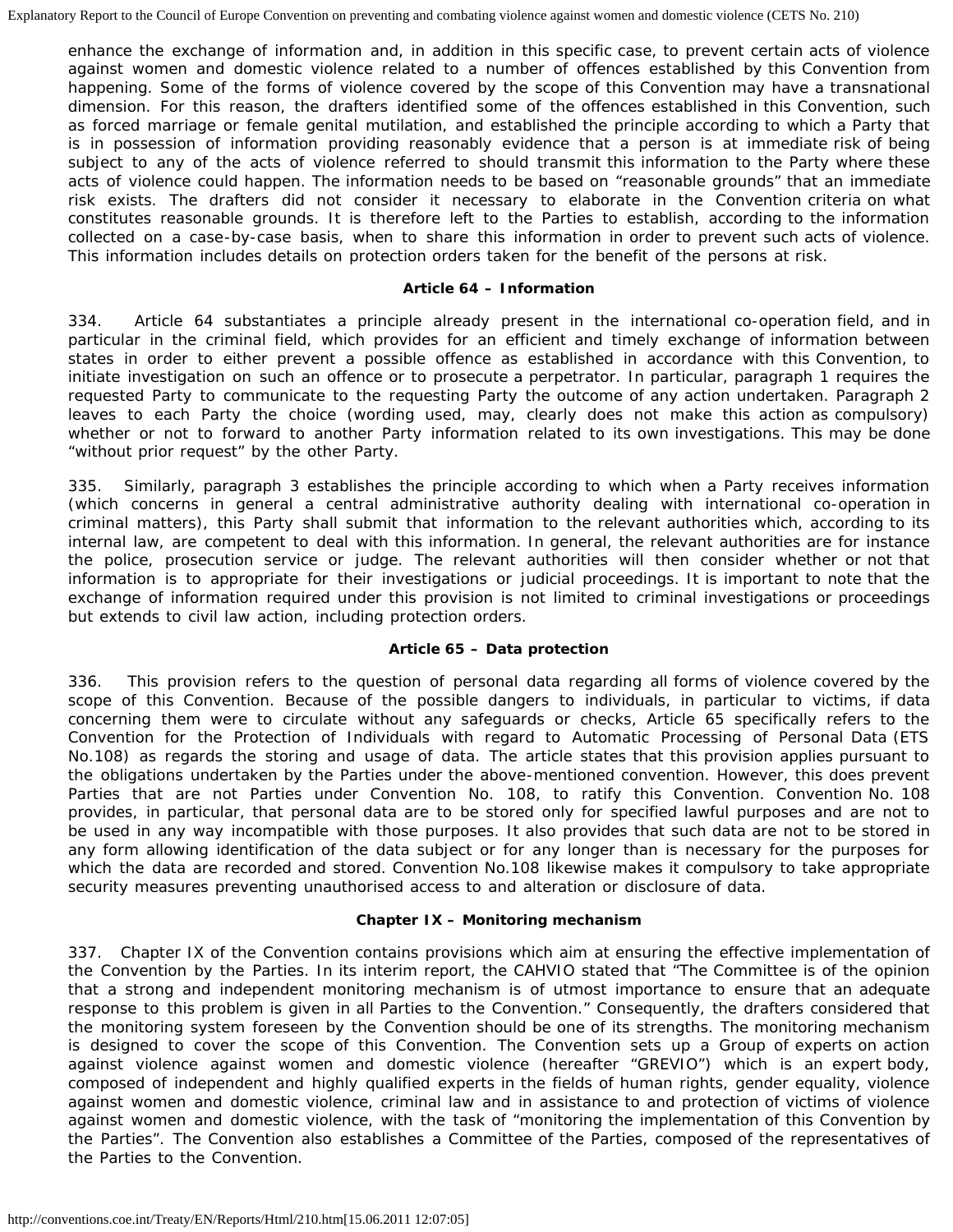# **Article 66 – Group of experts on action against violence against women and domestic violence (GREVIO)**

338. As indicated above, GREVIO is in charge of monitoring the implementation of the Convention by the Parties. It shall have a minimum of 10 and a maximum of 15 members.

339. Paragraph 2 of this Article stresses the need to ensure geographical and gender balance, as well as a multidisciplinary expertise, when electing GREVIO's members, who shall be nationals of Parties to the Convention. Candidates to the GREVIO are nominated by the Parties and elected by the Committee of the Parties.

340. Paragraph 3 establishes criteria of election of GREVIO's members in relation to the number of ratifications of the Convention.

341. Paragraph 4 underlines the main competences of the experts sitting in GREVIO, as well as the main criteria for their election, which can be summarised as follows: "independence and expertise". In particular, members of the GREVIO should represent relevant actors and agencies working in the field of violence against women and domestic violence. If nominated by the Parties, this may include for instance NGO representatives.

342. Paragraph 5 indicates that the procedure for the election of the members of GREVIO (but not the election of the members itself) shall be determined by the Committee of Ministers. This is understandable as the election procedure is an important part of the application of the Convention. Being a Council of Europe Convention, the drafters felt that such a function should still rest with the Committee of Ministers and the Parties themselves will then be in charge of electing the members of GREVIO. Before deciding on the election procedure, the Committee of Ministers shall consult with and obtain the unanimous consent of all Parties. Such a requirement recognises that all Parties to the Convention should be able to determine such a procedure and are on an equal footing.

343. Paragraph 6 states that GREVIO establishes its own rules of procedure.

344. The purpose of paragraph 7 is to allow all members of country visit delegations provided for in Article 68 paragraphs 9 and 14 to be on equal footing and benefit from the same privileges and immunities. The General Agreement on Privileges and Immunities of the Council of Europe is open to member states only. However, the Convention is also open to non-member states. With regard to other Council of Europe conventions providing for country visits, the usual procedure is for the Committee of Ministers to ask for a bilateral agreement to be signed by non-member states, resulting in a lengthy process that can delay their accession to a convention. For this reason, and as a precautionary step for the future, this provision is directly included in the body of the Convention to avoid lengthy procedures in order to negotiate bilateral agreements with non-member states.

## **Article 67 – Committee of the Parties**

345. Article 67 sets up the other pillar of this monitoring system, which is the political body ("Committee of the Parties"), composed as indicated above.

346. The Committee of the Parties will be convened the first time by the Secretary General of the Council of Europe, within a year from the entry into force of the Convention, in order to elect the members of GREVIO. It will then meet at the request of a third of the Parties, of the Secretary General of the Council of Europe or of the President of GREVIO.

347. The setting up of this body will ensure equal participation of all the Parties alike in the decision-making process and in the monitoring procedure of the Convention and will also strengthen co-operation between the Parties and between them and GREVIO to ensure the proper and effective implementation of the Convention.

348. Paragraph 3 states that the Committee of the Parties establishes its own rules of procedure.

#### **Article 68 – Procedure**

349. Article 68 details the functioning of the monitoring procedure and the interaction between GREVIO and the Committee of the Parties.

350. Paragraphs 1 and 2 establish that GREVIO consider a report on general legislative and other measures undertaken by each Party to give effect to the provisions of this Convention with the representatives of the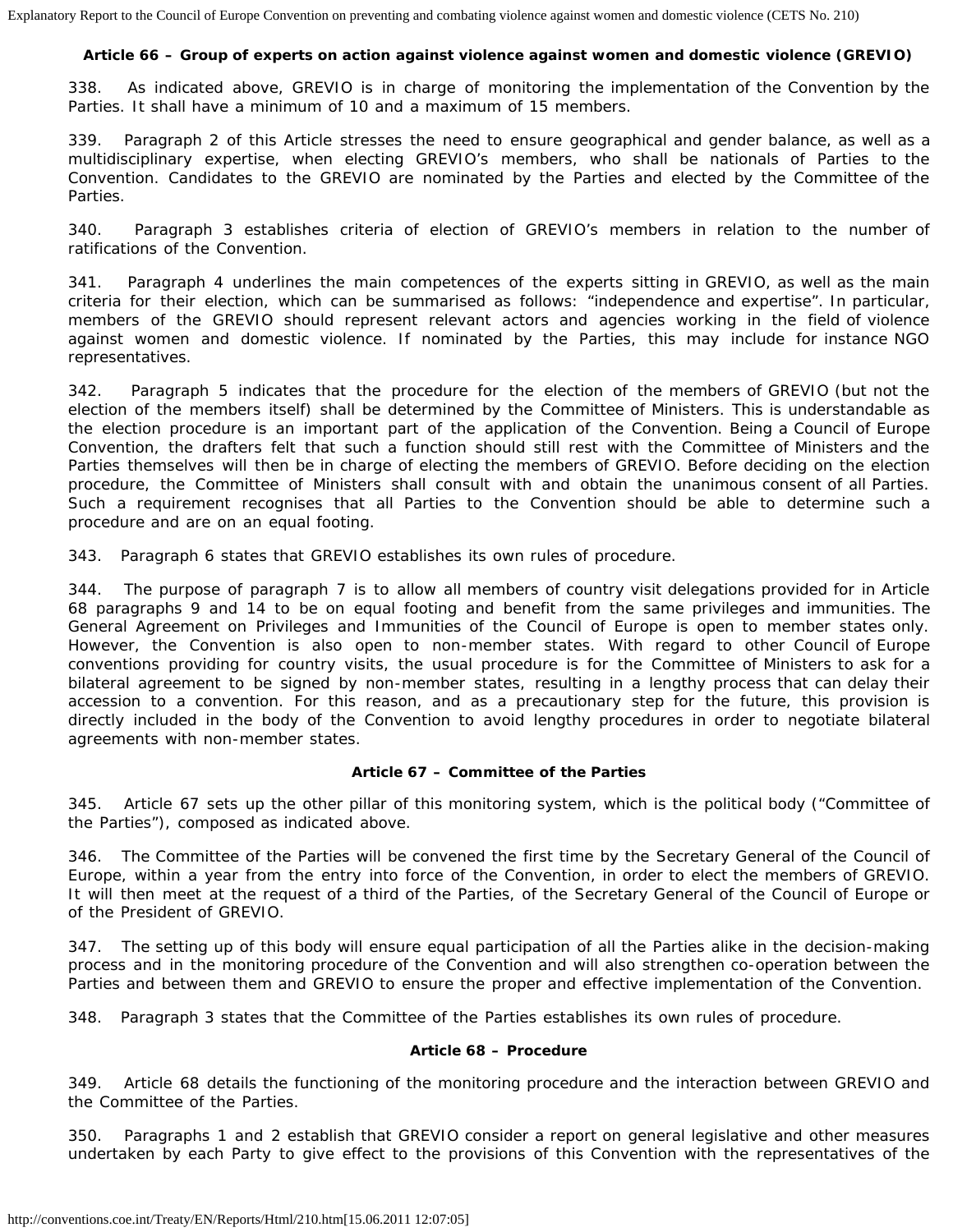Party concerned. This report is submitted by the Party and it is based on a questionnaire developed by the GREVIO. The idea is to have a baseline of legislative and other measures the Parties have in place, when acceding to the Convention, with regard to the concrete and general implementation of the Convention.

351. Paragraph 3 makes it clear that the evaluation procedure following the first report and assessment as indicated in paragraphs 1 and 2 is divided into rounds and that GREVIO will select the provisions the monitoring will concentrate on. The idea is that GREVIO will autonomously define, at the beginning of each round, the provisions for the monitoring procedure during the period concerned.

352. Paragraph 4 states that GREVIO will determine the most appropriate means to carry out the evaluation. This may include a questionnaire or any other request for information. The term "questionnaire" refers to a set of written questions or guidelines to gain information of a qualitative and quantitative nature on measures taken in implementation of the Convention. It goes beyond the collection of statistical/numeric data which the monitoring framework on the implementation of Recommendation Rec (2002)5 on the protection of women against violence assured. Moreover, this paragraph makes it clear that the Party concerned must respond to GREVIO's requests. Parties to the Convention should not be required to answer on the implementation of Recommendation Rec (2002)5 on the protection of women against violence.

353. Paragraph 5 establishes the important principle that GREVIO may receive information by the NGOs, civil society as well as national institutions for the protection of human rights.

354. Paragraphs 6, 7 and 8 introduce the principle that GREVIO should make the best possible use of any existing source of information. That is also in order to avoid unnecessary duplication of work and activities already carried out in other instances.

355. Paragraph 9 underlines that, subsidiarily, GREVIO may organise country visits. The drafters wanted to make it clear that country visits should be a subsidiary means of monitoring and that they should be carried out only when necessary, in two specific cases: 1) if the information gained is insufficient and there are no other feasible ways of reliably gaining the information or 2) in case the GREVIO receives reliable information indicating a situation where problems require immediate attention to prevent or limit the scale or number of serious violations of the Convention. These country visits must be organised in co-operation with the competent authorities of the Party concerned, meaning that they are established in advance and that dates are fixed in co-operation with national authorities which are notified in due time.

356. Paragraphs 10 and 11 describe the drafting phase of both the report and the conclusions of GREVIO. From these provisions, it appears clear that GREVIO has to carry out a dialogue with the Party concerned when preparing the report and the conclusions. It is through such a dialogue that the provisions of the Convention will be properly implemented. GREVIO will publish its report and conclusions, together with any comments by the Party concerned. This completes the task of GREVIO with respect to that Party and the provisions concerned. The reports and conclusions of GREVIO, which will be made public as from their adoption, cannot be changed or modified by the Committee of the Parties.

357. Paragraph 12 deals with the role of the Committee of the Parties in the monitoring procedure. It indicates that the Committee of the Parties may adopt recommendations indicating the measures to be taken by the Party concerned to implement GREVIO's conclusions, if necessary setting a date for submitting information on their implementation, and promoting co-operation to ensure the proper implementation of the Convention. This mechanism will ensure the respect of the independence of GREVIO in its monitoring function, while introducing a "political" dimension to the dialogue between the Parties.

358. Paragraphs 13, 14 and 15 provide for a special procedure according to which GREVIO is entitled to request the submission of a report by the Party concerned related to measures taken by that Party to prevent a serious, massive or persistent pattern of any of the acts of violence covered by the Convention. The condition for requesting a special report is that GREVIO receives reliable information indicating a situation where problems require immediate attention to prevent or limit the scale or number of serious violations of the Convention". On the basis of the information received (by the Party concerned and by any other source of information), GREVIO may designate one or more of its members to conduct an inquiry and to report urgently to the GREVIO. In very exceptional cases, this inquiry could also include a visit to the country concerned. The main role of the appointed "rapporteur(s)" should be collecting all necessary information and ascertaining the facts in relation to the specific situation. The rules of procedure of GREVIO will establish the details of the functioning of this "inquiry procedure". However, the main objective is to allow GREVIO to have a more precise explanation and understanding of situations where, according to reliable information, a considerable number of victims of the same acts of violence are involved. The findings of the inquiry shall be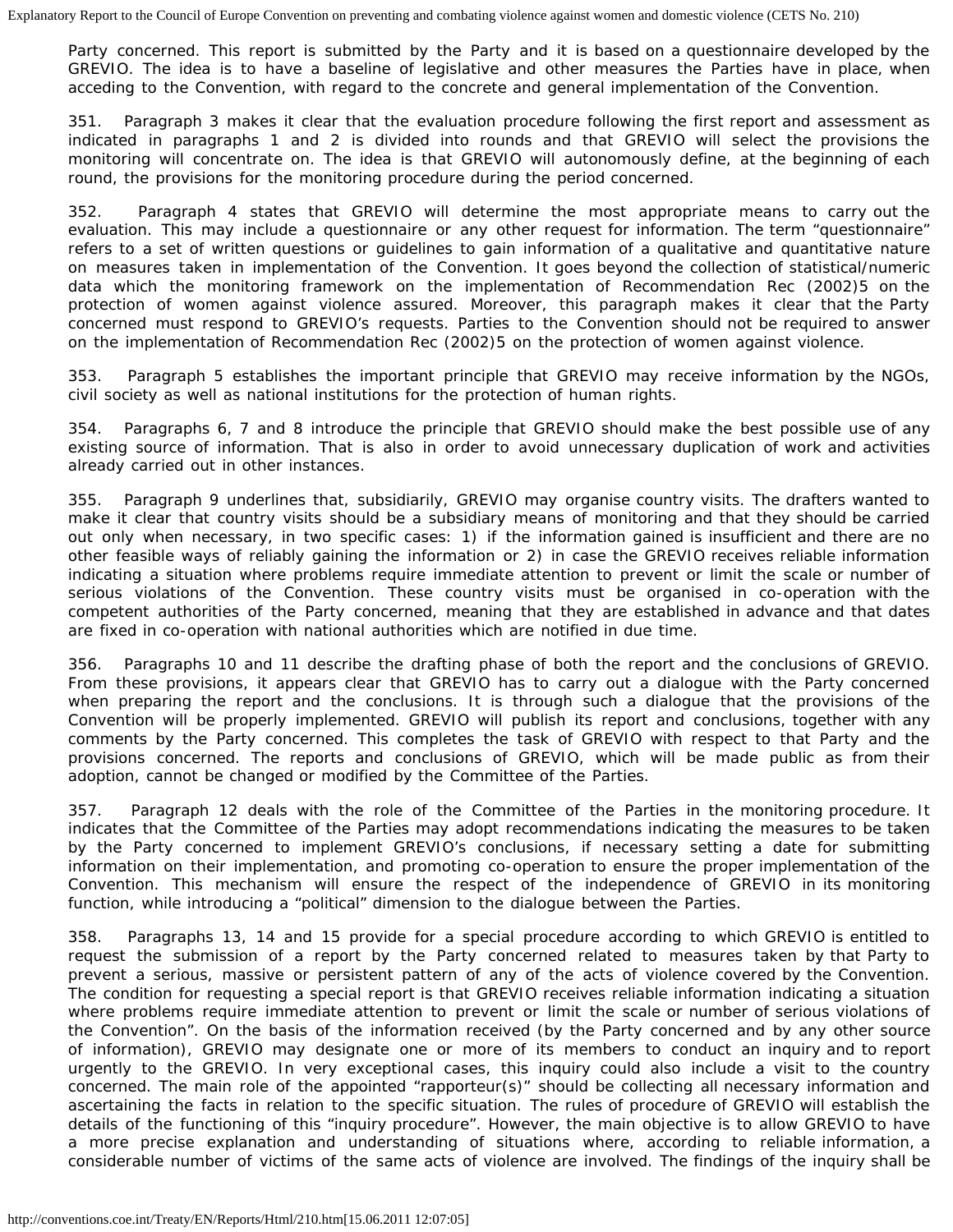transmitted to the Party concerned and, where appropriate, to the Committee of the Parties and the Committee of Ministers of the Council of Europe together with any comments and recommendations.

## **Article 69 -– General recommendations**

359. Drawing inspiration from Article 21 (1) of CEDAW, this article provides for the possibility of GREVIO to adopt, where appropriate, general recommendations on the implementation of this Convention. General recommendations have a common meaning for all Parties and concern articles or themes that are included in this Convention. They are not country-specific. Although these general recommendations are not legallybinding, they serve as an important reference for Parties by developing a greater understanding of the different themes in the Convention and offering clear guidance that can contribute to an effective implementation of the provisions contained in the Convention. These recommendations should also be part of future monitoring rounds.

## **Article 70 – Parliamentary involvement in monitoring**

360. This provision sets out the role of national parliaments in monitoring the implementation of this Convention. In paragraphs 1 and 2, it contains the obligation of Parties to the Convention to invite national parliaments to participate in the monitoring (paragraph 1) and to submit the reports of GREVIO to them for consultation (paragraph 2). The drafters emphasised the important role which national parliaments take on in implementing the Convention, which, in many cases, requires legislative changes. As a result, they considered it essential to involve national parliaments in assessing the implementation of the Convention.

361. Paragraph 3 of this provision specifies the involvement of the Parliamentary Assembly of the Council of Europe in the monitoring of measures taken by Parties in the implementation of this Convention. The first provision of this kind in a Council of Europe Convention, it states that the Parliamentary Assembly shall be invited to regularly take stock of the implementation of the Convention. With this provision, the drafters wished to recognise the important role which the Parliamentary Assembly played in placing the issue of violence against women on the political agenda both of the Council of Europe and of its member states. Following the Assembly's longstanding commitment to this issue and the high number of recommendations adopted in this field, the Assembly's participation in the monitoring of this Convention significantly enhances its results.

## **Chapter X – Relationship with other international instruments**

## **Article 71 – Relationship with other international instruments**

362. Article 71 deals with the relationship between the Convention and other international instruments.

363. In accordance with the 1969 Vienna Convention on the Law of Treaties, Article 71 seeks to ensure that the Convention harmoniously coexists with other treaties – whether multilateral or bilateral – or instruments dealing with matters which the Convention also covers. This includes for instance the European Convention for the Protection of Human Rights and Fundamental Freedoms and its Protocols, the European Social Charter (revised, [ETS No. 163\)](http://conventions.coe.int/Treaty/EN/Treaties/HTML/163.htm), the Council of Europe Convention on Action against Trafficking in Human Beings (CETS No. 197), the United Nations Convention on the Elimination of All Forms of Discrimination Against Women and its Optional Protocol, the Convention on the Rights of the Child and its Optional Protocols on the involvement of children in armed conflict, and on the sale of children, child prostitution and child pornography, the International Convention on the Elimination of All Forms of Racial Discrimination and its Optional Protocol, the 1951 Convention relating to the Status of Refugees and its Optional Protocol and the United Nations Convention on the Rights of Persons with Disabilities.

364. This Convention is designed to strengthen the protection and ensure the support for victims of violence against women and domestic violence. For this reason, Article 71, paragraph 1 aims at ensuring that this Convention does not prejudice the obligations derived from other international instruments to which the Parties to this Convention are also Parties or will become Parties, and which contain provisions on matters governed by this Convention. This provision clearly shows, once more, the overall aim of this Convention, which is to protect the rights of victims of violence against women and domestic violence and to assure them of the highest level of protection.

365. Article 71, paragraph 2, states positively that Parties may conclude bilateral or multilateral agreements – or any other legal instrument – relating to the matters which the Convention governs. However, the wording makes clear that Parties are not allowed to conclude any agreement which derogates from this Convention.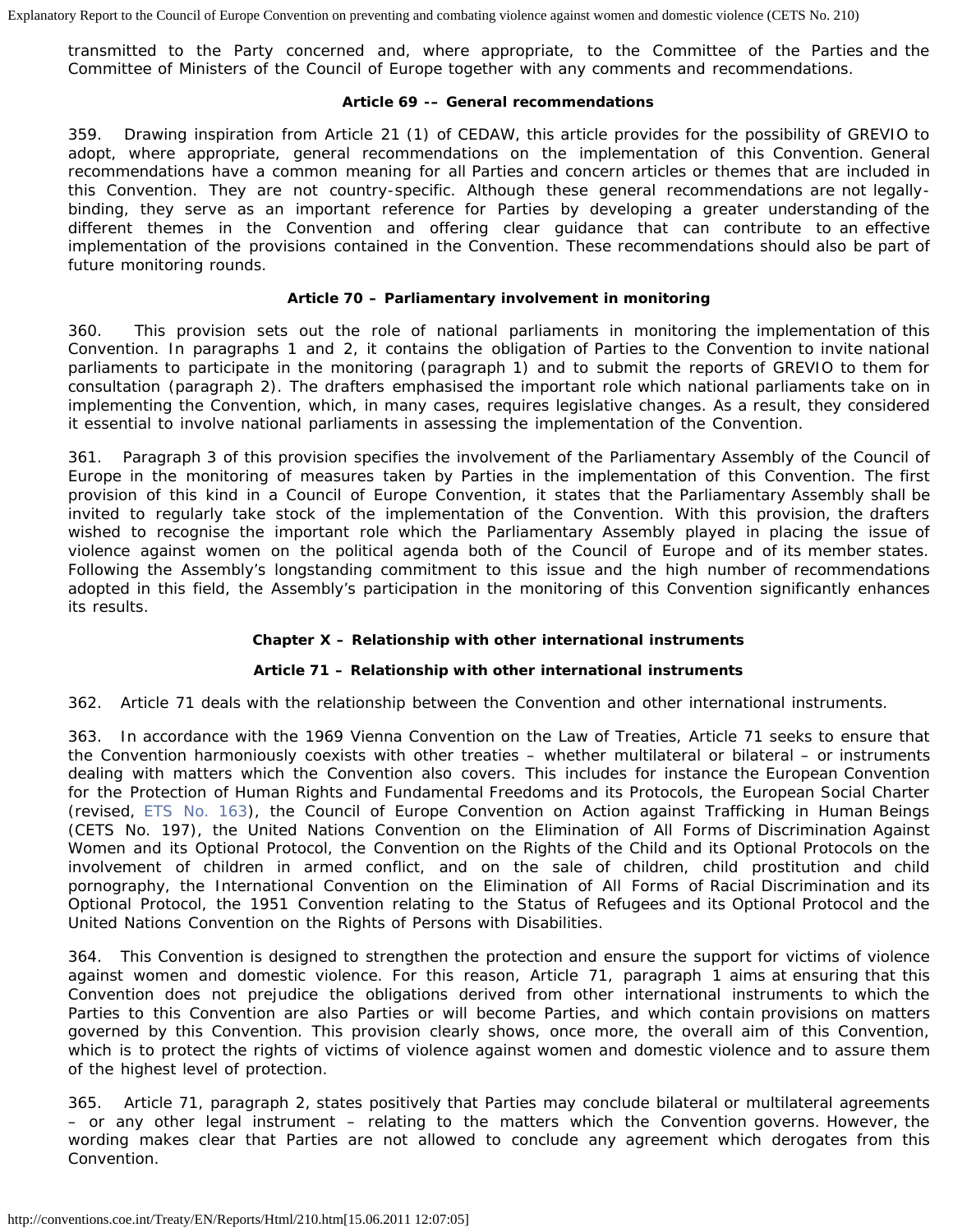## **Chapter XI – Amendments to the Convention**

366. Amendments to the provisions of the Convention may be proposed by the Parties. They must be communicated to the Secretary General of the Council of Europe and to all Council of Europe member states, to any signatory, to any Party, to the European Union and to any state invited to sign or accede to the Convention.

367. As a next step, the Committee of Ministers examines and adopts the amendment. Before deciding on the amendment, the Committee of Ministers shall consult and obtain the unanimous consent of all Parties to the Convention. Such a requirement recognises that all Parties to the Convention should be able to participate in the decision-making process concerning amendments and are on an equal footing.

### **Chapter XII – Final clauses**

368. With some exceptions, the provisions in this chapter are essentially based on the Model Final Clauses for Conventions and Agreements concluded within the Council of Europe, which the Committee of Ministers approved at the Deputies' 315th meeting in February 1980. Articles 73 to 81 either use the standard language of the model clauses or are based on long-standing treaty-making practice at the Council of Europe.

## **Article 73 – Effects of this Convention**

369. Article 73 safeguards those provisions of internal law and binding international instruments which provide additional protection to persons against violence against women and domestic violence; this Convention shall not be interpreted so as to restrict such protection. The phrase "more favourable rights" refers to the possibility of putting a person in a more favourable position than provided for under the Convention.

#### **Article 74 – Dispute settlement**

370. The drafters considered it important to include in the text of the Convention an article on dispute settlement, which imposes an obligation on the Parties to seek first of all a peaceful settlement of any dispute concerning the application or the interpretation of the Convention.

371. The various types of peaceful settlement mentioned in the first paragraph of this article (negotiation, conciliation and arbitration) are commonly recognised under international law. These methods of settlement are not cumulative, so that Parties are not obliged to exhaust all of them before having recourse to other methods of peaceful settlement. Any procedure for solving disputes shall be agreed upon by the Parties concerned.

372. Paragraph 2 provides that the Committee of Ministers of the Council of Europe may establish a nonjudicial procedure which Parties could use if a dispute arises in relation to the application or the interpretation of the Convention. The drafters chose not to refer to judicial procedures such as the one governing the International Court of Justice, since several states having participated in the elaboration of this Convention had not accepted the mandatory competence of this judicial body and did not wish to do so concerning this specific Convention. However, this article does not preclude Parties in dispute from submitting their case to the International Court of Justice if they should so agree.

## **Article 75 – Signature and entry into force**

373. Paragraph 1 states that the Convention is open for signature not only by Council of Europe member states but also the European Union and states not member of the Council of Europe (Canada, the Holy See, Japan, Mexico and the United states) which took part in drawing it up. Once the Convention enters into force, in accordance with paragraph 3, other non-member states not covered by this provision may be invited to accede to the Convention in accordance with Article 76, paragraph 1.

374. Paragraph 2 states that the Secretary General of the Council of Europe is the depositary of the instruments of ratification, acceptance or approval of this Convention.

375. Paragraph 3 sets the number of ratifications, acceptances or approvals required for the Convention's entry into force at 10. This figure reflects the belief that a significant group of states is needed to successfully set about addressing the challenge of preventing and combating violence against women and domestic violence. The number is not so high, however, as to unnecessarily delay the Convention's entry into force. In accordance with the treaty-making practice of the Organisation, of the ten initial states, at least eight must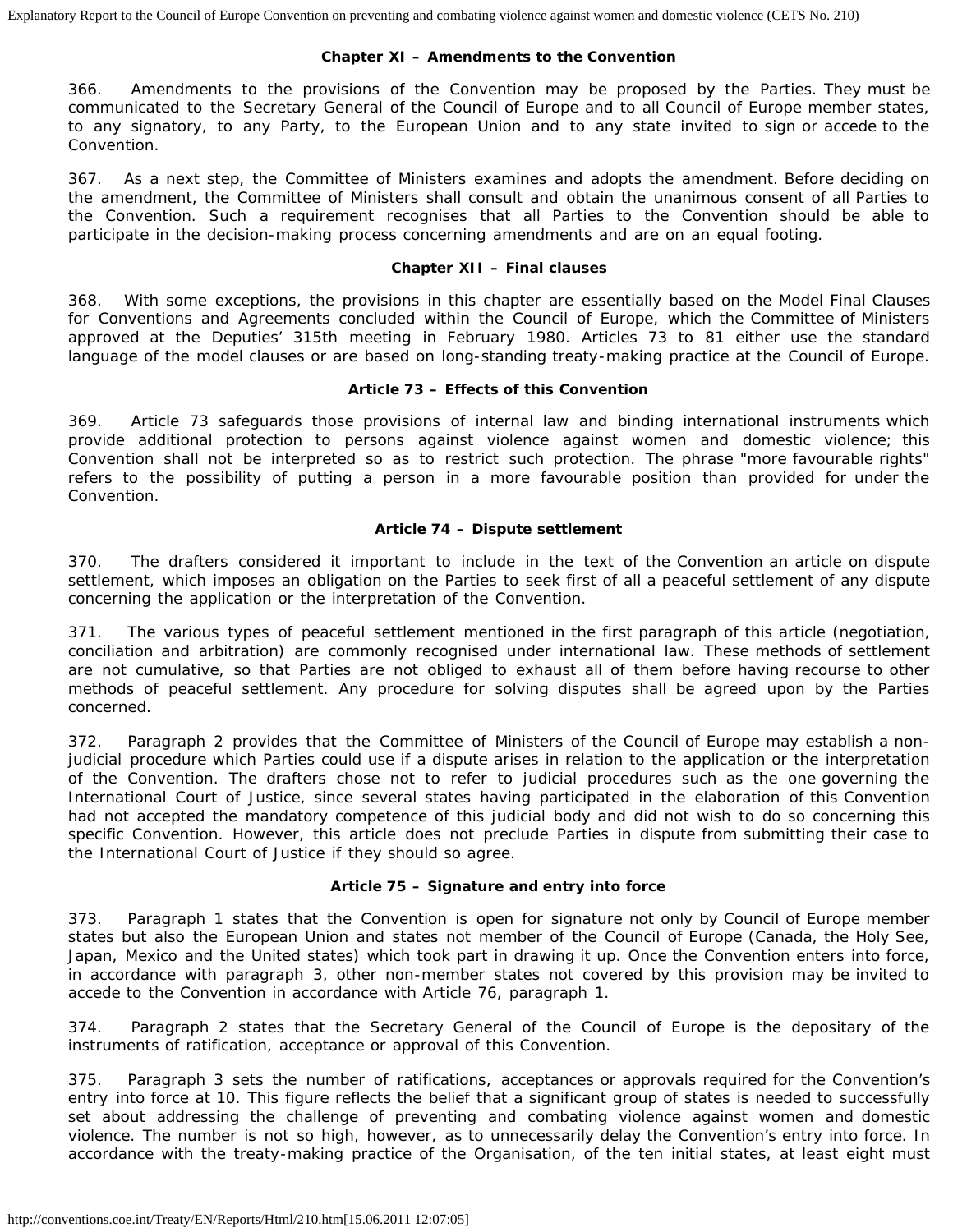be Council of Europe members.

## **Article 76 – Accession to the Convention**

376. After consulting the Parties and obtaining their unanimous consent, the Committee of Ministers may invite any state not a Council of Europe member which did not participate in drawing up the Convention to accede to it. This decision requires the two-thirds majority provided for in Article 20.d of the Statute of the Council of Europe and the unanimous vote of the Parties to this Convention.

## **Article 77 – Territorial application**

377. Paragraph 1 specifies the territories to which the Convention applies. Here it should be pointed out that it would be incompatible with the object and purpose of the Convention for states Parties to exclude parts of their territory from application of the Convention without valid reason (such as the existence of different legal systems applying in matters dealt with in the Convention).

378. Paragraph 2 is concerned with extension of application of the Convention to territories for whose international relations the Parties are responsible or on whose behalf they are authorised to give undertakings.

379. In respect of this particular Convention and without prejudice to the provisions in Article 44, this Convention does not create any extra-territorial obligations.

## **Article 78 – Reservations**

380. Article 78 specifies that no reservation may be made in relation to any provision of this Convention, with the exceptions provided for in paragraphs 2 and 3 of this article. The declarations of reservation made pursuant to paragraphs 2 and 3 should explain the reasons why a reservation was sought by a Party.

381. The articles listed in paragraph 2 of this article are provisions for which unanimous agreement was not reached among the drafters despite the efforts achieved in favour of compromise. These reservations aim at enabling the largest possible ratification of the Convention, whilst permitting Parties to preserve some of their fundamental legal concepts. The provisions concerned are the following: Article 30, paragraph 2 (state compensation); Article 44, paragraphs 1 e, 3 and 4 (jurisdiction); Article 55, paragraph 1 (*ex parte* and *ex officio* proceedings); Article 58 (statute of limitation); Article 59 (residence status). It should be noted that the possibility of reservation has been further restricted regarding Articles 55 and 58, since reservations to Article 55, paragraph 1 are permissible only in respect of Article 35 regarding minor offences, in the same way as reservations to Article 58 are permissible only in respect of Articles 37, 38 and 39.

382. Paragraph 3 provides for a specific form of reservation in relation to Articles 33 (psychological violence) and 34 (stalking). Parties may reserve the right to provide for non-criminal sanctions, instead of the criminal sanctions, for the behaviours referred to in these articles. Consequently, this possibility of reservation does not apply to the articles mentioned as a whole, but only to the way they may be implemented by the Parties at the national level.

383. Paragraph 4, by making it possible to withdraw reservations at any time, aims at reducing in the future divergences between legislations which have incorporated the provisions of this Convention.

## **Article 79 – Validity and review of reservations**

384. Reservations are exceptions to the uniform implementation of the standards provided for by the Convention. Therefore, the drafters considered it appropriate to provide for a periodic review of the reservations in order to encourage Parties to lift them or to indicate the reasons for maintaining them. Pursuant to paragraph 1, reservations referred to in Article 78, paragraphs 2 and 3 have a limited validity of 5 years. This duration was settled in order to strike a balance between on the one hand, the objective of progressive elimination of existing reservations with the need, on the other hand, to ensure that Parties have sufficient time to re-examine their reservations at the national level. After this deadline, reservations will lapse unless they are expressly renewed. In any event, it is necessary for Parties to inform the Secretary General of the Council of Europe of their intentions regarding existing reservations.

385. Paragraph 2 contains a procedure for the automatic lapsing of non-renewed reservations. Finally, pursuant to Article 79, paragraph 3, Parties shall provide to GREVIO, before its renewal or upon request, an explanation on the grounds justifying the continuation of a reservation. In cases of renewal of a reservation,